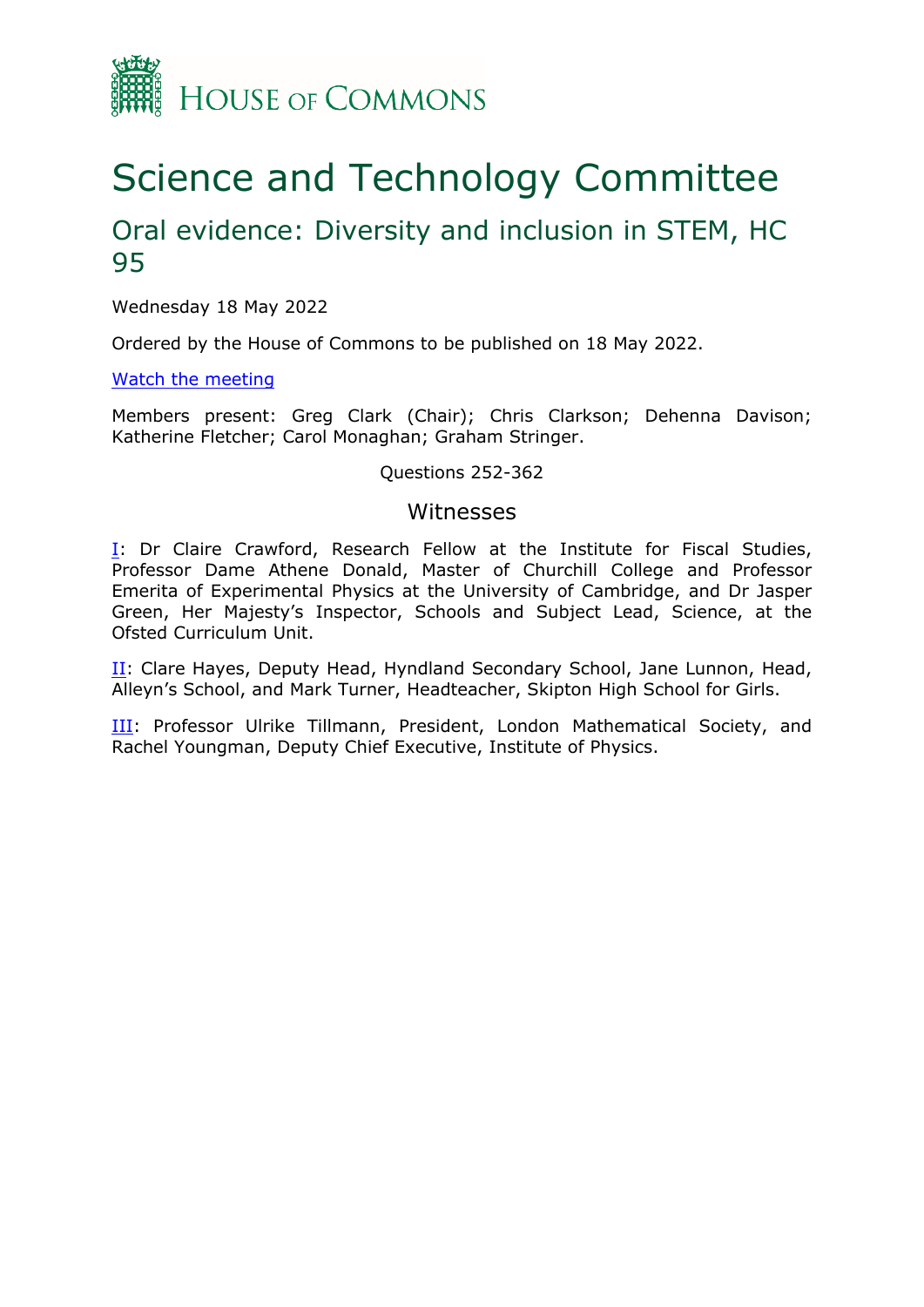

## Examination of witnesses

Witnesses: Dr Claire Crawford, Professor Dame Athene Donald and Dr Jasper Green.

**Chair:** The Science and Technology Committee is in session. We continue our inquiry into diversity and inclusion in science, technology, engineering and maths. Before I introduce our first panel of witnesses, our colleague Carol Monaghan wants to declare, if not an interest, then an association with one of the witnesses.

**Carol Monaghan:** Thank you, Chair. One of the witnesses in the second panel, Clare Hayes, is a former work colleague of mine at Hyndland Secondary School.

Q252 **Chair:** I will introduce our first panel of witnesses. I am very pleased to welcome Dr Jasper Green, subject lead for science at the education inspector, Ofsted; Dr Claire Crawford, a research fellow at the Institute for Fiscal Studies who has produced some important work on the participation of women and girls in science and maths; and Professor Dame Athene Donald FRS, who is the Master of Churchill College and Professor Emerita of Experimental Physics at the University of Cambridge. Thank you very much for coming to help us with this important inquiry.

Perhaps to start with, we could consider the context and some of the figures and evidence around the participation of girls in science at school. Dr Green, would you summarise what you know from your extensive reviews of every school in the country, or at least in England, when it comes to participation in science?

*Dr Jasper Green:* Thank you very much for inviting me to speak. I think we are seeing a broadly positive picture at key stage 5, in the uptake in science over time and in STEM A-levels. For certain A-levels—physics, for example—the participation of girls is significantly less than boys. For example, in 2021, 23% of girls entered physics, so there is a clear minority there in relation to boys. Computer science is another area where females are significantly under-represented relative to boys; 15% of entries at A-level were female.

We know that, across the full education landscape, pupils from socioeconomically disadvantaged backgrounds are significantly underrepresented, both in triple science and at A-level. We see those gaps very early on in their education; for example, the year 6 sample tests at the end of primary school show that just 9% of pupils eligible for free school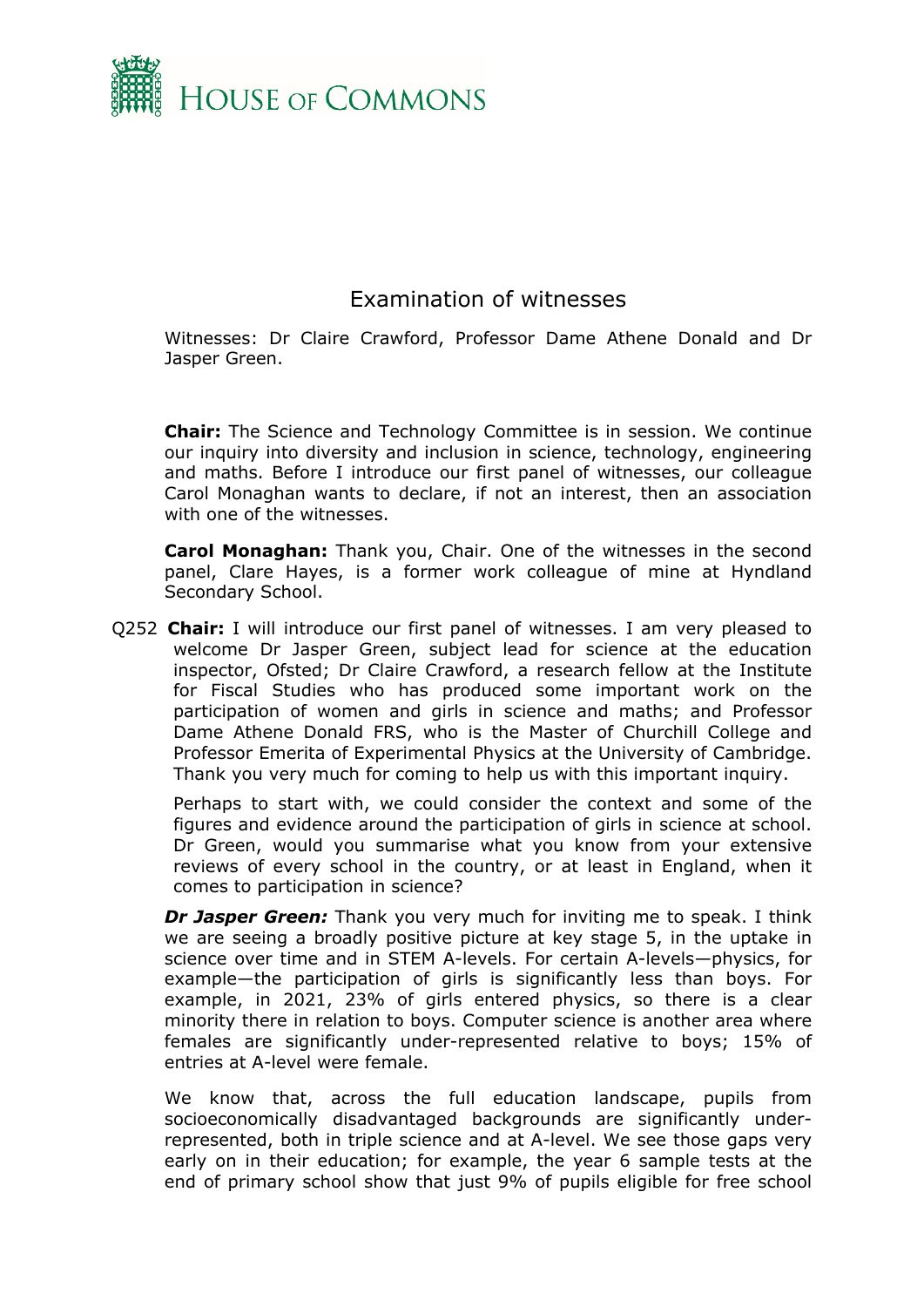

meals are estimated to reach the expected standard in science, compared with 21.2% of their peers. Those are some of the key headlines.

In terms of the work we have been doing at Ofsted, we have completed a research review, which really explores the literature around high-quality science education. The next step of the work is to explore how science is taught in England's schools, but we have not completed that work yet—we will be able to add further evidence when we do.

Q253 **Chair:** Are you able to say anything about the trends in the data? You spoke about girls' participation in science and maths subjects. Is their participation increasing, or is it stable?

**Dr Jasper Green:** Over time, it is increasing, but by quite a small amount. If we think about 2017—the current 2021 data is plus 2%, in terms of girls' participation.

Q254 **Chair:** Plus 2% from the previous year?

*Dr Jasper Green:* Over the time since 2017. There are increases, but they are small. In computer science there is a bigger increase: plus 6%. So there are increases, but they are slow, and the gender gap—in physics, for example—has been around for a long time.

Q255 **Chair:** I will come to some questions to each of the witnesses, but I want to go into the figures a bit further, Dr Green. From your purview of schools across the country, have you drawn any conclusions or made any observations about types of schools or types of settings where participation is higher or, conversely, lower?

*Dr Jasper Green:* It is still quite early. As we know from work done by the Institute of Physics, the observations are that in all-girl schools the participation in physics is much higher—nearly two and a half times higher. We know some of the challenges around pupils choosing when to do triple science, for example.

In English schools, you can do either triple science, as you know, or double science. If that choice comes too early, what can happen is that you end up disadvantaging certain groups. You haven't had sufficient time to develop their scientific knowledge to meet the criteria to do triple science. That is one of the areas that research and our own workers identified: if that decision comes too early, say in year 8 or year 9, then you are potentially discouraging a number of pupils from doing triple science. That has an impact on those pupils who go on to do A-level, because a high proportion of pupils who do triple science go on to participate in A-level science.

Q256 **Chair:** We have heard evidence in this inquiry that restricting choice—in other words, giving less choice to students—especially at an early age but also throughout their career, is a good way of maintaining interest in, and the propensity to, continue with sciences. Is that something that you recognise?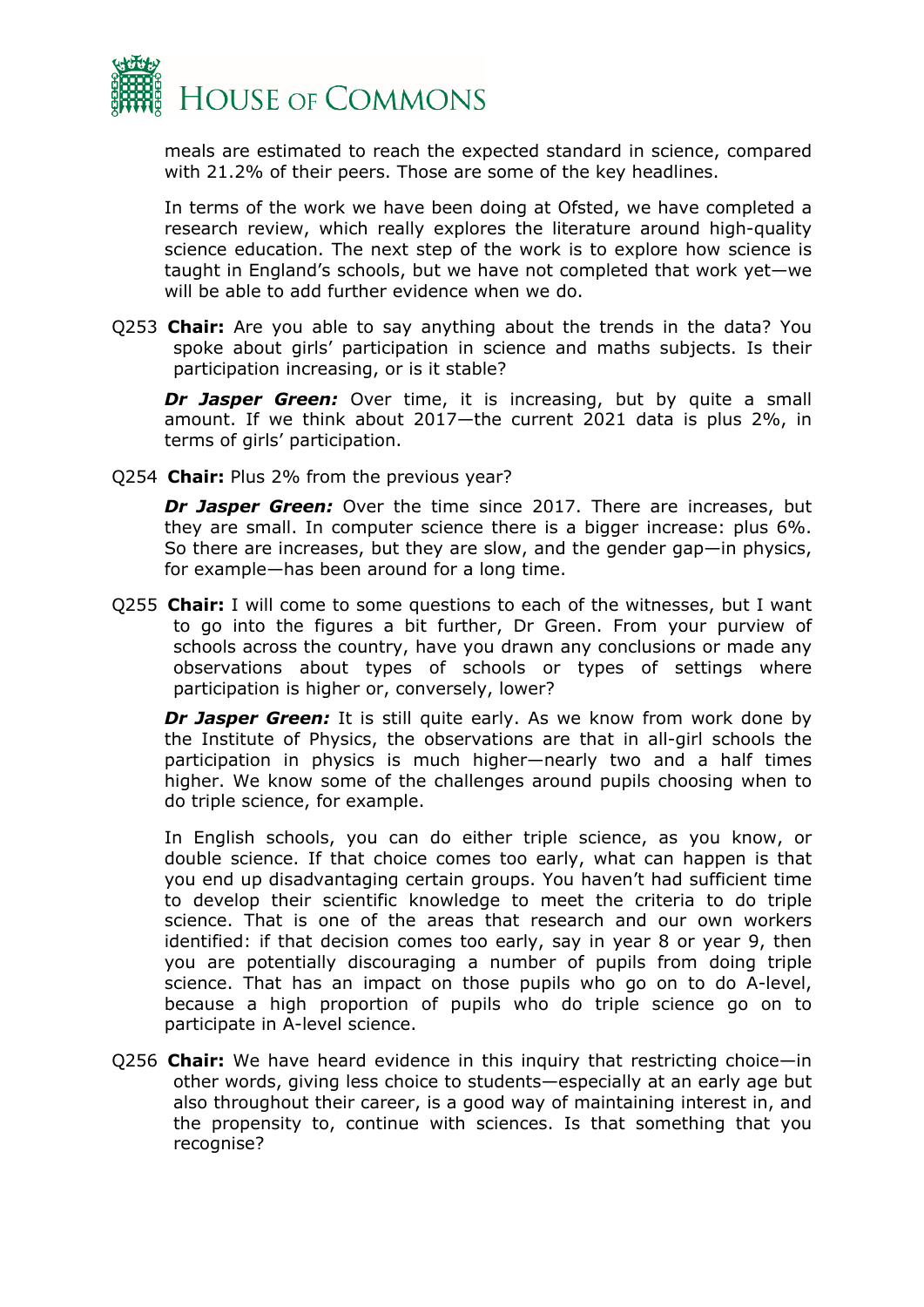

*Dr Jasper Green:* That is true, I think. That is what the research shows. Where there is a choice, if pupils don't make that choice, or the choice isn't made for them, they believe that perhaps science is not for them because they are not selected. Therefore, you lose those students prematurely. Where there is choice, that can lead to certain groups that are perhaps already under-represented being selected against.

Q257 **Chair:** Does that lead to a house view on the part of Ofsted, in terms of observations, advice and feedback to schools, that more choice can have, in this respect at least, some negative consequences?

*Dr Jasper Green:* The inspection framework is clear about the curriculum narrowing. If we saw pupils' educations being narrowed—for example, if GCSE came down too quickly and that removed some of the breadth of the key stage 3 national curriculum—that would be picked up on inspection. It is up to schools to choose when they make those decisions about triple science and combined science, but it is the rationale behind that choice that is important. Have leaders thought carefully about, for example, whether they are monitoring which pupils are not taking triple science? Are they aware of that? Are they recognising the challenges of selecting triple science, for example, at the end of year 8 or even year 9? Have they thought carefully about the curriculum? There are ways in which you can design the curriculum so that essentially all pupils study all the content, and then that decision to do triple science can be delayed to year 10 or year 11.

Q258 **Chair:** Dr Crawford, you wanted to come in on the statistics. Is that right?

**Dr Claire Crawford:** I was going to complement what Dr Green was saying. He mentioned some numbers since 2017. If you look back a decade, the picture looks even more positive, particularly at GCSE level. A decade ago, girls were about 15% to 20% less likely to do triple science than boys, whereas now it is about 2% to 3%. There is still a small gap, but it has closed a lot over that decade. With respect to the A-level statistics, it was already the case that girls were more likely to take biology, for example. They have now become more likely to take chemistry than boys; they were less likely 10 years ago. Maths and physics, which are the focus, are of course outliers—particularly physics.

Maths and physics are the two most popular subjects to take among boys. Even for girls, maths is the third most popular subject to take at A-level. There are still significant numbers of girls taking maths in particular, but still relatively fewer than boys, for whom it is a very popular subject. Physics is much less popular for girls, but still more popular among them than, say, English is among boys. It is not that physics is the total bottom of the pile, but obviously relative to boys for whom it is a particularly preferred subject.

Q259 **Chair:** Taking physics as an example, from your studies of the data, have you identified any types of setting in which there is higher participation of girls in physics compared with others?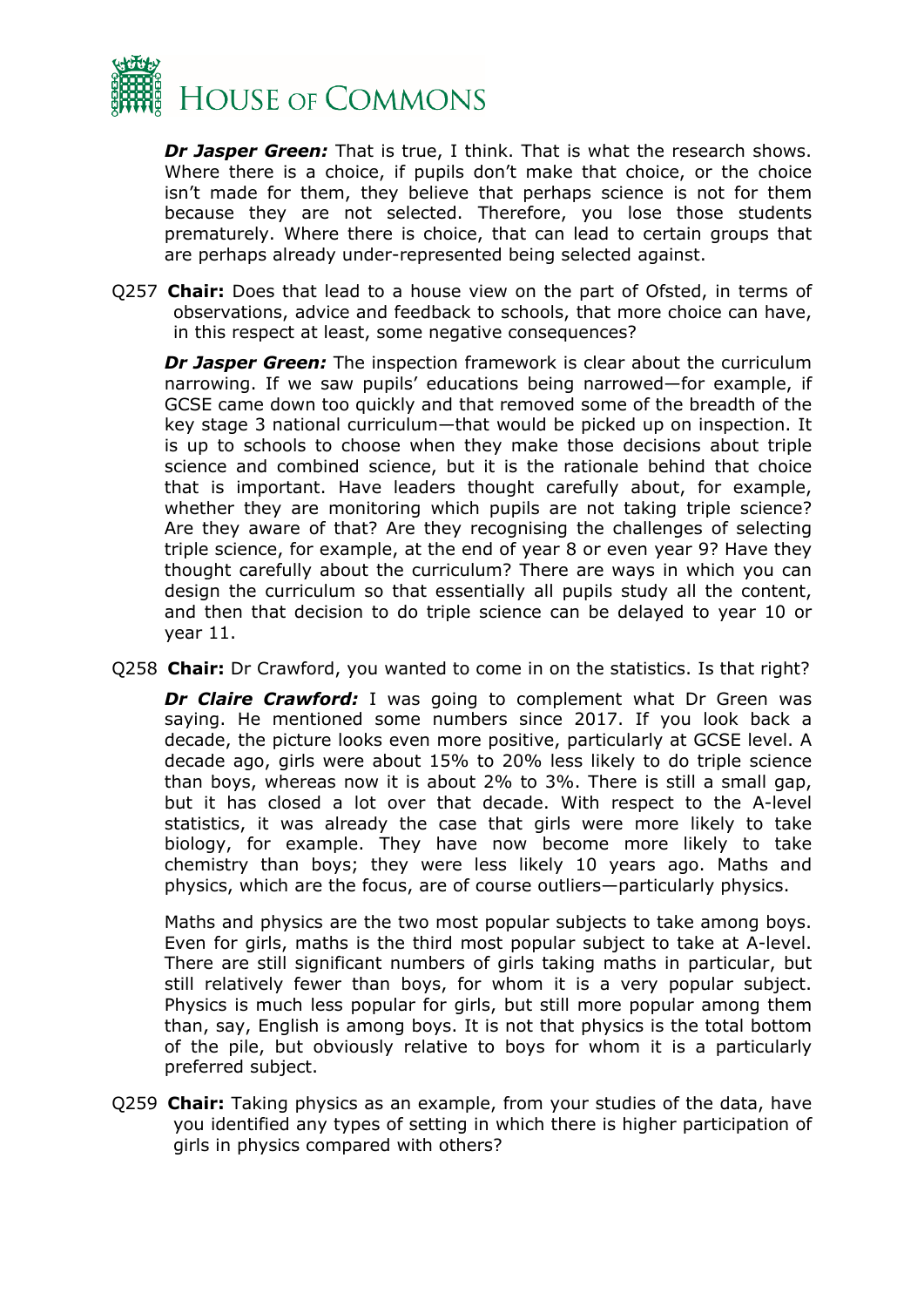

*Dr Claire Crawford:* Picking up on the point that Dr Green was making, single-sex schools are a clear outlier. Girls in single-sex schools are much more likely to take physics, maths and further maths than girls in mixed schools. From the international evidence, I would say that probably quite a lot of that is because of the different types of people who tend to go to girls schools as opposed to mixed-sex schools. Girls in single-sex schools on average might be higher-attaining going in. Those students are also more likely to take maths and physics than lower-attaining girls. From the international evidence, it is hard to conclude definitively that single-sex schools causally raise the participation of girls in science, technology and maths.

**Chair:** So it might be a selection effect. Thank you very much. Let me turn to my colleagues, starting with Carol Monaghan.

Q260 **Carol Monaghan:** Dr Crawford, you have spoken about the differences in science. How do we account for the differences, for example, in the number of girls taking physics compared with chemistry and biology?

*Dr Claire Crawford:* A lot of the evidence now is splitting the STEM subjects into two groups: those that are more maths-based like physics and maths, and those that are more life sciences-based like biology and, a bit more arguably, chemistry. They do see very clear distinctions. The research that we did focused exclusively on maths and physics, and we asked girls in some detail—these were high-achieving girls, those who were predicted to get an A or an  $A^*$  at GCSE level—about their choices and why they might or might not do maths and physics. A majority reported enjoying the subjects, more so in maths than in physics, but they also found the curriculum quite content heavy. They found it very focused on exams, rather than being able to delve into topics of more interest to them in more detail. There were also more concerns about the quality of teaching that they were receiving in physics as opposed to maths, which points towards the fact that there is a general shortage of physics teachers in particular.

Q261 **Carol Monaghan:** Can I ask specifically about that? If we are talking about the quality of teachers, did you do any research around whether these teachers were physics-qualified, with a physics or engineering degree?

*Dr Claire Crawford:* Not in our study, but we know that in general, the evidence would suggest that there is a benefit to being taught by someone who is a specialist in their subject. We know that physics is a particular area where there is a shortage of teachers in the UK, but also more broadly. There is some evidence that if you provide support to science teachers who come in with a specialism in biology or chemistry to become a bit more up to speed on physics, that can help to improve things. Providing support for specific pedagogical tools that you might use in the different science disciplines can also help.

Q262 **Carol Monaghan:** You talked about all-girls schools—in fact, both you and Dr Green have talked about that. Was your research able to pick out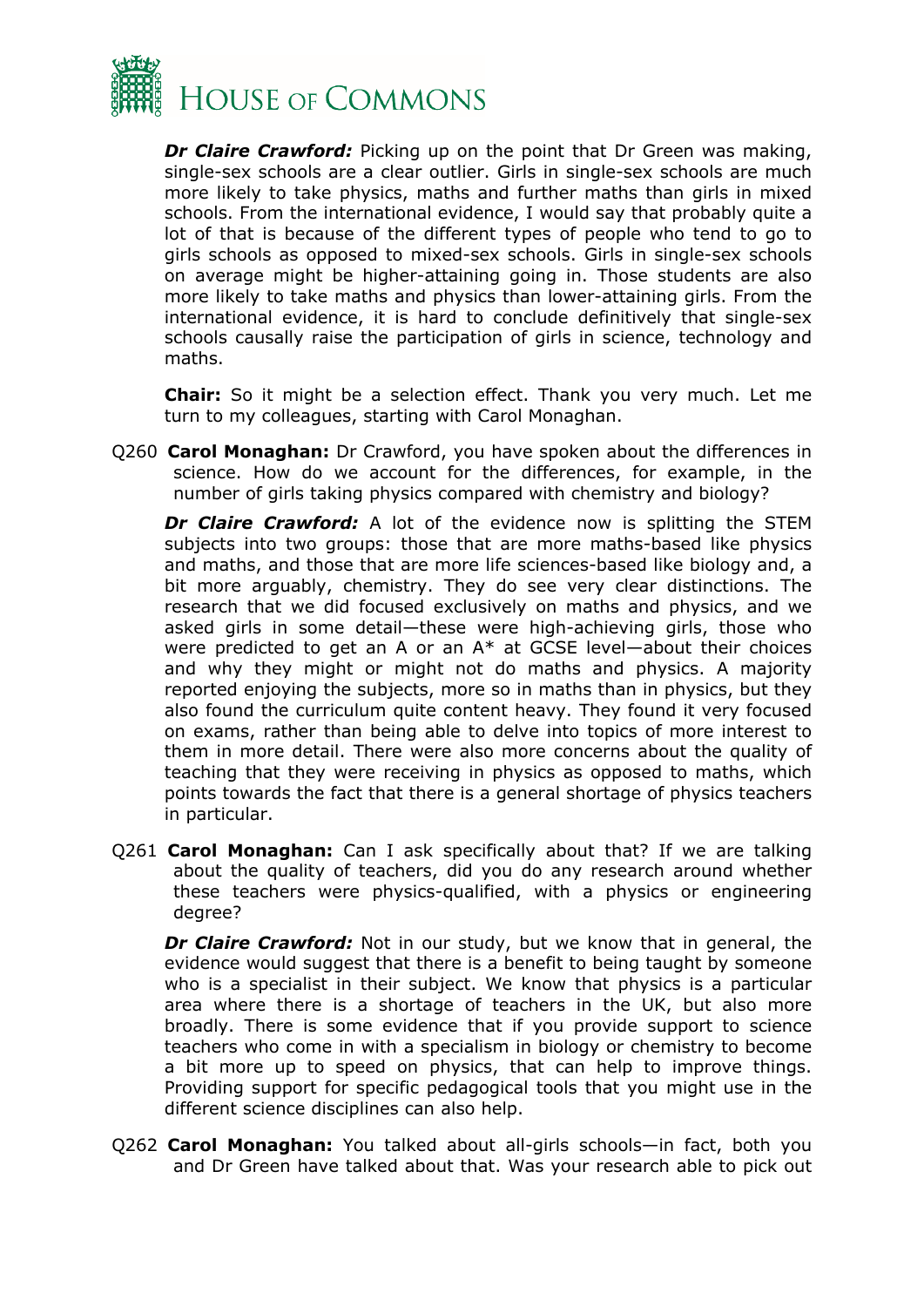

other areas where schools were doing well, or would that come down to a more granular, school-by-school basis?

*Dr Claire Crawford:* I personally haven't been involved in any research like that. There is evidence out there that looks at different school characteristics; I am very happy to share references with the Committee afterwards, if that would be useful.

Q263 **Carol Monaghan:** Perhaps I can ask you that question, Dr Green. Other than all-girls schools, is it individual schools that are, as it were, centres of excellence in this regard?

*Dr Jasper Green:* Where it is done really well, I think it is. There will always be, in some schools, particular teachers, for example, who encourage high participation in A-levels, but when those teachers go that is lost. But where there is a systemic culture built around participation, that is where it lasts. Other schools where we might see lower participation are very small sixth forms where there may not be sufficient demand for physics, and therefore it is ineffective in terms of costings to run certain qualifications.

Q264 **Carol Monaghan:** I come from a Scottish background, and in Scotland you would look at some degree of equalising timetables among local authority schools so that if there wasn't a demand, students could go to another school for that particular subject. Does that happen in England as well?

*Dr Jasper Green:* It does happen where, for example, sixth forms are shared across different schools. Where schools might not be able to offer A-level physics, for example, there are various options available such as bringing in expertise from elsewhere or pupils attending a different school. So, yes, those processes do take place, especially where there is capacity, such as where there are groups of schools working together.

Q265 **Carol Monaghan:** Dr Crawford, turning to you again, how does the picture for girls compare with other under-represented groups, particularly in physics—children with disabilities, those from ethnic minorities, or from different socioeconomic backgrounds?

*Dr Claire Crawford:* The evidence on those groups, in STEM particularly, is perhaps less readily available than it is for gender, but I would echo what Dr Green said in his remarks earlier: we know that those types of groups are disadvantaged generally across the education system. That is true both in STEM subjects and in non-STEM subjects. I am not aware of evidence that shows that there is a particular disadvantage for these groups in STEM subjects. Perhaps one of the other witnesses would like to add to that.

I think, in general, as Dr Green was saying, there are large gaps in attainment which emerge very early and, given the selectivity of some of these courses, the fact that you have to have a reasonably high level of attainment in order to be able to progress there, addressing those gaps earlier in the education system will help to ensure there is a pipeline moving through into those subjects at A-level and beyond.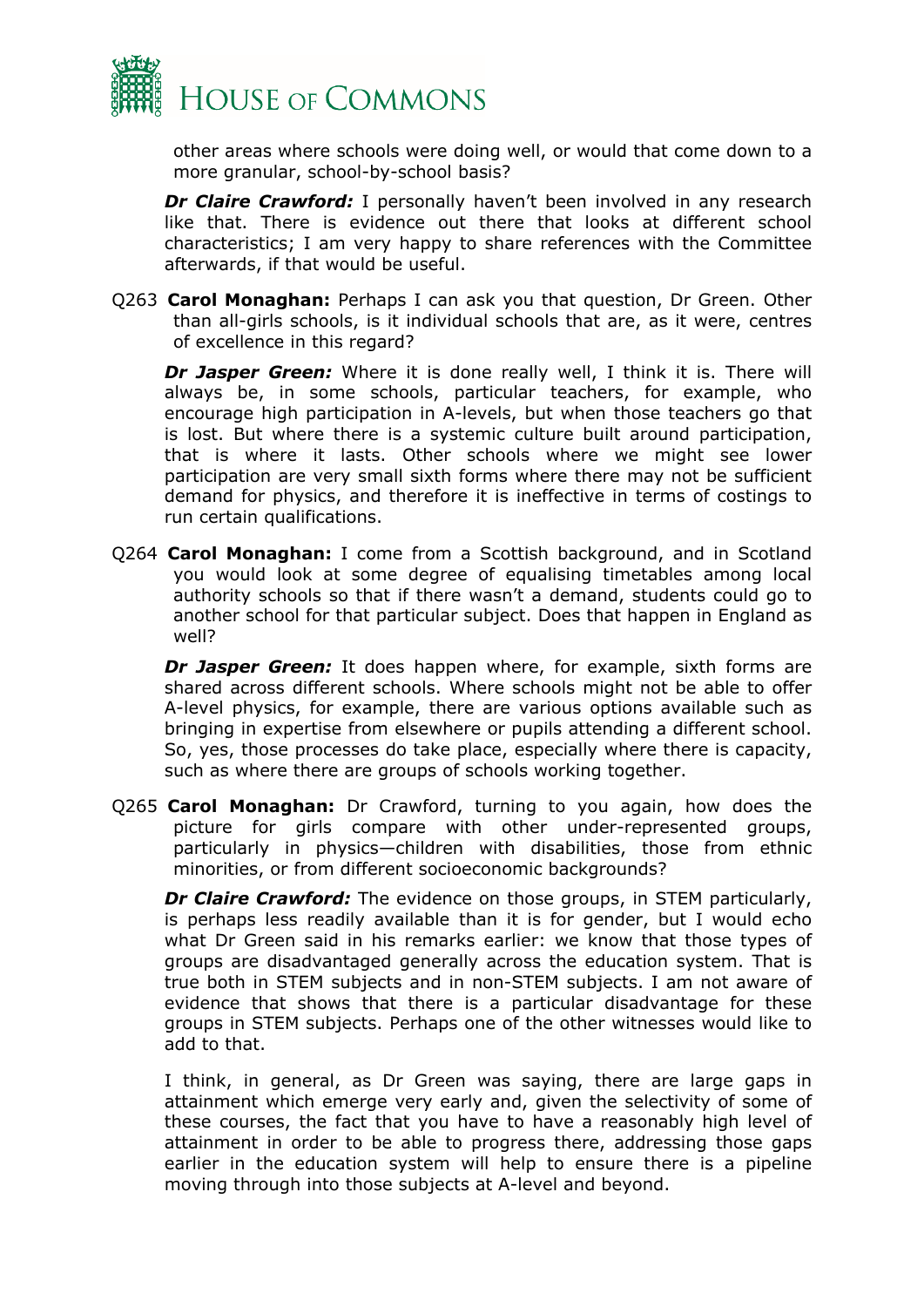

Q266 **Carol Monaghan:** Do either of the other witnesses want to come in on that?

*Professor Dame Athene Donald:* To broaden the discussion away from those later years, the evidence is that the fact that most of the images one sees of scientists or physicists are white males is relevant, and this starts really young. The sort of message that society gives is that they are white males. There is evidence to show that if you are black or a woman, you do not see yourself fitting in and some of the problems we see in later years are because girls and some ethnic minorities, although not all, have already thought, "I don't belong and I don't fit in." The fact that the national curriculum has no women scientists named, for instance, is pretty damning. We should be looking at this idea of, "Is this for me?", much earlier because the decisions made at 14 or 16 will subliminally have been made much earlier.

Q267 **Chair:** Thank you very much indeed. To continue that line of questioning, Dame Athene, you have very kindly given written evidence to the Committee amplifying your point that there isn't anything biological about the differences in preferences and they are conditioned through early experiences. Could you say a bit about the research that has led you to be so clear about that?

*Professor Dame Athene Donald:* There was some work that came out of the States that looked at children's attitudes when they were five, six and seven and this idea that, around the age of six, girls started thinking that you had to be really, really smart—that was the phrase used in the paper—to do some of these subjects and, by and large, they thought girls weren't, and you could see it in the choices they made about what games to play. When the researchers gave them different types of games and said, "These are for the smart", the girls would opt out. That happened at about six.

The same research group in the States looked at the proportion of men and women doing degrees. There was an absolute inverse relationship between the idea of brilliance—I am afraid I cannot remember how they defined brilliance at that point—with subjects like physics, philosophy and economics, which were all regarded as being subjects you have to be brilliant to do, having the lowest numbers of women doing them. There seems to be this sort of societal belief. How many times have I been told, "You must be really smart to be a physicist."? You think, "Why is that different from being a linguist?", but somehow our society believes that.

That conditioning is never made explicit, but I think that teachers at every stage can fuel that accidentally, which is a real challenge. The way teachers in the classroom respond to boys and girls answering questions, for instance, can feed through, back to this belief that a girl does not fit into this subject. I think that is why single-sex schools do so much better. Of course, there are selection differences, but no one says to them—this is my experience; I went to a girls school—"Girls don't do physics". If you go to a co-ed school, it does not have to be the teachers but it can be your peers who say, "That's not for girls."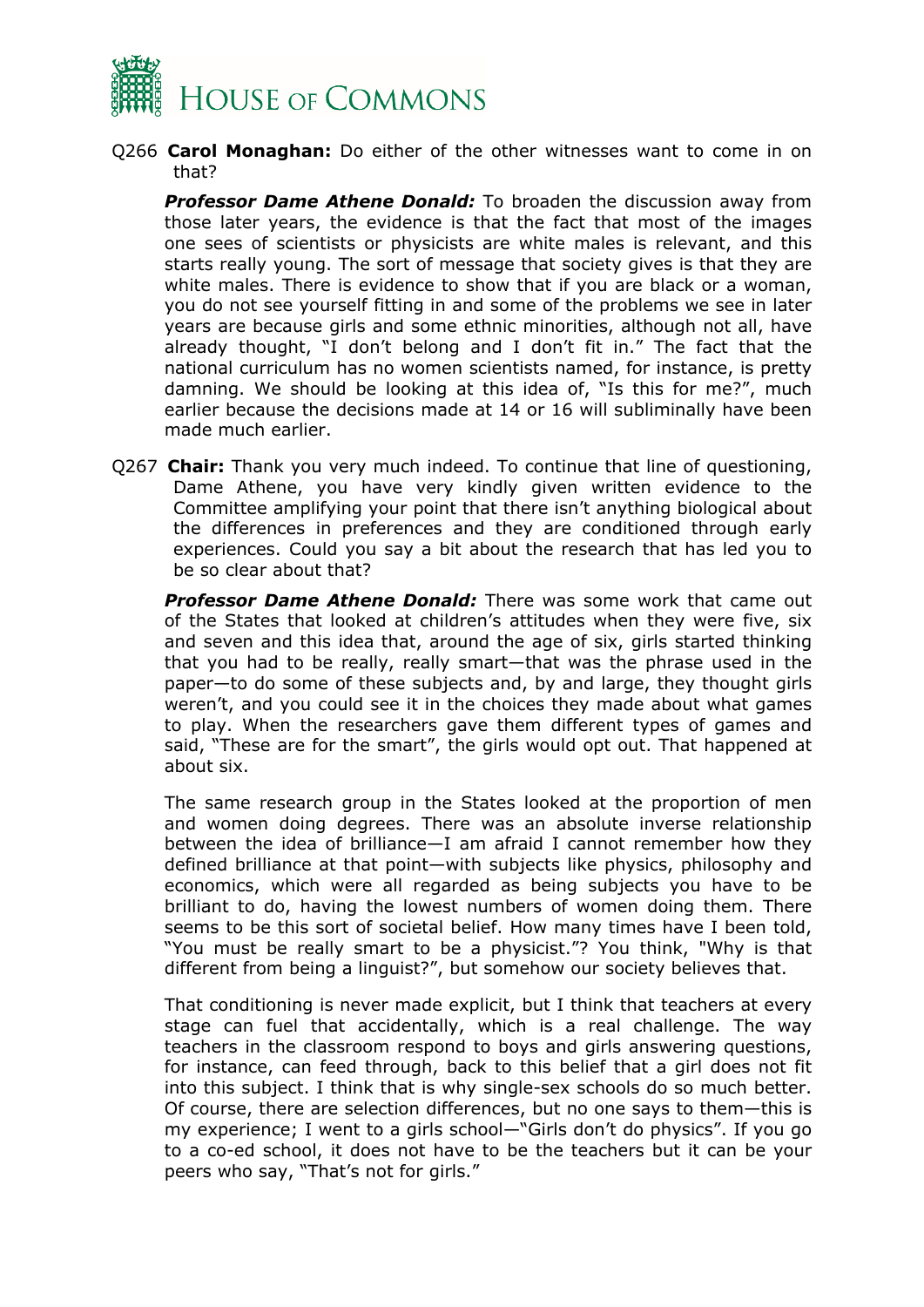

**Chair:** Graham Stringer has some further questions on this theme.

Q268 **Graham Stringer:** Indeed. There is an enormous amount of good will in this area. There is no dispute about the objectives: we make a bit of progress, go back a bit. You served on David Willetts's committee in BEIS. Was that a useful exercise? Did you learn anything from that committee about what to do and what not to do?

*Professor Dame Athene Donald:* There were two committees in which I was involved with David Willetts. The one I think you are referring to is the BEIS diversity committee, which looked at much later years. It was looking at trying to get women into positions of seniority, so it was a very different thing.

At that time, there was also—I do not think it still exists—a joint BEIS-DfE committee. Ministers—David and, variously, Nick Gibb and Liz Truss came to it. Representatives from lots of organisations came. At that point, I was chairing the Royal Society education committee, which is why I was there. That absolutely discussed it. It was a time of a lot of changes in the curriculum. Points such as, "Why are there no women mentioned in the national curriculum for science?" were made very strongly, and they seemed to fall on stony ground.

I think there are things that schools can do. Ofsted can also raise this up the agenda. One of the proposals the IoP—the Institute of Physics—made then, and I think is still making, is that gender equity should be part of an Ofsted inspection: at every stage, what is your school doing? Is it, as Dr Green said, monitoring what is happening? That matters just as much for boys as for girls. The work of the Institute of Physics shows that there are subjects, such as psychology and biology, that boys are opting out of. Schools could do more to make sure that inclusion really means inclusion, and that you do not have those differences in the way subtle messages are given.

Q269 **Graham Stringer:** This is half serious, half not serious: would it be useful if the adverts for smart meters had Madame Curie on them rather than Einstein, in terms of the images of white, male scientists?

*Professor Dame Athene Donald:* It would be different. Most members of the public cannot identify a single woman scientist, including Marie Curie.

**Carol Monaghan:** Or even you?

*Professor Dame Athene Donald:* No! I personally wouldn't want either of those—they are not good role models. I do not think Marie Curie is going to strike a chord with many people, because her life was so extraordinary, but we need to broaden the images.

Q270 **Graham Stringer:** As I say, that was half serious, but I think it gets to the point. You have talked quite a lot about early years choices that children make—or perhaps do not know they are making subconsciously. You are the master of a major Cambridge college. Do you think your selection procedures could draw more people from under-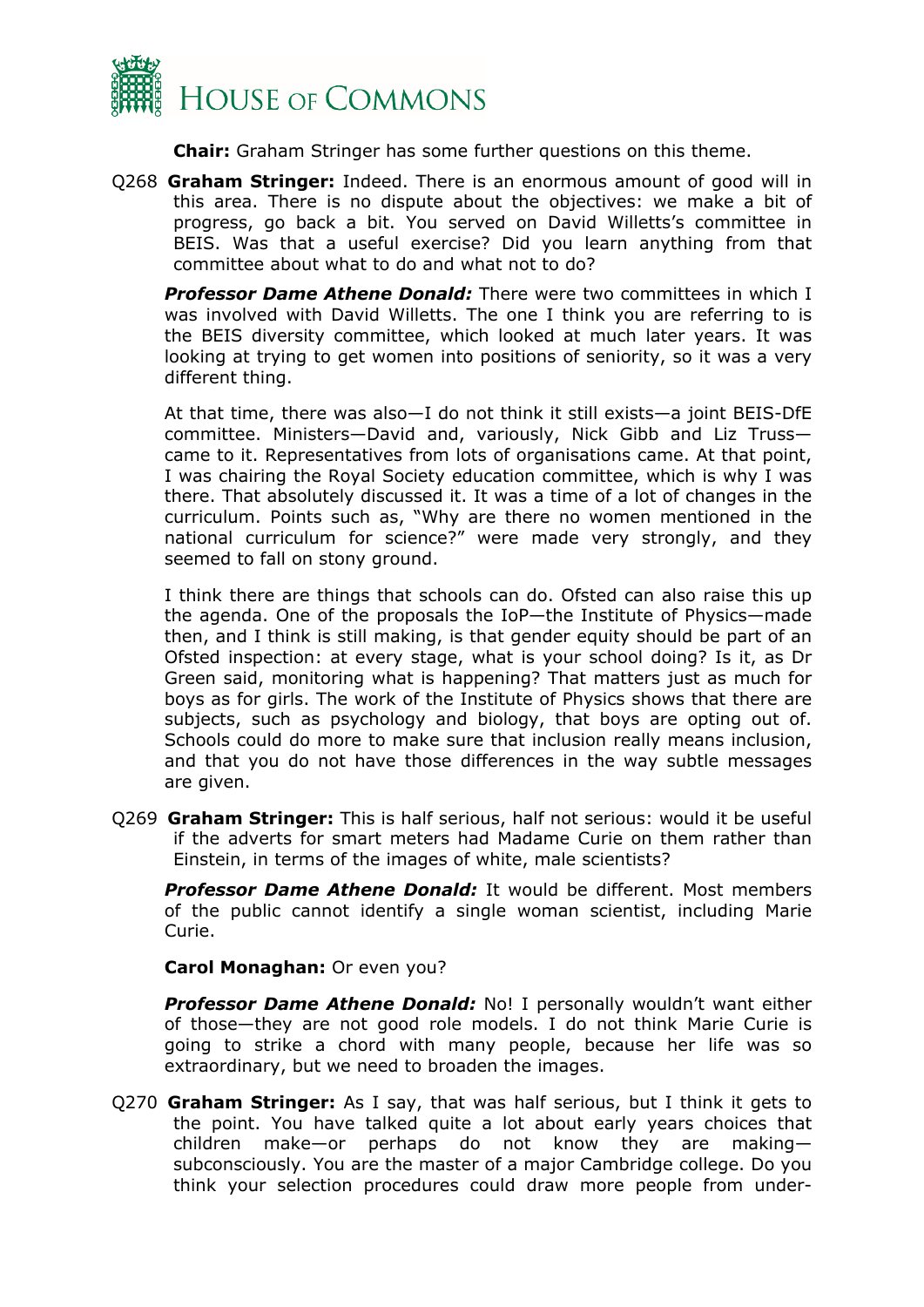

represented groups into one of the best science universities in the world?

*Professor Dame Athene Donald:* Churchill College is very proud of its widening participation work. We have always been ahead of the curve, right from the foundation, as far as I can tell; we are very conscious of that. Our statistics are good. When I came to the college, our statistics on gender were not good. If you don't know, Churchill College is by statute 70% STEM, so our intake has to be 70% STEM. Our gender balance was not good when I came in. It is pretty much 50:50 now. It just needs attention, because there are so many talented people out there.

Q271 **Graham Stringer:** That is impressive; I didn't know that. I once had a constituent from a socially deprived area who found the interviewing process at Churchill intimidating. Have you changed the interview style and culture? How have you achieved those figures?

*Professor Dame Athene Donald:* I hope we have changed the style. I think it is much less an interrogation and much more trying to draw out what people know, not just pin them down on a specific question.

To be honest—and I know my colleagues in Cambridge do not like this we would do away with the interview for exactly that reason. We think it is intimidating to those who come from disadvantaged backgrounds. We think it is much easier if you have been to a school that has a track record of sending people to Oxbridge; those people will be better prepared. That is not a view that my colleagues in Cambridge are willing to accept, I think it would be true to say. There is discussion at the moment about it.

The pandemic meant we did interviews online, and there was a slight difference of opinion as to whether that was less intimidating. I think we felt it was, but the mathematicians found it quite difficult to assess people in an online situation, and again, you've got the danger of some people having better technology than others. You do not want that to be feeding in.

Q272 **Graham Stringer:** Thank you; that is very helpful. You have had a most distinguished career in physics. Is there any personal experience you could help the Committee with, where you have found either discrimination or areas where you could improve the process, apart from the selection process at Churchill?

*Professor Dame Athene Donald:* I have not been a fellow at Churchill that long; only when I have been master. In my life, I have definitely come across situations where I felt that I was treated differently as a woman. I think most academic women would say that.

I know you have had evidence from other people about the differences during a university career—grant funding and things like that—so I do not want to reiterate that, but again, there are subliminal messages that I fear would be true in Parliament too: the idea that if you speak out as a woman, you are dangerous, shall I say. Behaviour that is seen as normal in a man is somehow regarded as slightly odd as a woman, and I think that is as true in academia as in any profession.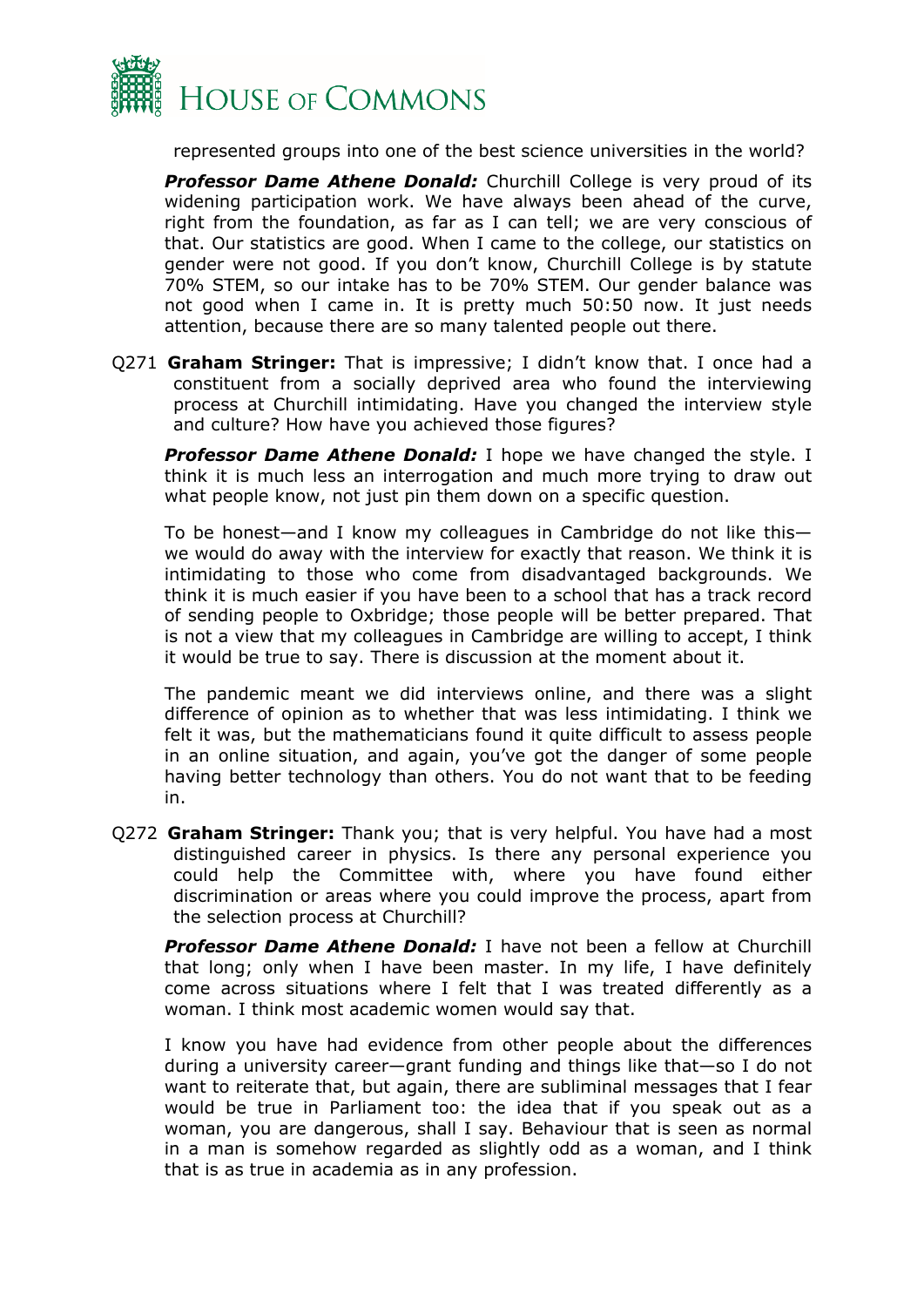

Q273 **Graham Stringer:** That is really interesting and helpful. Dr Green, in terms of your knowledge, are there any regional differences? Are there areas where more girls choose to do physics, maths and chemistry—any areas of the country that do better than other areas of the country?

*Dr Jasper Green:* There are performance differences within regions. I do not actually have the data on that, but there is some variability. In terms of uptake of the A-level subjects, they are broadly similar across regions when it comes to the sciences. I was looking at some data a few years ago, and there was a higher percentage of pupils doing mathematics in London. Based on experience, the bigger differences are within the same region—the differences between schools in the proportion of girls taking physics, for example.

Q274 **Chair:** Thank you very much, Graham. You will know that in our last session, one of our witnesses was Katharine Birbalsingh, who is a headteacher and the Government's social mobility commissioner, and she reported some quite striking figures on participation in physics among her students. She told the Committee that she runs a successful school, she has very good teachers, and there is no sense in which there is any discouragement of girls from studying physics—indeed, quite the opposite; this is a school that offers lots of possibilities—yet that was, as it were, the revealed preference.

What is your analysis of what is, as I am sure Dr Green would agree, a successful school by objective measures, yet has this striking difference? I think she told us that 84% of A-level physics students were boys, and therefore 16% were girls. What is your reflection on that?

*Professor Dame Athene Donald:* It would seem to me that probably they just have not thought about it. To go back to the points I made earlier about the internal messages that girls may believe, if teachers are not actively trying to counter that, they may not realise that the girls are being driven by things that are not their natural choices.

In my generation, I know lots of women who said, "I would have loved to do sciences at A-level, but my school discouraged me." I do not for one moment expect that still to be true, but there is a difference between active discouragement and not active encouragement. She talked about 16% of girls doing physics A-level, but the national average is 23%, so she is below the curve, as it were. I would assume that is because it has not been an item on their agenda.

That comes back to my point that if Ofsted made gender equity an issue, every school—primary schools as well—would have to think, "What are we doing? Without thinking about it, are we giving boys different games to play or different tasks?"

One of the things that the Institute for Physics has picked up on when observing classrooms is that teachers are more likely to ask boys to answer a question. There may be all kinds of reasons for that, but that immediately says to the girls, "We are not really very interested in you." It is not active discouragement, and it is clearly not about bad teachers; the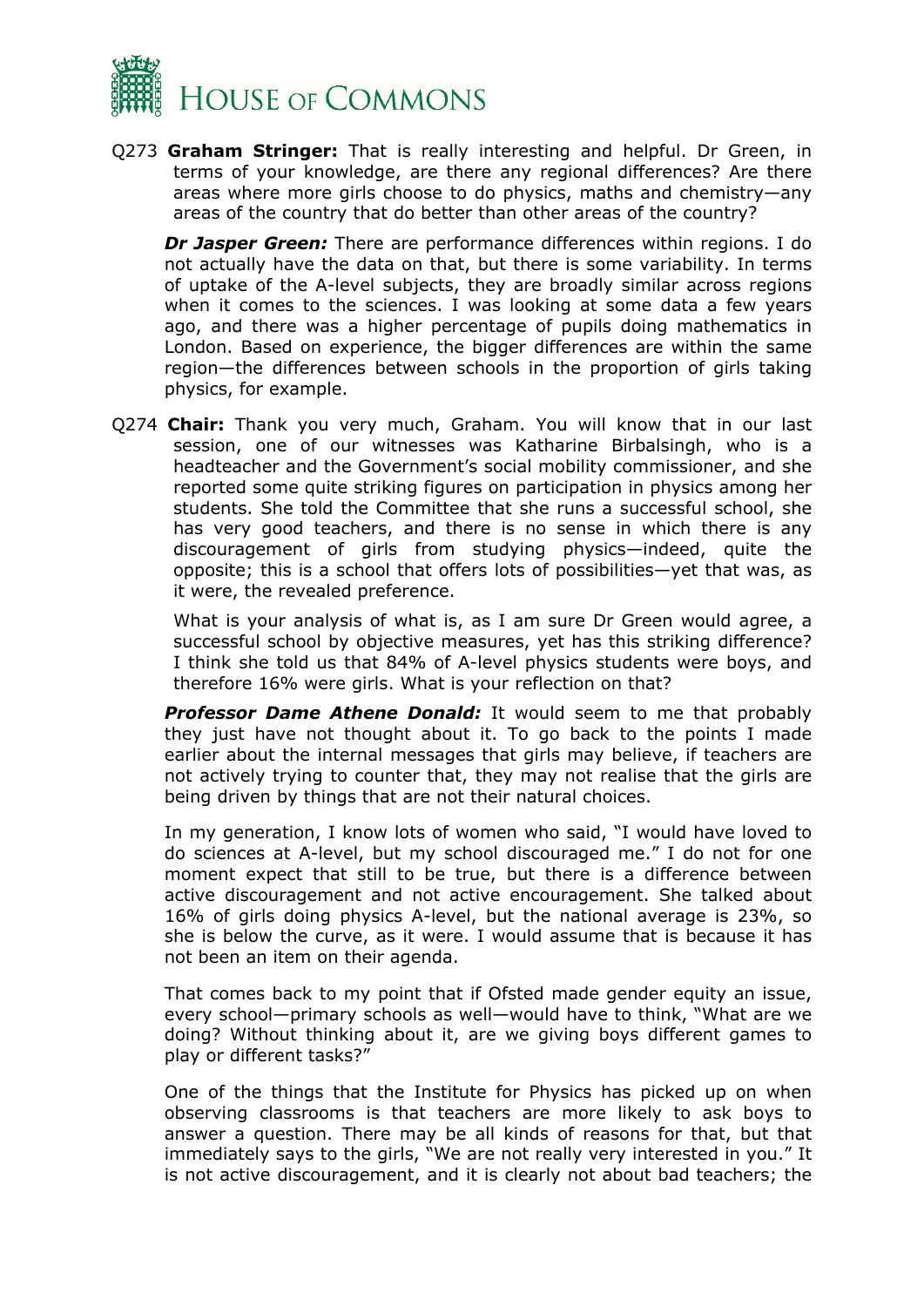

Institute of Physics phrases it as a "whole school ethos", and that needs to be taken into account.

It would be interesting to know whether there is equal gendering in some of the subjects that, typically, the boys do not do in school—I do not know.

Q275 **Chair:** Thank you. Dr Green, could you perhaps address what Dame Athene said about Ofsted having a role in this? Is that something that you have considered?

*Dr Jasper Green:* To pick up on one point about girls' participation in Alevel physics, I think it can be very hard to tip the balance. In a school where there is a large uptake of physics by boys to begin with, a girl in year 11 may find that she does not want to be a minority. I think there is something around having a shift—to get so far along the road—for that pendulum to swing, and then there would be further uptake among girls.

I think Ofsted is addressing this, but we are really focusing on the quality of education and are very much thinking about the curriculum. We know, for example, the importance of starting early and looking at early years; that is a focus of inspection. We know the importance of an ambitious curriculum that is not narrowed and, drawing a bit on what the panel said, of ensuring that it is rich and paints a really authentic understanding of what science is. It is about people learning the true diversity of science, not just fair tests or science that is carried out by males, for example.

We are focusing on the quality of education; we are focusing on early education; we are focusing on subjects. I think all those moves are the rights ones to encourage wider participation at A-level.

Q276 **Chair:** Perhaps those moves are necessary but not sufficient. Dame Athene's point was that having that as an explicit part of the assessment may make an extra difference. In fact, you sort of conceded the point by saying that there may be a chicken-and-egg issue whereby if you have a heavily male-dominated class, girls may be put off choosing that class. Looking explicitly at the balance could cause some greater pressure to address it, which may be part of the cure. Would that be fair?

*Dr Jasper Green:* I think it is a really complex problem to untangle because some of the factors that influence that may have occurred very far down the line; some of them are embedded in culture. I think it is about middle leadership being aware of those aspects, so absolutely, as part of the inspection, inspectors looking at science may ask questions about—

Q277 **Chair:** But to make it explicit; to make it clearer than it is at the moment. All these things are complex, but if we think this is important and significant, what could Ofsted do to make a difference? Dame Athena has made a suggestion. Is that being considered?

*Dr Jasper Green:* That would be a decision that sits in the policy team, not with me. The focus of the new methodology would not allow that to take place because the methodology is such that it really explores quality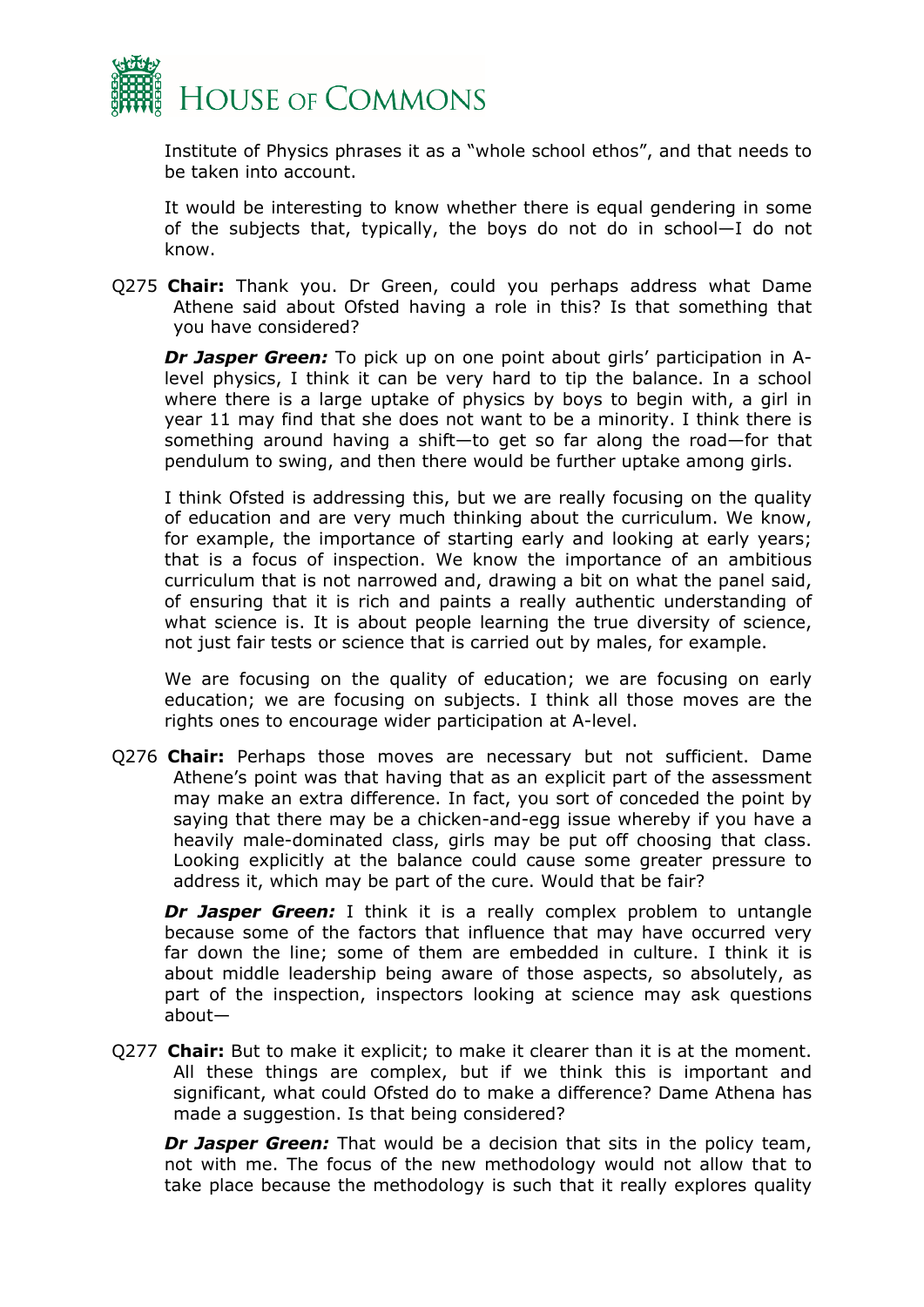

of education in relation to the curriculum, and how that curriculum is taught. It could be an aspect of future frameworks, but as I said I think there are a number of challenges to it, and it would be something for the policy team to provide more information on.

**Chair:** All right. We are going to talk a bit more about potential solutions. Notwithstanding, as Dr Crawford said, that there have been some improvements in recent years, the fact that we are having this inquiry attests to the fact that, in the Committee's view, there does not seem to have been the scale of transformation that we had hoped for. We therefore need solutions that go beyond what has been tried before, but we recognise that that is not necessarily straightforward. Let me turn to Chris Clarkson with some questions on this.

Q278 **Chris Clarkson:** Thank you, Chair. I want to pick up on that theme. We have drilled down to the fact that early intervention is important. How do you think the current national curriculum stands against that? Do you think it does enough to promote science in early years? If not, why not? Is it a resourcing issue? Is it simply a lack of political will or interest in STEM? I am interested to get your thoughts on that.

*Dr Jasper Green:* There has been a real refocus on the early years with the new inspection framework. I think there is sufficient detail in terms of what pupils need to learn. A key shift now is around thinking carefully about what pupils learn in the early years and ensuring that that connects and prepares pupils for what they will go on to learn in year 1 science.

There is further work to do to ensure a coherent journey for pupils and to ensure that those gaps that have been identified—in key stage 1, for example—are closed early on. It is around developing expertise of subject leaders to develop curriculums that are coherent and that prioritise the most important knowledge for pupils to learn. The statutory guidelines provide sufficient detail for schools to do that.

Q279 **Chris Clarkson:** When we talk about developing expertise, will it be a case of upskilling existing teachers or of plugging those gaps by finding more people who are highly qualified in the STEM subjects to teach early years? We know there is a serious shortage, especially in areas such as physics.

*Dr Jasper Green:* First, there is more research to be done on the curriculum and science education about what a good early years curriculum looks like and what fundamental knowledge pupils need to be learning, so there is work to be done there. It is about upskilling and developing the expertise of those teachers who work in early-years classrooms.

I do not think it is necessarily taking complex ideas of physics, chemistry and biology and just sticking them down lower; it is about ensuring that pupils develop age-appropriate understanding of science and that they develop and remember that knowledge and can build on it.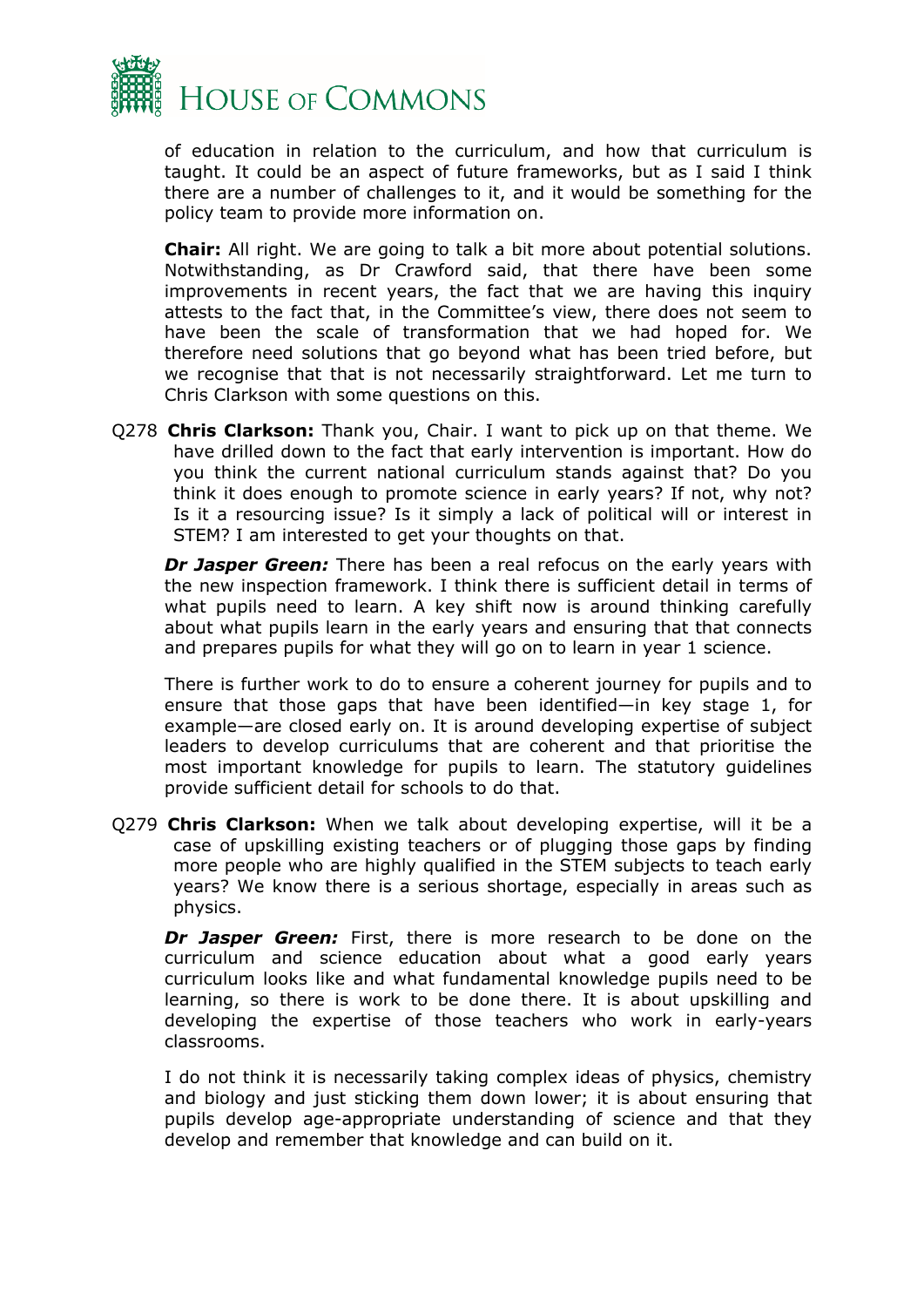

*Professor Dame Athene Donald:* The lack of teachers with STEM qualifications in primary school is a problem. The evidence says that teachers do not necessarily feel comfortable with some of the curriculum even without going into detail about complex ideas. I feel that, say, mandatory CPD could be a solution to enable teachers to have the time.

There are resources available, such as STEM Learning, to help teachers, but some schools, particularly in disadvantaged areas, do not have the resources to let the teachers do that. That would help give teachers the confidence to teach the curriculum. It is not about the curriculum in that case; it is about supporting our teachers so they can deliver.

Q280 **Chris Clarkson:** So continuing professional development could be applied to all teachers at that stage just to give them the confidence? I think that is a fair point.

In terms of how these interventions work, what sort of timescales are we working to? What sort of metrics are we using to measure how effective this has been? Obviously, Dr Green, you have identified that there needs to be a better approach to plug those gaps, but what sort of timeframes are we looking at?

Dr Crawford said that over the past decade we have seen a reduction in the number of girls doing science. With the gap between the number of girls and boys doing physics, for example, are we looking at over a decade? Are we looking at over one year or over five years? What would success look like, and what would failure look like?

*Dr Jasper Green:* That is the key question. If we are serious about this, the interventions need to be longitudinal or they need to track students over time for probably 10 or 15 years, because we see that the gaps that appear early remain. We therefore need to track that from year one in the early years all the way up to participation at A-level and beyond. That level of detail is important, and there has been work on that, such as the ASPIRES study. That has been beneficial in terms of informing our knowledge base of these issues.

Q281 **Chris Clarkson:** In practical terms, what is that going to look like? Are you going to follow a particular cohort as they enter secondary school and through to A-level, or are you going to track three or four cohorts?

*Dr Jasper Green:* I think cohort studies are important in that sense. On the TIMMS 2019 data, although they are different students—they are year 9 in 2019—you can go back and see how they performed in year 5, and you see a relative decline in that cohort. It is that timescale that you need—at least five years.

*Dr Claire Crawford:* This is a case of the leaky pipeline. In other areas that I study, particularly with regard to socioeconomic background, you lose qualified students from under-represented backgrounds at each stage along the way. There are gaps early, and they widen over time.

You lose more people at A-level, at university, into STEM careers and so on. We are not talking about a single intervention or package of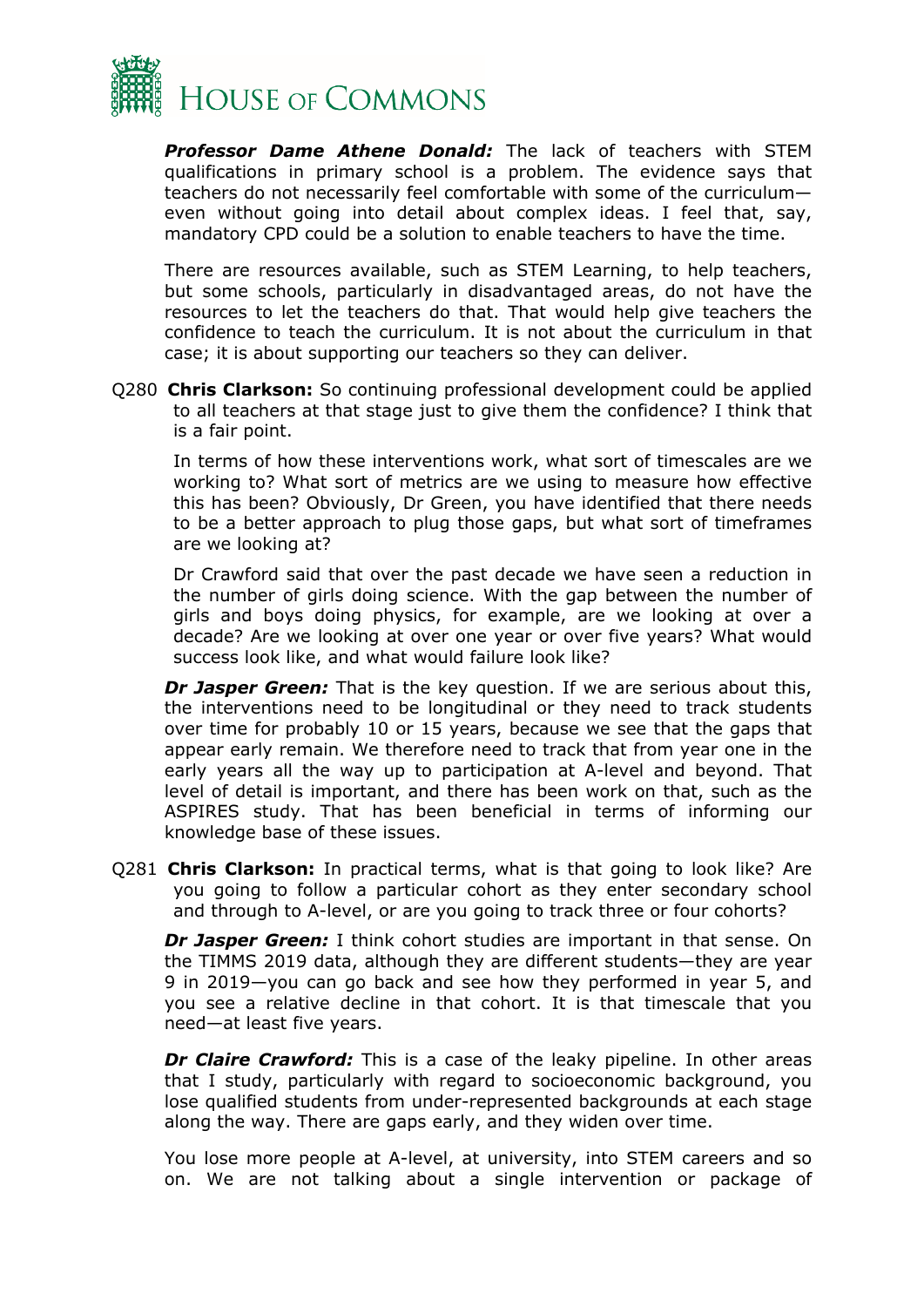

interventions focused on just one cohort that we start on early and then follow through. There are things that we can do now that will affect progression into STEM careers, university or A-levels for those who are at that point now.

Alongside that, we simultaneously want to start early with the cohorts that are just coming through now, and then sustain those interventions right through the school career and into the labour market to try to address the challenges at each point along the way.

Q282 **Chris Clarkson:** In terms of those early interventions, I am particularly struck by what Professor Donald said about people seeing themselves in those careers. Do you think that is an important part of it? For example, my constituency has a fairly low socioeconomic attainment level. If more people saw people from their background participating in this, do you think that would have an instant impact?

**Dr Claire Crawford:** There is certainly good research evidence on the benefits of role models—people who look like you, whether it is socioeconomic background, ethnicity or gender, doing jobs like STEM. There is good evidence that that encourages people to think more seriously about those options. They are more likely to take those subjects at university and perhaps progress into those careers.

We do not want to overestimate how successful that could be on its own. That would probably go alongside a package of things to address some of the points that my colleagues have made about girls and boys with equal ability—girls think they are less able than boys even though they have the same kind of underlying achievement. That is a problem generally for girls across a lot of subjects, but particularly in STEM.

We also need to address the kinds of unconscious bias. Different approaches that teachers might take—different pedagogical approaches can help. We should make sure there is no unconscious bias in the way educators interact with boys and girls and those from different backgrounds.

A package of small things could combine into something greater. I echo Dr Green's point: one of the things we found in our research is that girls seeing themselves as a minority either in education or in a career is a significant barrier to wanting to pursue that.

There is certainly evidence that in workplaces that are dominated by one gender or the other, in both directions, the minority gender can experience more harassment or perceived harassment and things like that. It is not just a question of moving one more girl into physics. We might need to move 10 more girls into physics to overcome those kinds of challenges in a particular school.

Q283 **Dehenna Davison:** We have spoken about the importance of role models, which has come out in other evidence sessions. Chris talked about it there, but as it stands the science curriculum doesn't mention a single female scientist, as you rightly outline. That is outrageous. There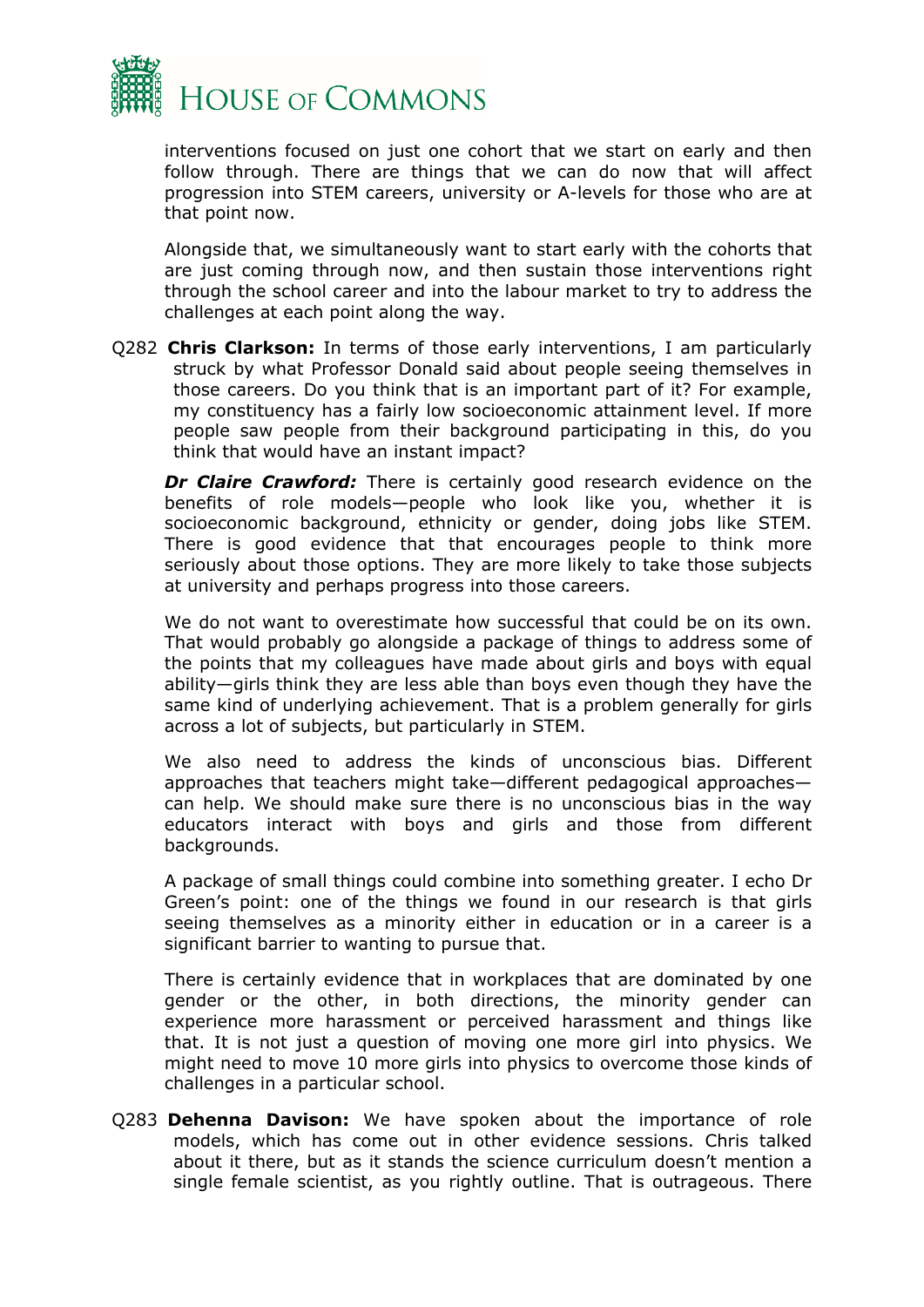

are some incredible examples right throughout history. Why is that the case? Is anything being done to address that so that young people, right from day one, can see that women can make it in science too?

*Dr Jasper Green:* As for why it is like that in the national curriculum, I could not provide the reasoning behind that. From my experience in schools and from the evidence we are gathering from subject reports, I can see that there is definitely a focus in schools on making sure the science curriculum is broad, reflects a variety of people and speaks to the pupils in the class. It is important that it speaks to all pupils.

All pupils need to see science for what it really is: a diverse discipline made up of lots of different methodologies and research areas. That is coming through, in terms of both the curriculum and how it is taught, such as with the examples teachers use—the images they use in the classroom are much more sensitively thought about.

Q284 **Dehenna Davison:** Do we expect to see specific changes to the national curriculum?

*Dr Jasper Green:* Ofsted's role is independent of the DfE, as you know, so I can't comment on the planned changes to the national curriculum. Certainly, though, the national curriculum—

**Chair:** We hope to have the Secretary of State for Education give evidence to the inquiry, so we will be able to pursue that.

*Dr Jasper Green:* Thank you. The national curriculum is a framework, but schools can certainly go above and beyond it by selecting the sciences they want pupils to learn.

Q285 **Dehenna Davison:** I know that my godkids get the most enthused when external people come in and do demonstrations, and particularly when those people are role models and reflect what the kids look and sound like. Professor Donald, you have talked about the outreach that your college is doing. Do you actually send people out into schools to do demonstrations to try to encourage and enthuse young kids?

*Professor Dame Athene Donald:* Not the college—the university would do that. One concern I have about a lot of the outreach that is done science festivals, for instance—is that you are often reaching the people who already have that kind of cultural capital. It is very important to reach out to people in disadvantaged areas, and that is always harder. Someone was asking about geographical differences; in Cambridge, the schools are fantastic and understand these things, but you don't have to go very far into the fens before it is very different.

Things such as Speakers for Schools, for instance, which I participate in, are wonderful for bringing people into less advantaged schools. We need diverse people going in. People from industry can really do good things by going in and talking about their day job. An academic might not be the right person at all. We should think about who gets involved with those programmes and try to make it easier to do that. That also applies to work experience.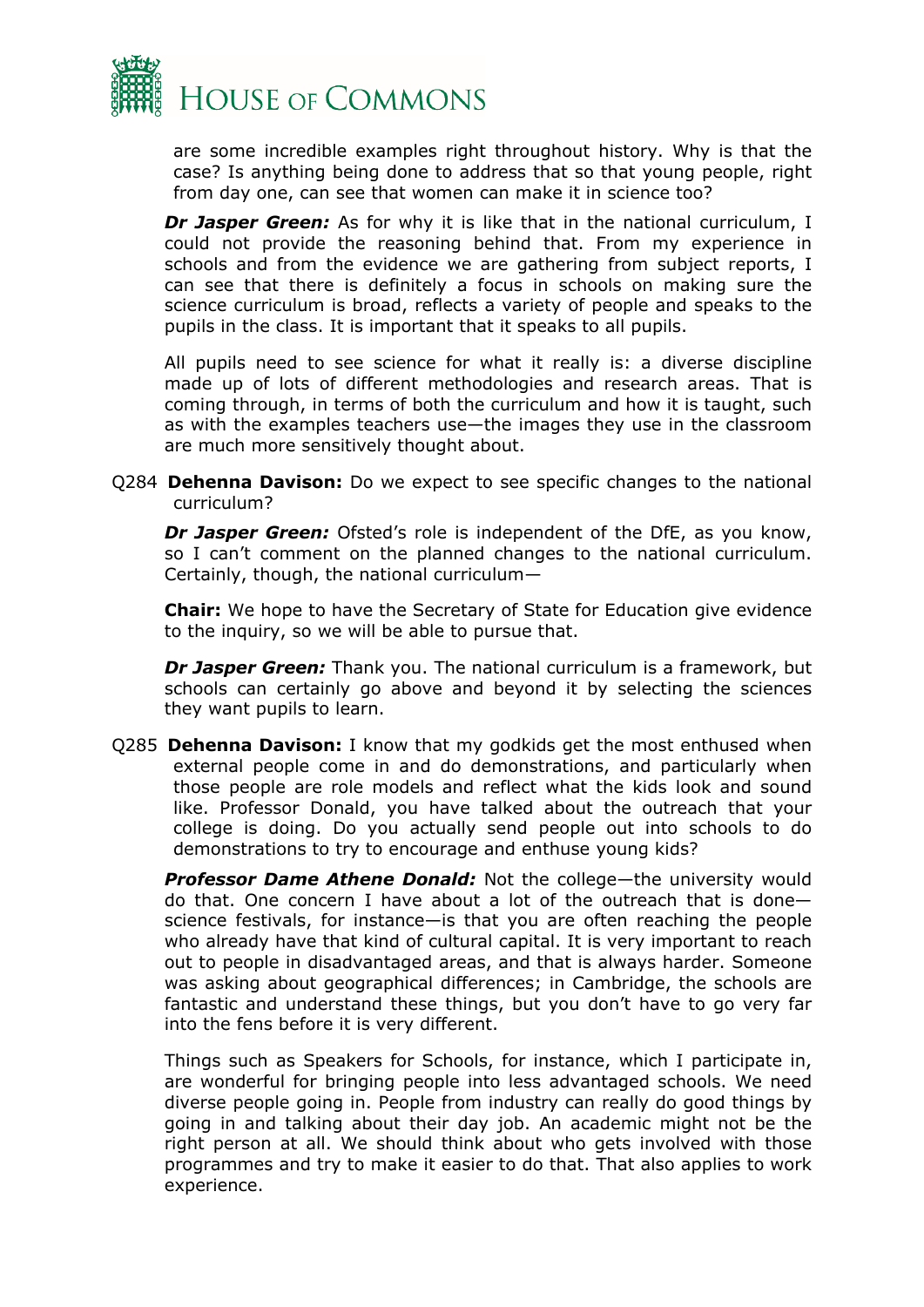

There was an Ofsted report a long time ago—I haven't seen a more recent one—that showed just how gendered work experience was. The girls went to the hairdresser and the boys went to the garage. I have no idea if that has changed, but I would like to think so.

Q286 **Dehenna Davison:** Hopefully we can find some evidence on that ourselves in future sessions. This question is, perhaps, a little odd: do you think there should be more of an emphasis on schools enforcing STEM with the subjects they make available, or would that be the wrong approach? Professor Donald, I'll come to you first.

*Professor Dame Athene Donald:* I do not think enforcement is necessarily the right way to go, because it could backfire. We need to make it available and exciting and put it in context. Another point that hasn't come up is careers advice. We need to explain. That's why it helps to have people from industry come in and answer questions like, "What do you do? Why do you need maths and physics A-levels? What openings does it give? What training does it give?" That, again, should start much earlier on.

Q287 **Dehenna Davison:** Dr Crawford, can I come to you on that same question? Do you think it would have a significant impact on the future take-up of STEM if schools put it as a guaranteed part of their own subject choices?

*Dr Claire Crawford:* We have seen improvements in the number of schools that offer triple science and STEM A-levels. Coming back to the earlier point about whether the participation rate of girls should be included in Ofsted inspections, I'm not sure that we want to go as far as forcing girls to do these subjects. I'm sure that, if schools had more focus on it, as Dame Athene was saying, to make sure that they aren't instilling any gender biases by default, that would be helpful.

Q288 **Dehenna Davison:** Dr Green, anything you would like to add?

*Dr Jasper Green:* No, I don't think so. Science is a core subject in the national curriculum, and I think its status may need to be raised at primary. The removal of key stage 2 SATS in science has coincided with a potential deprioritisation of science in some schools. So there is more work to do there, but overall I do not think it would be beneficial to force pupils to do specific subjects beyond the compulsory age.

Q289 **Chair:** Before I come to Carol, I was going to ask some questions about the workplace and employers, and some final questions on education. Earlier in the session you said that a wide range of choice is sometimes associated with people not taking sciences.

It has been argued, and it may be the case, that the knowledge that people have at a young age in early secondary school, when they are making choices, is not sufficient for them to be able to exercise wise choices. We hear all the time that people's choices constrain them in later life. Isn't that an argument in favour of compulsion?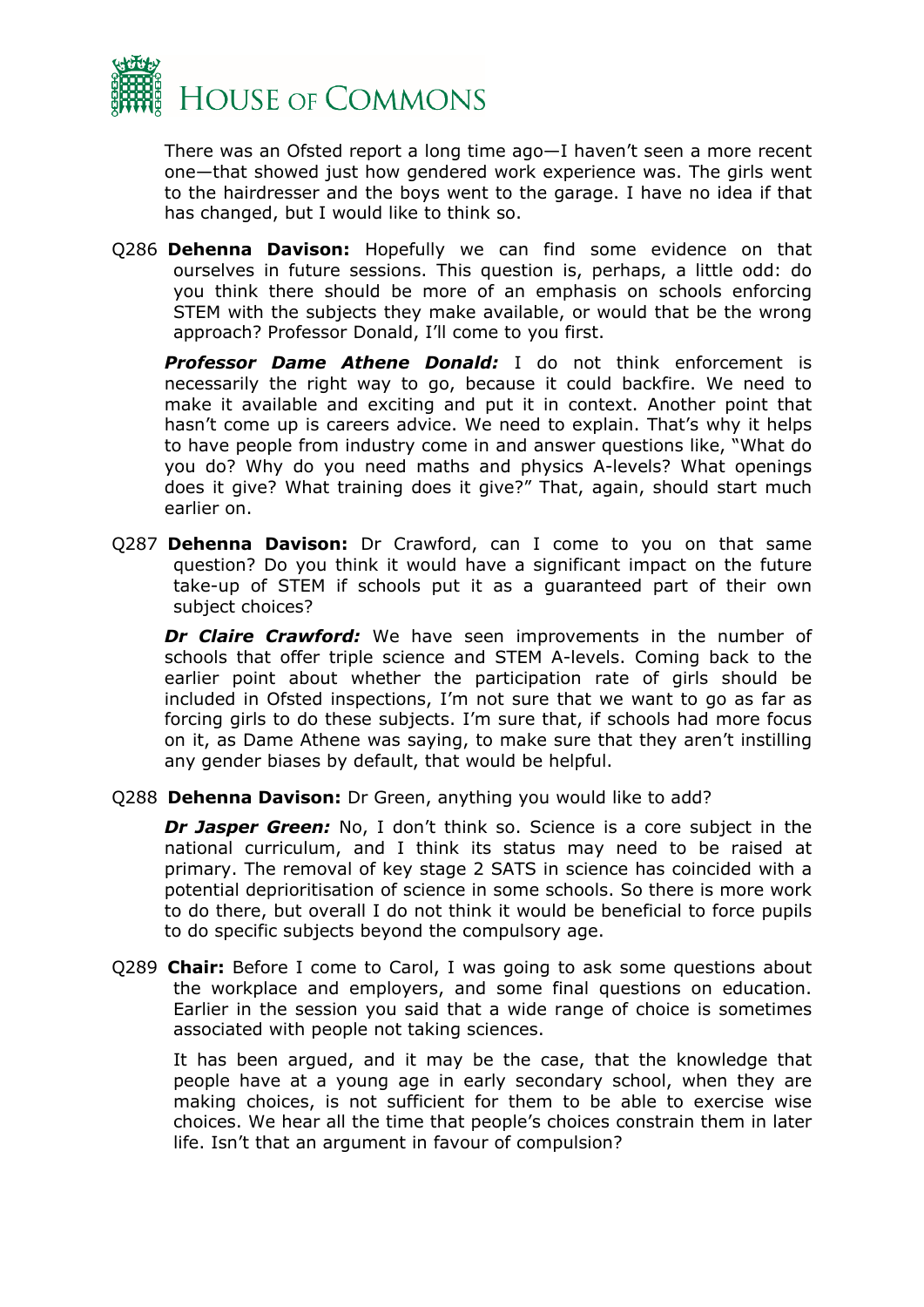

*Dr Jasper Green:* There is obviously compulsion in relation to how long you need to study certain subjects for in the national curriculum. For example, all pupils need to study science until they are aged 16, so there is compulsion there. However, I think there needs to come a time when pupils are given as much time as possible to develop the knowledge they need to make an informed decision, so at the age of 16, as it is in this system, with appropriate—it needs to be an informed choice. That puts a key emphasis on schools making sure that the careers programme, for example, is sufficiently robust and that teachers have enough expertise to be able to advise students on what they do next.

Q290 **Chair:** A couple of final points on this, which arise from some of the comments made after our previous session. May I put them to you, Dame Athene? Are we looking at the wrong part of the problem? Is the differential participation, between boys and girls, not a reflection of the fact that boys feel less confident in choosing arts and humanities subjects and therefore it produces the statistical effect that we have? Do you think there is anything in that?

*Professor Dame Athene Donald:* I think that that comes back to the fact that society is quite gendered in the messages it gives—so yes, boys think English isn't for them. That is bizarre as there have been wonderful male writers throughout the centuries, but these messages have somehow perpetuated. Of course, it is not just in schools; it is for the whole of society and the way the media portrays these things as well.

This is going beyond my expertise, but there is the argument that girls mature earlier and that they are more fluent. I don't know whether that is really borne out—it is not my area—but they seem to think they have more choices and therefore if they are being discouraged, passively or actively, from doing STEM subjects, they may stay in the arts and the boys may feel, "Well, I can do my maths. That's fine. I'll stick with that." We need to try to make all our schools as inclusive as possible, so that neither gender feels pushed in either direction.

Q291 **Chair:** Finally, one of the suggestions that is sometimes made about Alevel choices is that maths and physics are perceived to be harder than some other subjects. You are the master of a college that admits, as you were saying, undergraduates after they have done A-levels. Is there anything in this? Is it possible that exams in different subjects are not well calibrated and that it is more demanding to get a grade A in physics than it is in some other subjects? Is there anything in that or is it a red herring?

*Professor Dame Athene Donald:* How do you measure that? If you are really good at languages, then that will come naturally to you, for whatever reason. I find that argument unconvincing, but I don't know how you calibrate it.

Q292 **Chair:** Is there a way to be sure? How could one calibrate these things?

*Professor Dame Athene Donald:* I have no idea. I would look to an educationalist to comment on that.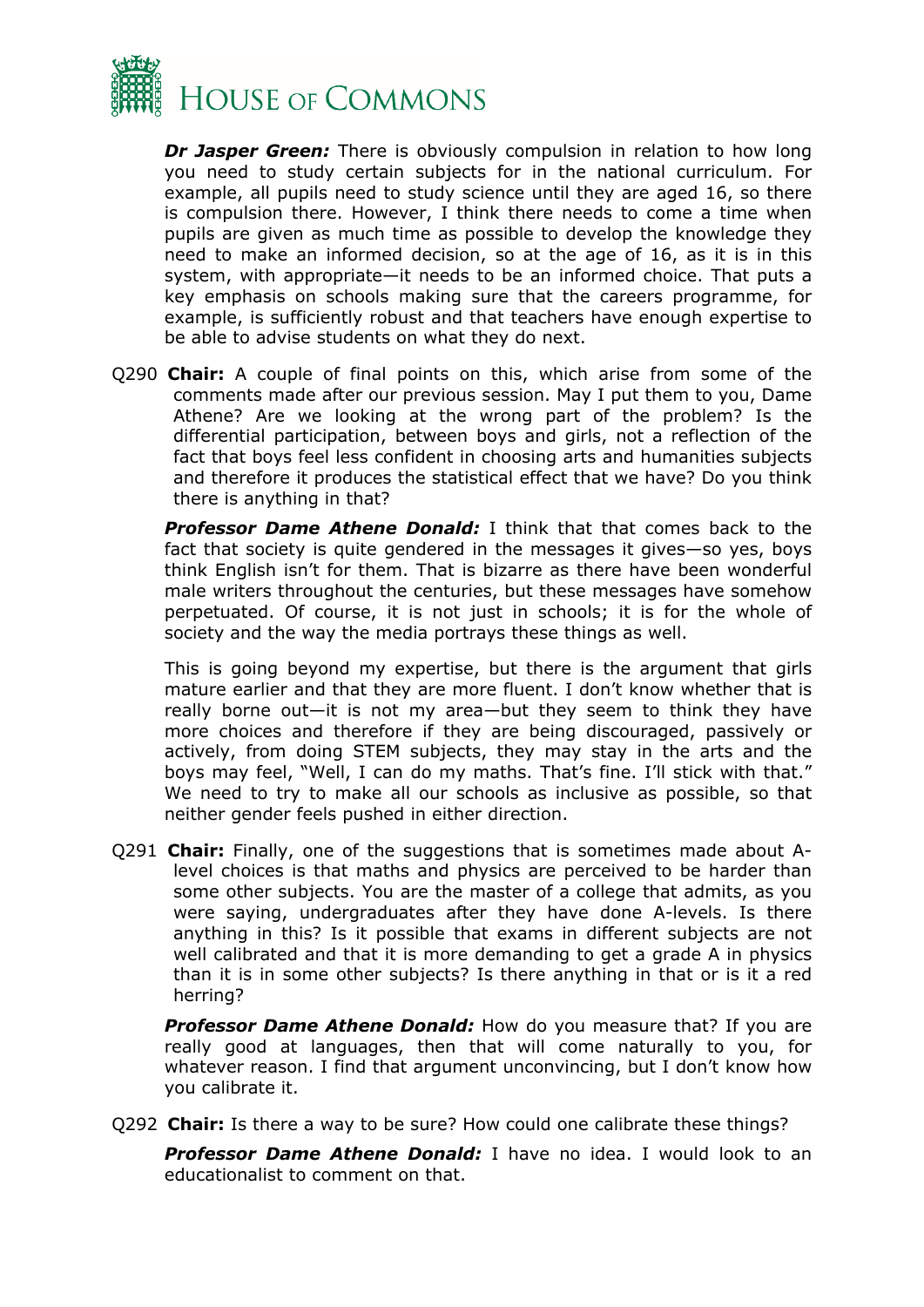

#### Q293 **Chair:** Perhaps Dr Crawford or Dr Green?

*Dr Claire Crawford:* It is really challenging. Fundamentally, they are testing very different skills and how you equate the levels of those skills is a difficult problem to solve.

A tangential point is that the difficulty doesn't feature massively in students' choices of which subjects they take. The three things they seem to take into account are how much they enjoy it, how good they are at it and what their future career choices require of them. I don't know whether it was Ofsted, but someone, maybe Ofqual, did a piece recently that looked at the difficulty of different subjects. I don't think they found anything particularly striking in terms of subject choice. I am happy to share that report afterwards.

Q294 **Chair:** Dr Green, do you have any feel for the comparability of subjects in terms of the demands that are made for a given grade?

*Dr Jasper Green:* No, I do not. I know that studies have in the past tried to get a feel for that. Essentially, they took the prior attainment and looked at how pupils performed in different subjects. If they always performed worse in physics, for example, then that might be an indicator that it is harder, but it is obviously really complex, and I think for me to comment further would be anecdotal, so I am not going to.

**Chair:** We could go on longer, but we have other witnesses that we are keen to hear from, so I thank all three witnesses very much indeed for your evidence, both written and oral, to the Committee today.

#### Examination of witnesses

Witnesses: Clare Hayes, Mark Turner and Jane Lunnon.

Q295 **Chair:** I would like to welcome our next panel of witnesses, who are all teachers—indeed, heads and deputy heads. I am pleased to welcome Clare Hayes, who is the deputy head of Hyndland Secondary School in Glasgow, which Carol, our colleague, referred to earlier. I also welcome Jane Lunnon, who is head at Alleyn's School, and Mark Turner, headteacher of Skipton Girls' High School. Thank you very much for coming to give us your perspective today.

You all teach students, so you have everyday experience of the issues that the Committee is looking at. Perhaps I could start with Clare Hayes. You heard the evidence from the previous session, and I think you have seen some of the debate that has been held in front of the Committee on what might be the causes of the differences, particularly among girls, in choosing science and maths. How does it seem from your perspective?

*Clare Hayes:* Hyndland is a truly comprehensive secondary school in the west end of Glasgow. We have young people from the bottom of the SIMD—it would be IMD in England. We have about 20% to 25% from the bottom. We have about 30% from the 9th and 10th decile of SIMD, and we have a bit of a dip in the middle. We are a very unusual school—a bit like having Jordanhill and Drumchapel in the same building.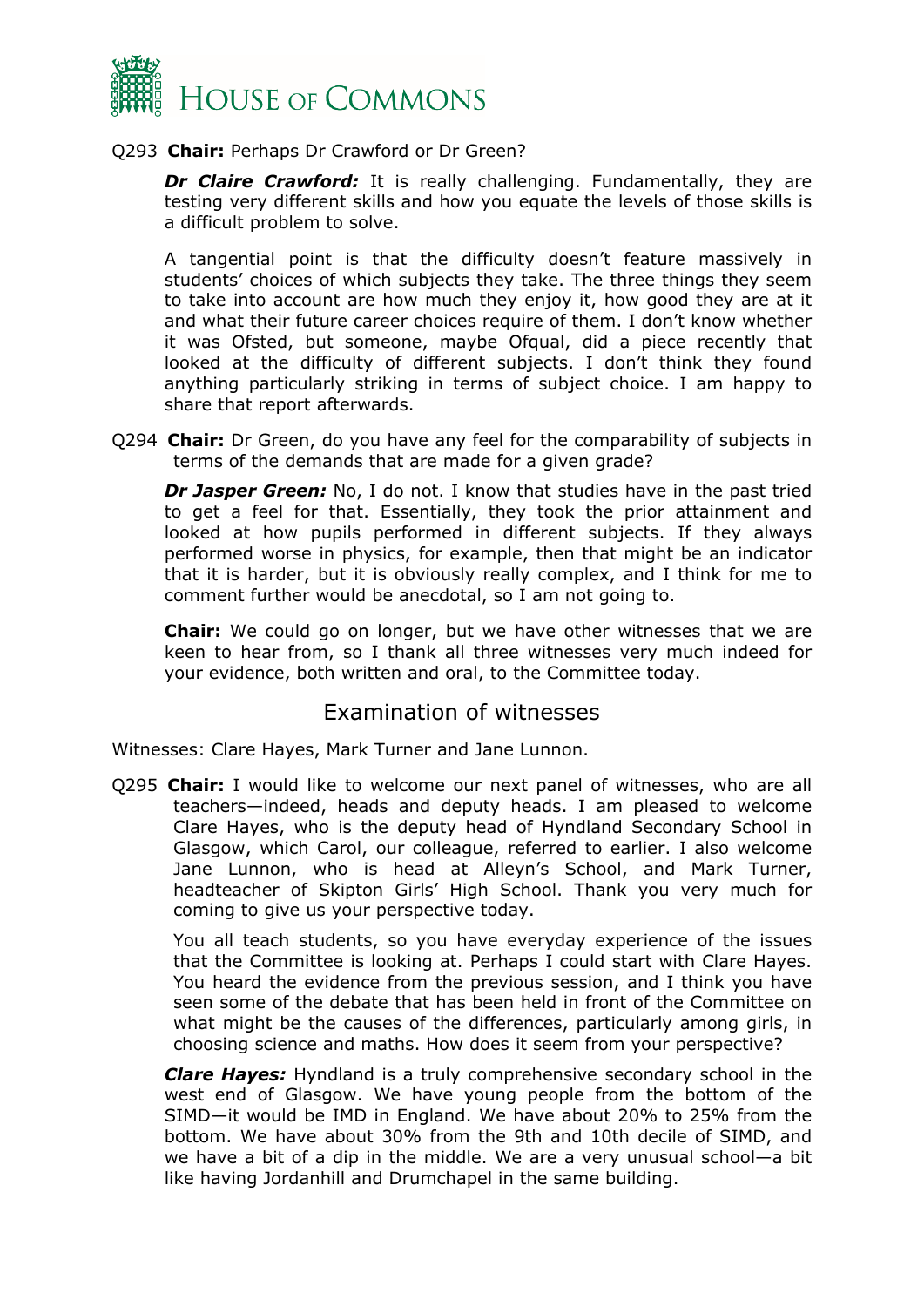

I looked at our data over the last number of years, and we are exceptionally strong in physics. We have been exceptionally strong in attainment in physics for 25 years, as far as I can remember. We haven't quite cracked the girls in physics thing. We did get very close to it. When I looked back at the data from around 2017, our uptake for young people picking national qualifications at the end of S2 was at 50%. It was 50/50 for chemistry, physics and biology. I think that was a lot to do with our staffing. It was very stable, and we had a good balance of excellent, very experienced staff. We had a good gender balance in the staff. We had a good mix. I think that contributed to the general uptake.

In terms of sustaining that into what we would call advanced higher, we have to work quite hard to keep the numbers up there. Our numbers in maths and physics are very strong. In fact, we probably have one of the largest presentations in Glasgow, but we still don't quite have the gender balance there, so we have got to work quite hard.

Q296 **Chair:** What are the figures?

*Clare Hayes:* In biology, girls make up about 60%, and in physics it is about 25% to 30%.

Q297 **Chair:** So the phenomenon presents itself in your school as it does in others?

*Clare Hayes:* That said, the girls that we take in perform exceptionally well. They perform in the top 20%. They are outperforming their peers in that respect. In terms of actually driving the numbers of young people coming into the school, we do have to think about what experiences the young people get—not just the experience in the classroom but in terms of wider attainment. We look for opportunities where we can inspire young people.

Q298 **Chair:** You are one of the strongest schools in Glasgow, and indeed Scotland, in this area. Knowing the students as you do and seeing a greater proportion of girls drop out from their study of physics than boys—it was said that it was broadly balanced at the prior stage—do you have any insights into what drives that?

*Clare Hayes:* As was mentioned earlier, there is a lack of confidence in girls in their ability. We had our physics exam recently, and I spoke to girls coming out. One young person in my class was really nervous. I said, "You have never scored less than 90% in an exam up until this point. Why do you think that this moment will be different for you?" There is an extreme lack of confidence in what they are doing. But a conversation—a bit of inspiration, a bit of nurture—can persuade that young person that they have performed exceptionally well and maybe they should consider this as a career path. That is something that we have to work with young people on: to provide the role models, looking at former pupils who have been very successful and getting them to come and share their experience with young people. We think that tips the balance for us.

Q299 **Chair:** Is that lack of confidence general in girls compared with boys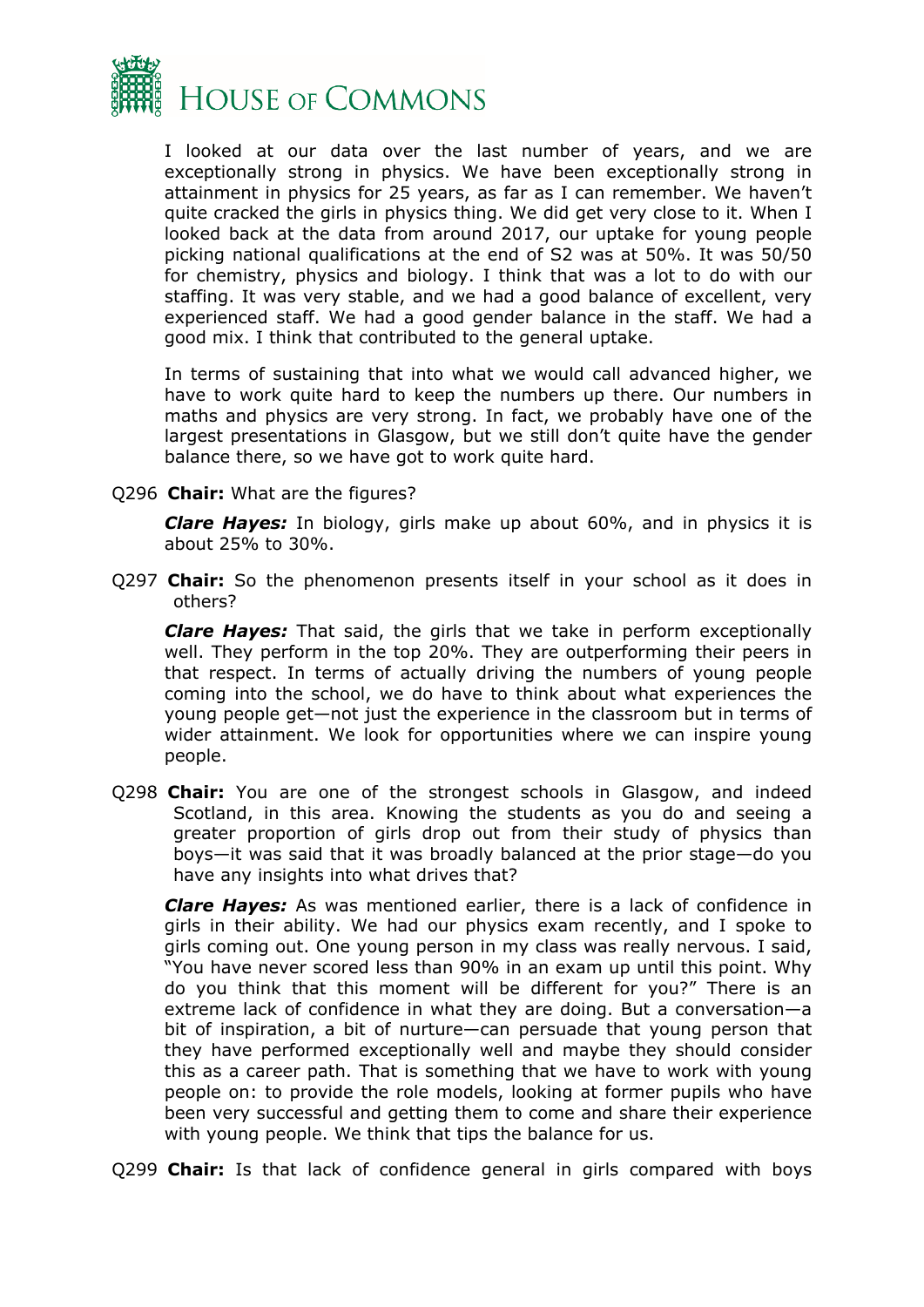

across academic subjects, or does it pertain particularly to the sciences, and perhaps particularly to physics?

*Clare Hayes:* My experience is in science, so I feel it is particular to science. But there is also that conversation that you have with parents when young people are picking their subjects. Quite often, parents will say, "I can't help them if they pick that subject." As a teacher, I want parents to support young people in their learning, but I do not necessarily need them to teach their young people. So we have a wee bit of work to do around family learning, to educate people that young people can pick subjects that their parents have not taken and do not have an experience of, and can be very successful in that.

Q300 **Chris Clarkson:** May I start with Mr Turner and Ms Lunnon? In your experience, how does uptake by girls in STEM subjects differ from other under-represented groups? I am thinking of ethnic minorities and people from lower socio-economic backgrounds. Do you think there is a difference in the rates of uptake? If so, what do you think are the drivers for that? Let's start with Jane.

*Jane Lunnon:* Hello, and thank you for asking me to give evidence to this inquiry, which is a real honour. I can only speak for my school. In my school, the number of BAME students is relatively small, but they are over-represented in physics at A-level, for example. Of our girls, we have 22% at A-level, so that is about the national average. All our girls will do physics GCSE, but at A-level it would be about 22%, whereas in maths it is nearly 50%—49.7%. We definitely have some work to do in physics at A-level to get it up to the level of the other sciences. Just for comparison, 88% of our girls, so nearly 90%, will do one STEM subject at A-level.

*Mark Turner:* In terms of ethnic minority profile, we don't really see a particular difference—about 40% of our students are non-white British. Part of that in the A-level is that we are selective in the main school bit, but our sixth form is non-selective. We have a significant number of ethnic minority students who join in the sixth form and, generally, they are joining to do STEM subjects, particularly biology, chemistry and maths slightly less so for physics.

Q301 **Chris Clarkson:** What do you think the disparity is in physics? We heard from the other panel that sometimes there is a lack of role models and people do not see themselves in that subject. Would you say there is anything in that?

**Jane Lunnon:** Yes, I absolutely would. I think the main solution is to solve the problem. That is not a very helpful thing to say.

**Chris Clarkson:** A career in politics awaits.

*Jane Lunnon:* Alleyn's is a highly selective school of very academically capable kids, although we do have a reasonable socio-economic balance because we have a significant proportion on bursaries. It is interesting that if you survey our girls, even though a lot of them are science-minded and, as I say, the vast majority will do at least one science at A-level, they are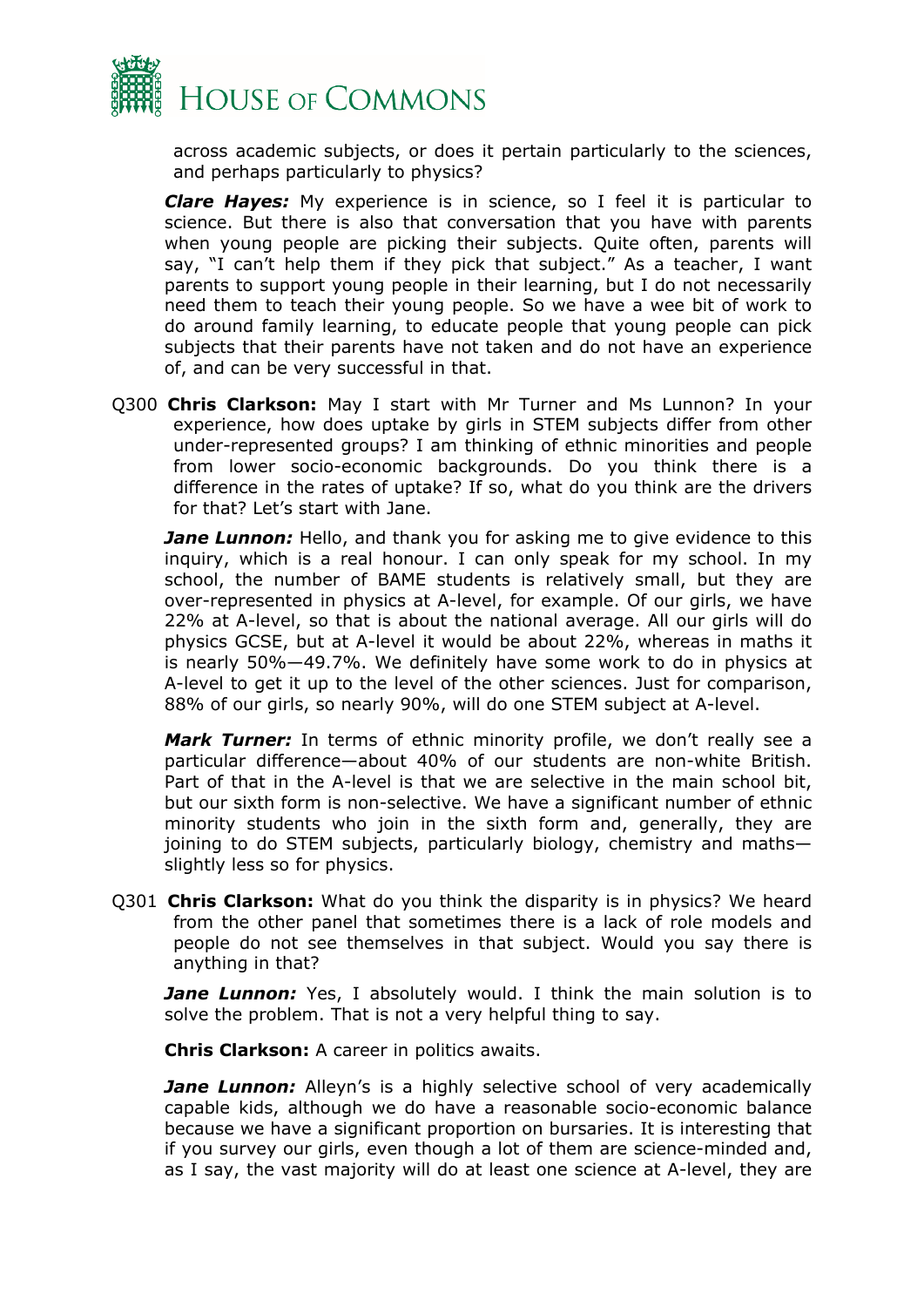

saying to us that physics feels like a male-dominated subject and they do not see themselves there. That is about national messaging as much as anything else, but of course it is also factually true in terms of numbers.

I heard some interesting research by Sarah-Jayne Blakemore recently about the single greatest fear for adolescents. Sarah-Jayne Blakemore is a neuroscientist who is looking at the brain chemistry of fear and risks that adolescents feel most strongly. The electric signals are strongest in the brain for teenagers when they have a sense of being the odd one out or being unusual. It is no good saying, "Pull yourselves together, forge that fight." Their biology and chemistry are also mitigating against girls, in particular, saying, "Yes, I want to put myself in a place where I am going to be surrounded by boys or men." So I think there is a real piece to do around that, to help them see themselves in a physics context, in particular.

Q302 **Chris Clarkson:** It is self-reinforcing. How difficult is it to find qualified STEM teachers at the moment? I will ask this to both of you, starting with Mark.

*Mark Turner:* We are in a really fortunate position as a school because we have four specialist physics teachers at the moment, and we also have one who leads the science learning partnership, in conjunction with STEM learning. From my experience in other schools and from talking to colleagues across the sector, our experience is not that representative.

Interestingly, our two most recent physics appointments are ex-students of the school. That pathway of role models is so important, as people have said, and we have tried to do a lot of work embedding practical examples into the curriculum, alongside the subject content, such as video clips, mostly of ex-students who have gone into careers directly related to that section of the topic. That role modelling is very important.

I have been in my current school for three years, but from my experience in other schools, the biggest risk to some of the good work that has been going on, and that we obviously want to continue and develop even further, is around the recruitment of STEM-specialist teachers, particularly around physics and computer science. It is a circular thing that happens.

You need well-qualified specialists, who are also really great teachers those are two bits that have to come together in somebody and through their training—because they then have a wider experience of physics or computing in terms of industry and where that can lead you. They also have lots of contacts and people they will know from their courses. They are often better at engaging with a lot of the resources that are out there, such as from some of the support groups, whereas non-specialists probably focus more on just getting the subject knowledge to be able to deliver that to the students. Therefore, some of that additionality, which is critical in keeping GCSE students that want to study A-level, can get lost.

Q303 **Chris Clarkson:** So are you saying there is material impact from not having a specialist teacher teach the subject?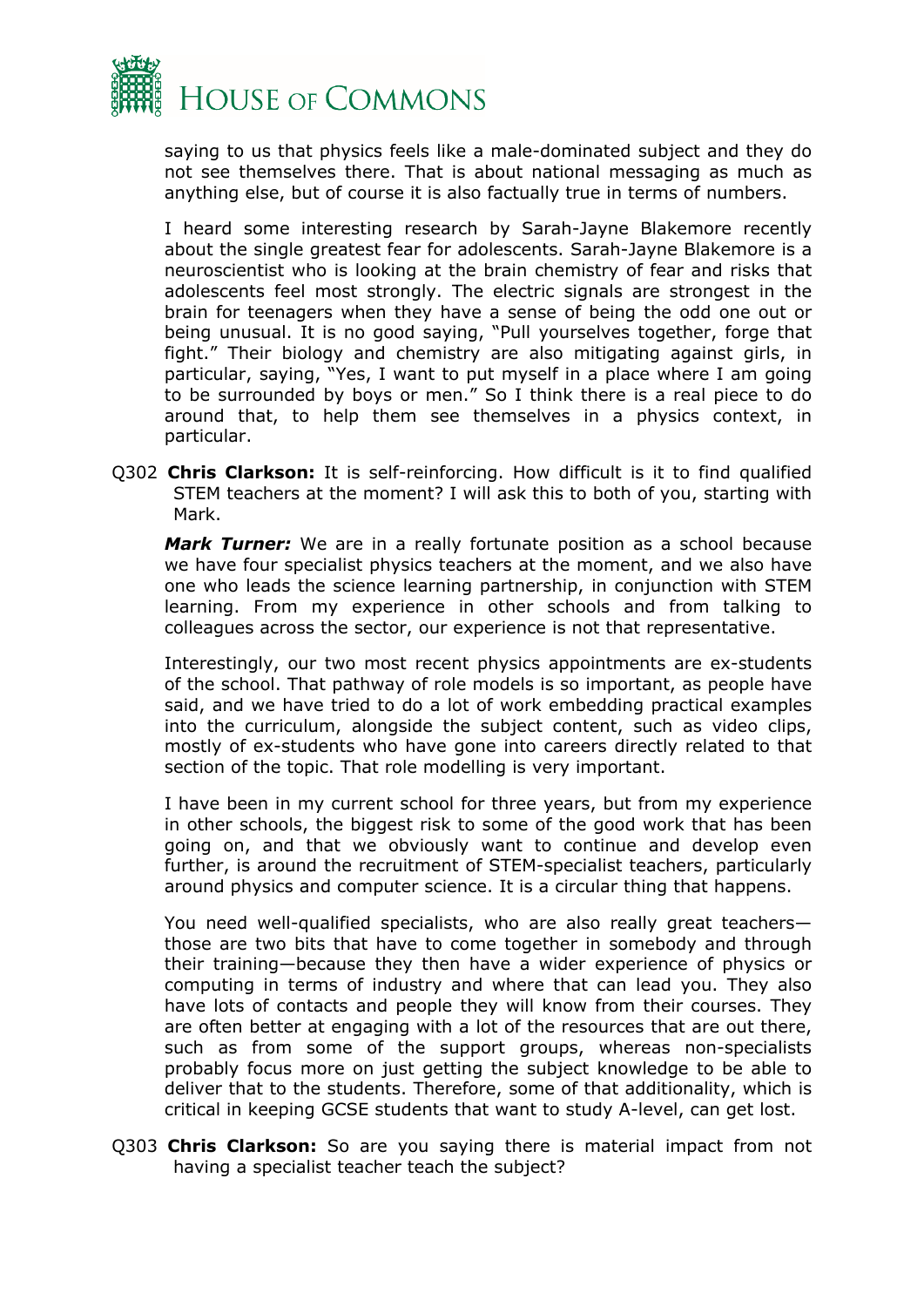

#### *Mark Turner:* Yes.

#### Q304 **Chris Clarkson:** Jane?

*Jane Lunnon:* We are very fortunate in our recruitment. Again, it partly becomes self-fulfilling. If people know that you have a very strong science department, which we are lucky enough to have, then people want to come and work there. Anecdotally, without doubt a lot of the partner schools that we work with have issues about recruiting specialist teachers, and of course that matters, particularly earlier on.

May I suggest something? While we are trying to build up attracting STEM teachers into the profession, it could be helpful to look at ways of having a little more flexibility and fluidity around what university academics can do. I am thinking about science communication and coming into schools being part of their profile. Maybe there is a year of teaching in a school as part of a PhD—what an amazing thing that would be. We run programmes like that informally, and I wonder if there is scope for broadening that.

The other problem for recruitment—this will always be the case, as it is very difficult to solve in the sciences—is that the better-paid careers are typically available to people with physics, engineering and maths degrees. In fact, that is part of the concern about children not opting for those subjects earlier. The pay means that the lure of something other than teaching is much stronger. I am an English teacher and if English is your thing—if you love reading books and talking about them—the best thing you can do is to teach in a school, because that is where you get to do that most effectively. But obviously if you are a fantastic coder or brilliant at physics, you can be paid an awful lot of money to go and be brilliant at that somewhere else. That is always going to be a problem for recruiting teachers.

Q305 **Chris Clarkson:** Does that cause regional disparity in availability? We think of the golden triangle; there are areas that suck in talent. Does that make it harder to recruit in certain areas?

*Jane Lunnon:* Yes. I am in London, but yes. I don't know what the others would say.

#### **Chris Clarkson:** How about up north?

*Mark Turner:* I am in North Yorkshire and I have worked as executive head over another school as well. We have had several posts that have been unfilled for a long period and we have got in long-term supply. I have worked in Hertfordshire and Somerset as well, so I think recruitment is definitely more challenging in Yorkshire and the Humber than in some other parts of the country.

Q306 **Chair:** I asked Clare Hayes about the current experience of, and the statistics on, girls studying physics and maths. Perhaps for completeness, I ask the other two the same question. Mr Turner?

*Mark Turner:* Obviously we are a girls' school, so we do not have a gender difference, but about 45% of our cohort at A-level study biology,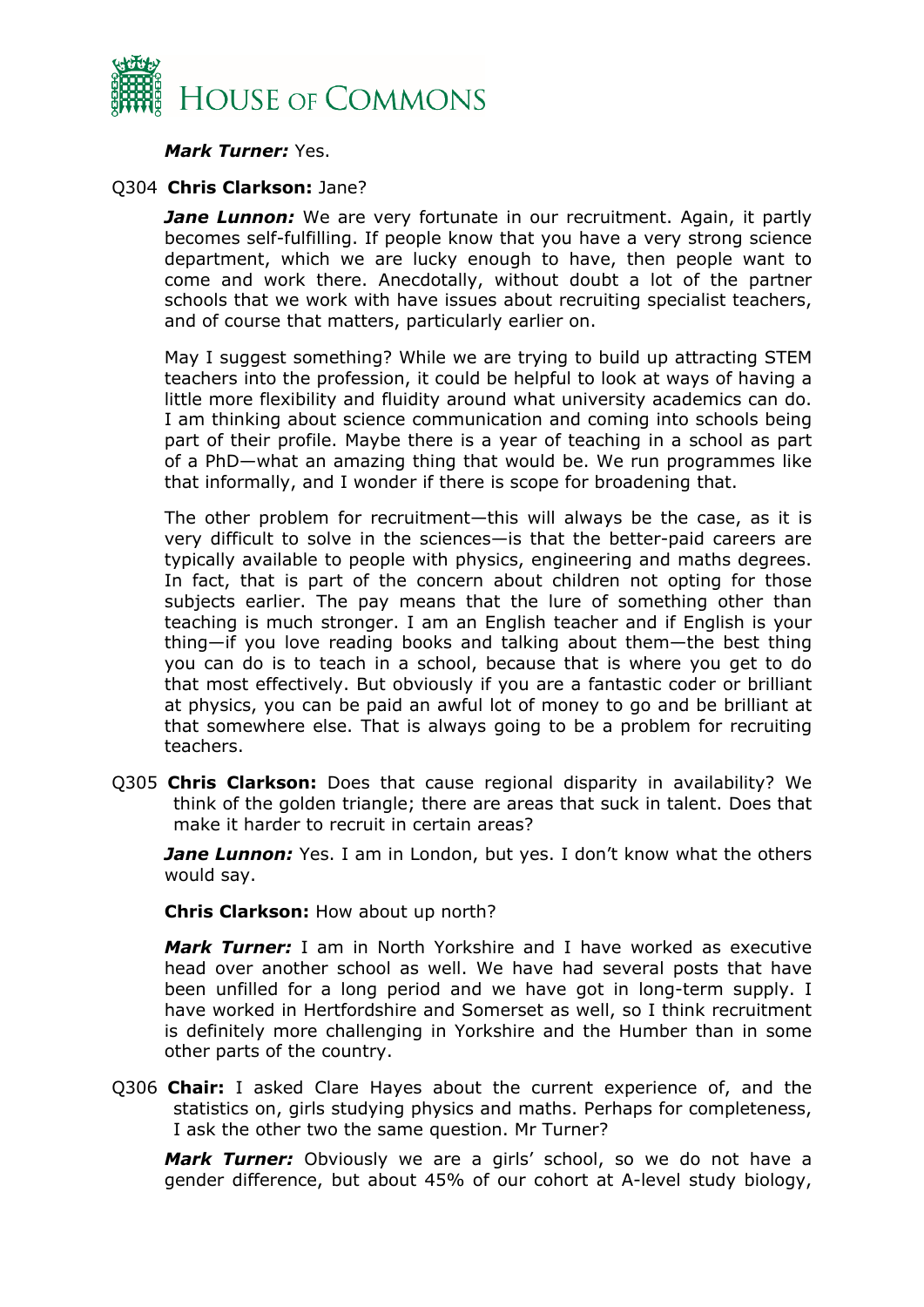

about 32% chemistry, about 20% physics and about 35% maths—that is over the last four years.

**Chair:** Jane Lunnon?

**Jane Lunnon:** At A-level, 87% of our girls, as I said, study at least one STEM subject.

**Chair:** At A-level?

*Jane Lunnon:* At A-level. Some 49.4%—so 50%—of girls study maths, 40% biology, 39% chemistry and the big drop is to 8% in physics. That is of our girl cohort. Of the STEM cohort, 50% are girls: 43.3% of the maths cohort; 36.4% of further maths; 62% of biology; 55% of chemistry; and 22% of physics.

Q307 **Chair:** There is this range of 20% to 25% that we hear time and again. Do you have any reflections on that? Obviously you have many more girls in the cohort choosing subjects other than physics. What is it about physics?

*Jane Lunnon:* It is important to note that the battle has been won with maths, so I think it can be won with physics. That is the first thing to say. I have a couple of curriculum observations. Many of our girls want to be medics. For a lot of them, that is the pathway they have seen from early on; they are motivated by it and it is a vocation that is calling them. If they want to be a medic, they have to do chemistry and, although they technically do not have to do biology, they are very likely to. It is intuitive to choose biology and chemistry.

That means that when we have a national A-level curriculum that says you are going to choose three—potentially four—A-levels, either you are going to put all your eggs in the science basket, or you are emphatically not going to choose physics. Because you have already chosen chemistry and biology, you are not just not being pulled to physics; you are potentially being diverted away from it, because you may well say, "I want to do one other A-level that is not a science." I think that is a really material concern. I was talking to Dame Athene Donald earlier. She was saying that, back in the day, physics used to be a requirement if you wanted to do medicine. I am aware that a number of the physics A-levels now include medical physics. I think that should be mandated across all the Alevels—I think Edexcel is the only board that doesn't do that. It is optional; we should make it compulsory.

I think that is one real specific thing that is driving that number down.

Q308 **Chair:** That is helpful. For completeness, Mr Turner, do you have any views or theories from your experience as to what causes the drop in physics in particular among your girls?

*Mark Turner:* It is quite similar to what my colleagues said. We have much bigger numbers in biology and chemistry. The reason for that is the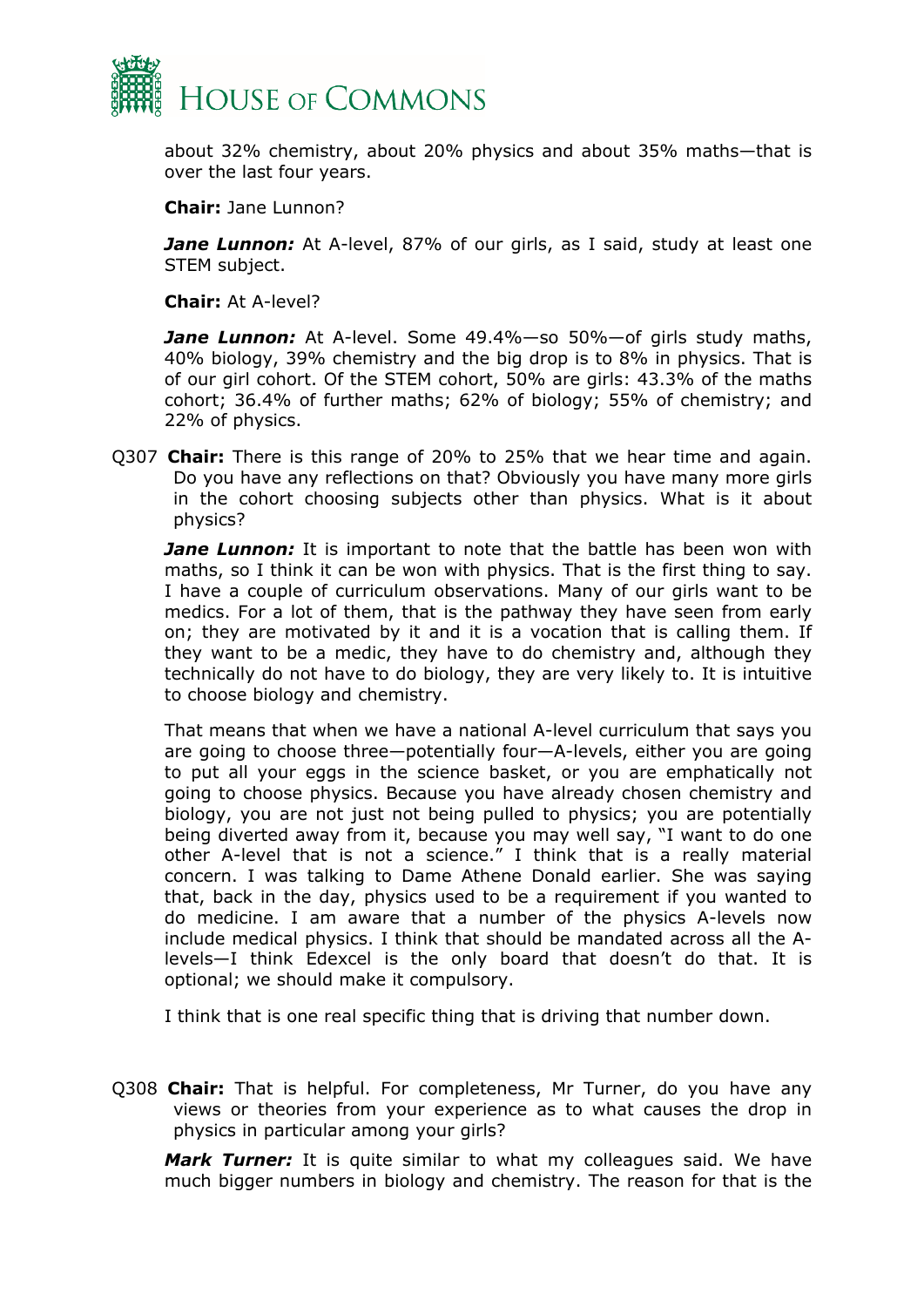

majority of those students are looking to go into medicine or veterinary science, or pharmaceutical.

The other thing is the change with the removal of AS into A-level. Going back a few years ago, the system was you would start four AS levels and then move to three to complete through to A-level. That has caused a significant reduction in the number of students that do physics. Quite a lot of students chose physics as a fourth one and then often carried it on. They had maybe gone in with the intention of just doing it for a year. We have seen quite a significant drop since that change.

Q309 **Chair:** Was that a better way of organising things, in your view?

*Mark Turner:* It maybe brought some other challenges, but I do think there is something to be said about a broader curriculum offer in terms of 16-18 education. There are obviously other things that international schools and some independent schools do, around the international baccalaureate. There are other models there that perhaps encourage students to keep a broader range until a bit later on.

Q310 **Carol Monaghan:** Mr Turner, can I come to you first? Can I just doublecheck—you said 20% of your cohort did physics?

*Mark Turner:* A-level physics—yes.

Q311 **Carol Monaghan:** But that is in an all-girls school. If that were in a co-ed school, we could assume that—it is 20% of girls—would come out as about 10% in a co-ed?

*Mark Turner:* In terms of the total number of students in the cohort.

Q312 **Carol Monaghan:** Yes. Clare Hayes, what was your figure at Higher?

*Clare Hayes:* We had about 20% to 25%—it kind of fluctuates.

Q313 **Carol Monaghan:** Jane Lunnon?

**Jane Lunnon:** About 22%, of the physics cohort.

- Q314 **Carol Monaghan:** Of the physics cohort. What about of the entire cohort? *Jane Lunnon:* Of the entire cohort, it is 8%.
- Q315 **Carol Monaghan:** Okay. So, there is an issue.

Mark Turner, you said a bit about teachers and recruitment. You are a selective school. You have got a comprehensive school and an independent school. Do we have a situation where it is easier for schools that are perceived as being good to recruit qualified staff?

*Mark Turner:* Yes, and I think I am going to draw on my experience from outside selective. Previously, I worked in mixed comprehensive schools in quite a variety of settings, including different Ofsted categories. I would say that there is definitely something about it being more difficult to recruit into schools that are not reputationally seen. An Ofsted rating does directly influence that, and it is harder to recruit strong fields.

Q316 **Carol Monaghan:** Is that going to perpetuate the issue then, when we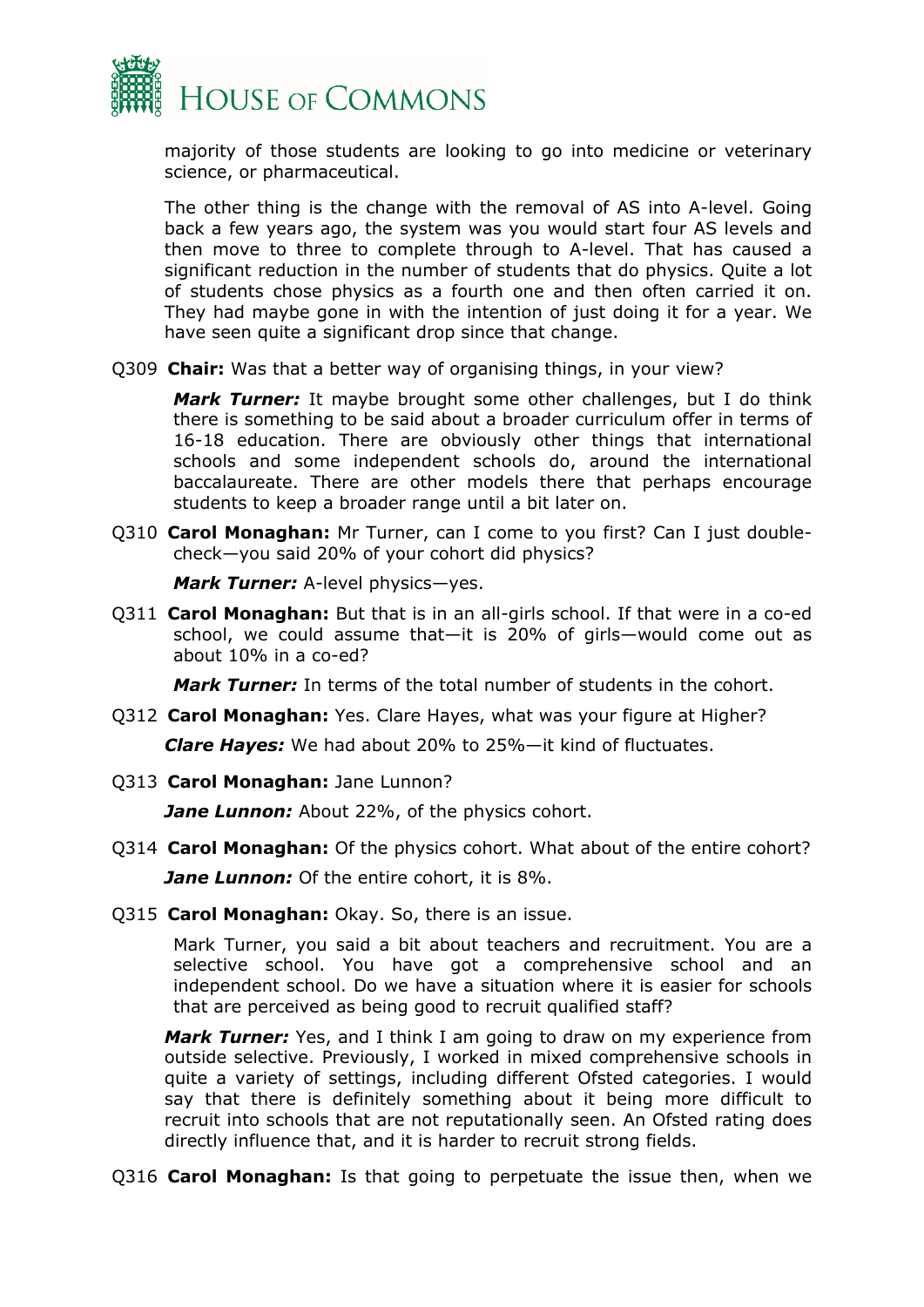

talk not just about girls into physics, but when we look at socioeconomic diversity?

*Mark Turner:* What you have got to have is a really good quality teacher supply coming through. There are some things around bursaries coming in, targeting STEM teachers in certain parts of the country with a lower socioeconomic profile, which is a really positive move, but what you have to have is the quality and number of teachers entering the profession, because all you do is shift the issue that creates something somewhere else. What we want to do is raise the standards for all students and, particularly, to be able to focus some of that resource on those areas. The teacher recruitment entry into the profession is probably the critical thing in terms of being able to develop the sorts of positive changes that we want.

Q317 **Carol Monaghan:** Jane Lunnon, do you think teachers should have to have a qualification in the subject they are teaching?

*Jane Lunnon: Yes, I do, ideally.* 

Q318 **Carol Monaghan:** Is that something that should change, then?

*Jane Lunnon:* Obviously, when there is a recruitment shortage—a crisis in recruitment—and you have to have somebody in front of the kids, teaching them, you cut your cloth accordingly. Should we aspire to have qualified teachers in front of every child, particularly in content-heavy subjects? Yes, I think we should.

Q319 **Carol Monaghan:** Clare Hayes, can physics be taught by a non-physicsqualified teacher in your school?

*Clare Hayes:* No, we would always have a qualified physics teacher in front of certificate classes. In our first and second year in BGE—

Q320 **Carol Monaghan:** BGE being broad general education?

*Clare Hayes:* Yes. It runs for three years, but pupils personalise their choice at the end of S2. That can be taught by either a chemistry, physics or biology teacher. In the past, we have noticed that, if there is a kind of crisis in staffing—if you have a staff member who is unwell or on maternity leave, which is unavoidable—you need to focus your staff on your certificate classes, and then physics teachers do not have contact with first and second years. So, when those pupils come to do their options and make choices about what they want to do, there is that unconscious bias that was referred to earlier. You are more confident when teaching something that you know well. You are more inspirational when talking about a subject that you are really well versed in and passionate about. Situations like that mean that we have lower numbers coming through with physics because they do not have that really solid grounding and inspirational background when they come to make their choices.

Q321 **Carol Monaghan:** Dame Athene talked earlier about the importance of getting qualified science teachers in primary schools as well. That is an interesting tie to that. Clare Hayes, since you are a physics teacher by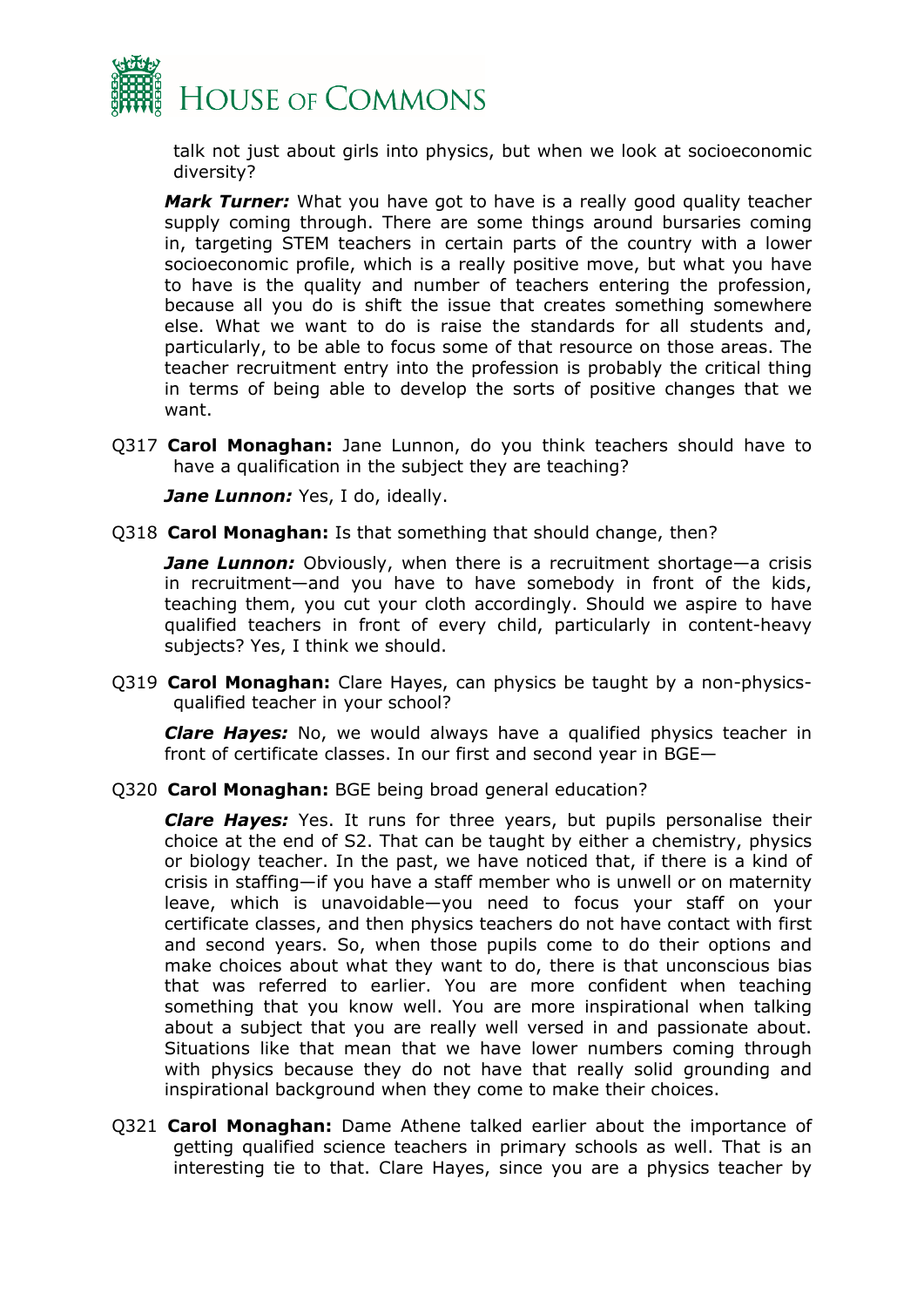

profession, can you tell us a little bit about how you talent spot with younger pupils in the school?

*Clare Hayes:* As I say, we do our course planning at the end of S2. Young people have had an experience of chemistry, physics and biology on a kind of rotational basis at that point. As part of that process, we track young people so that we know what they are good at, but also so that they know what they are good at. We have learner conversations with young people to talk about their experiences and what they are good at, as well as what they are not so good at and how they can fix that. That is key. There is no point telling somebody just that they are very good or very bad at something—it is the feedback that makes a difference for them.

We have meetings with parents, one-to-one with subject specialists; we have 20-minute careers meetings for every single young person. We engage young people with My World of Work, which is a website that allows young people to say, "Here are my skills," and then attracts them towards different subjects. We do presentations and bring in pupils who have had the experience to let them talk to young people and lead the engagement around "What was it about physics that you really enjoyed?", which they present to young people.

We absolutely have to make sure that young people and their parents are fully aware of what they are good at, so that they make a really informed choice about the subjects they would like to pursue. If they have that kind of career path in mind, which they can get if they have identified their skillset, then we are more likely to get young people coming into physics. They also understand that if they pick physics in our school, they will be successful. We have a very strong track record, and that really helps us.

#### Q322 **Carol Monaghan:** Is it useful for parents to hear that as well?

*Clare Hayes:* Yes, and it is a message that we share.

**Carol Monaghan:** We have heard about the potential difficulties with Alevels, and the fact that doing chemistry and biology only leaves one choice left. Can you say a little bit about the curriculum difference in Scotland? If you are going from national 5, which would be GCSE equivalent, into higher, what options are available for you in terms of subject choice?

*Clare Hayes:* In our school, we offer eight qualifications at national 5: English, maths, and we would ask young people to pick at least one science subject, at least one technology, at least one creative or aesthetic subject—I am missing one—and then they get two extra choices. It will come back to me, don't worry. Then, when they get to the end of S4, when they have completed their national qualifications at national 5 level, they get the opportunity to pick five in fifth year.

Q323 **Carol Monaghan:** So five highers, as opposed to three A-levels.

*Clare Hayes:* Yes.

Q324 **Carol Monaghan:** Are the youngsters who are thinking about a career in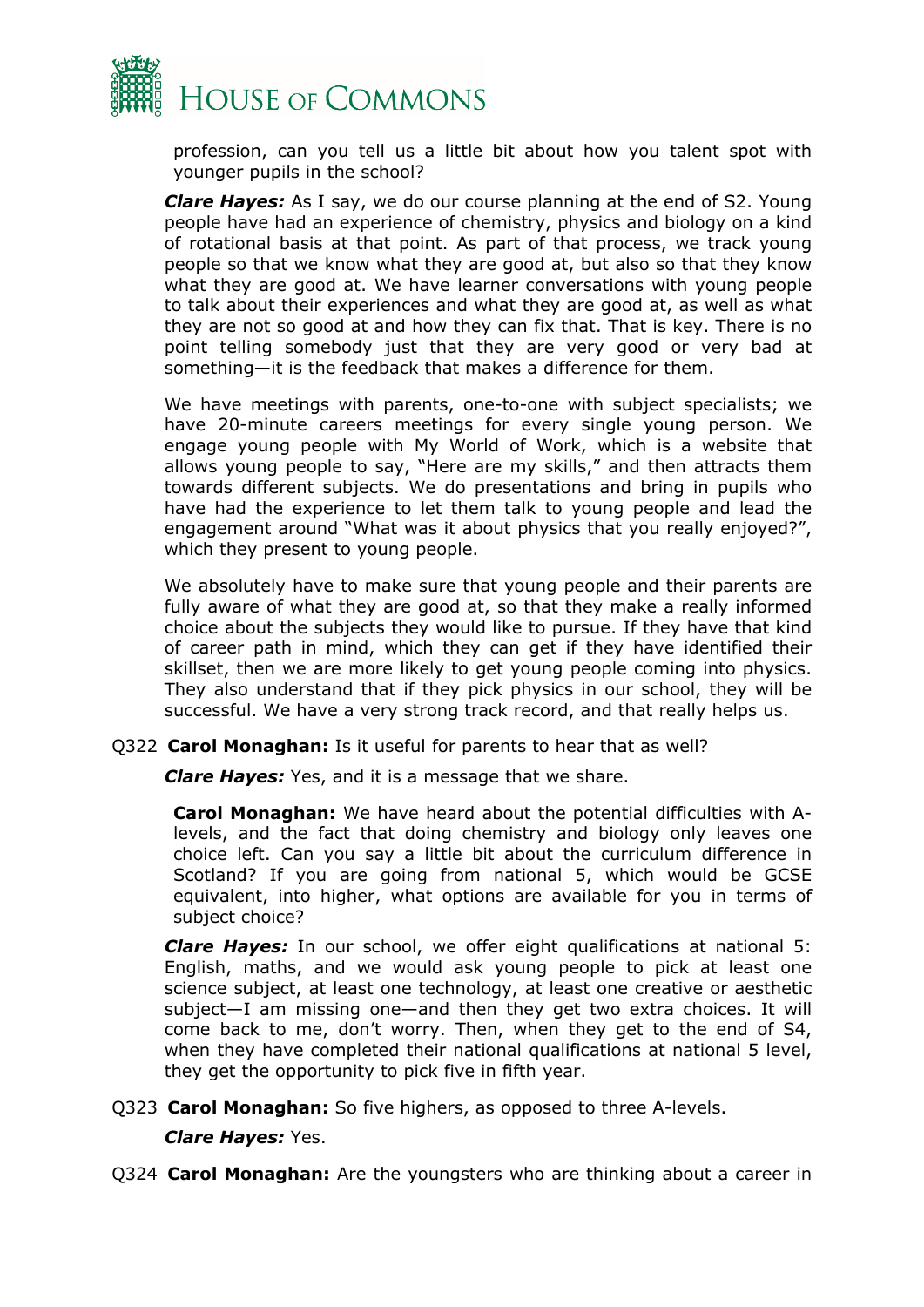

medicine picking physics?

*Clare Hayes:* As you mentioned, because there was that shift, there are fewer people who want to pick medicine picking physics, but they do frequently come back to it in sixth year when they have the opportunity. They would do advanced higher chemistry and biology, and then they would pick physics at that point. We frequently have them picking three independent sciences, and particularly young people who have an aspiration to do medicine would want to do three sciences at national 5. They might only do two of them in fifth year, but then they might come back to do physics again in sixth year, so they kind of get two bites at the cherry there.

Q325 **Carol Monaghan:** We are talking a lot about diversity, and Dame Athene talked about schools being gender neutral. I would like to ask all three of you—maybe starting with Mark Turner—whether diversity can happen naturally.

*Mark Turner:* I think it has to be a conscious part of your curriculum, and the mechanism for you delivering that curriculum. Obviously, we are in a slightly different position because we are a girls school, but our focus is on women scientists—women scientists from different ethnic groups. That is a big part of what we do; it is a big part of our wider STEM provision, in terms of the club experiences, Engineers of the Future, and these sorts of things that actively expose our students to people in industry from a range of different backgrounds, including different socioeconomic and ethnic backgrounds. It has to be a conscious, planned effort.

*Jane Lunnon:* No, I do not think it can—sorry, I think it can eventually. For example, to go back to the maths thing, now 50% of our kids who choose maths are girls, because that is what has happened and they can see it there. You can get to a point where that is the case, but you do have to work quite hard.

It is about bringing our, often unconscious, biases and assumptions out into the open and being really considered about it. Our heads of department at Alleyn's have a diversity matrix, and they assess against different characteristics—"How are we delivering in the curriculum against these things?" It has been really illuminating. All our staff had training from a group called UK Feminista, which again was looking at unconscious biases in language that we are not aware of, but are perhaps making a difference. That is what we are hearing, and the national movements that we have all been aware of—Black Lives Matter, Everyone's Invited—have been about our young people saying, "Actually, there is stuff here that you need to hear." I think you have to work at it.

*Clare Hayes:* Yes, I think you do need to work at it. In the last couple of years, we introduced the Rights Respecting Schools award, and part of that was to explore diversity—to explore supporting every single young person and making sure they were listened to. We take great pride in listening to our young people, and they help shape the school. We use our young people to come back and help support and encourage young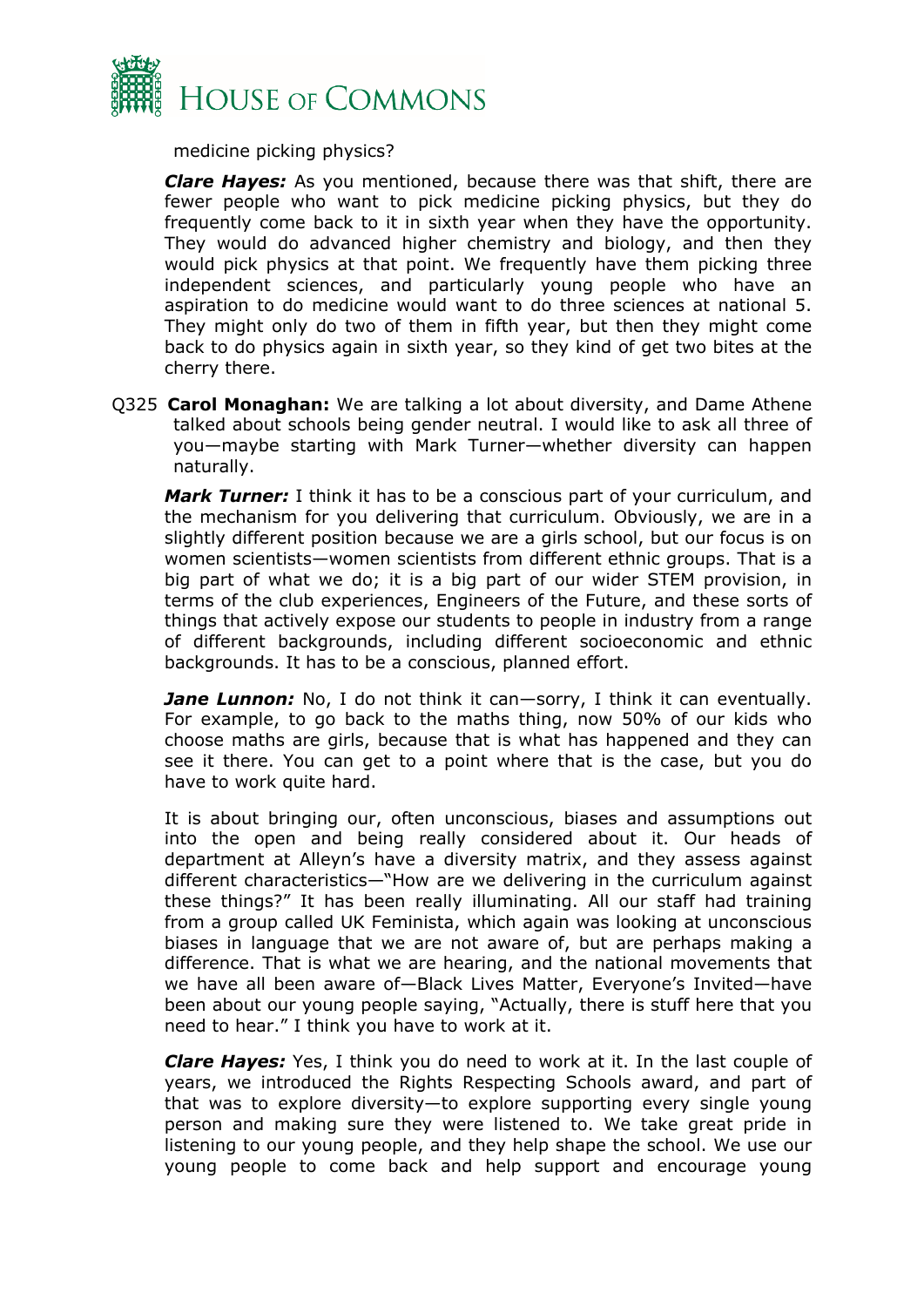

people, but unless we are really conscious about what we are doing, we will just keep going with the same things. We need to make a conscious decision about which direction we want to take things in.

Q326 **Katherine Fletcher:** Thanks for coming, all. I speak as someone who did biology, chemistry and—because I wasn't allowed to do physics because I am very old—geography. It was also because I was definitely going to be a vet when I was 16. That has worked out extremely well as you can see. I think we have touched on this, but I want to get you on the record on one thing and then explore what other solutions are available to us. From right to left, yes or no: do we need to mandate post-GCSE STEM qualifications to students?

#### *Mark Turner:* No.

*Clare Hayes:* No, because I would have hated to have been mandated to do English.

**Jane Lunnon:** I think we should broaden out the curriculum at A-level, so we should—yes.

**Katherine Fletcher:** Thank you. I was pure sciences and would have hated to have a language mandated to me, because I just cannot do them, so I am sympathetic. Let us move on to getting inspirational role models and teachers into STEM, specifically in areas where they have perhaps struggled to recruit. I should probably give a shout out to Mrs Barbara Lee, who is responsible for my biology degree—just to get that in *Hansard*. Bless her.

**Chair:** She would be very proud.

Q327 **Katherine Fletcher:** Possibly—*[Laughter.]* We have a system where we are giving bursaries to teachers, and the system is that the more disadvantaged the area, the larger the bursary available. Mark and Jane, could you comment on that? Is that the right approach or are we at least doing the right thing—going in the right direction? Mark, if I start with you—wrong side of the Pennines, but we'll cope.

*Mark Turner:* It is right to do that because we need a shift in the workforce in terms of getting to those areas that are really struggling to recruit. As I alluded to earlier, the bursary has to be there because you need a good pool coming through. What you want is a great STEM teacher in every classroom with every class, and you want the very best to be going to the most disadvantaged areas. You have got to have both parts; having one without the other does not actually solve the issue.

Q328 **Katherine Fletcher:** Okay. Are you against us trying to, at least, incentivise some of the more difficult and challenging jobs for those who are at the peak of their teaching opportunity?

*Mark Turner:* I think that is a positive thing.

Q329 **Katherine Fletcher:** Wonderful. I will try to mix it around a bit. Jane, do you think we are doing enough on bursaries?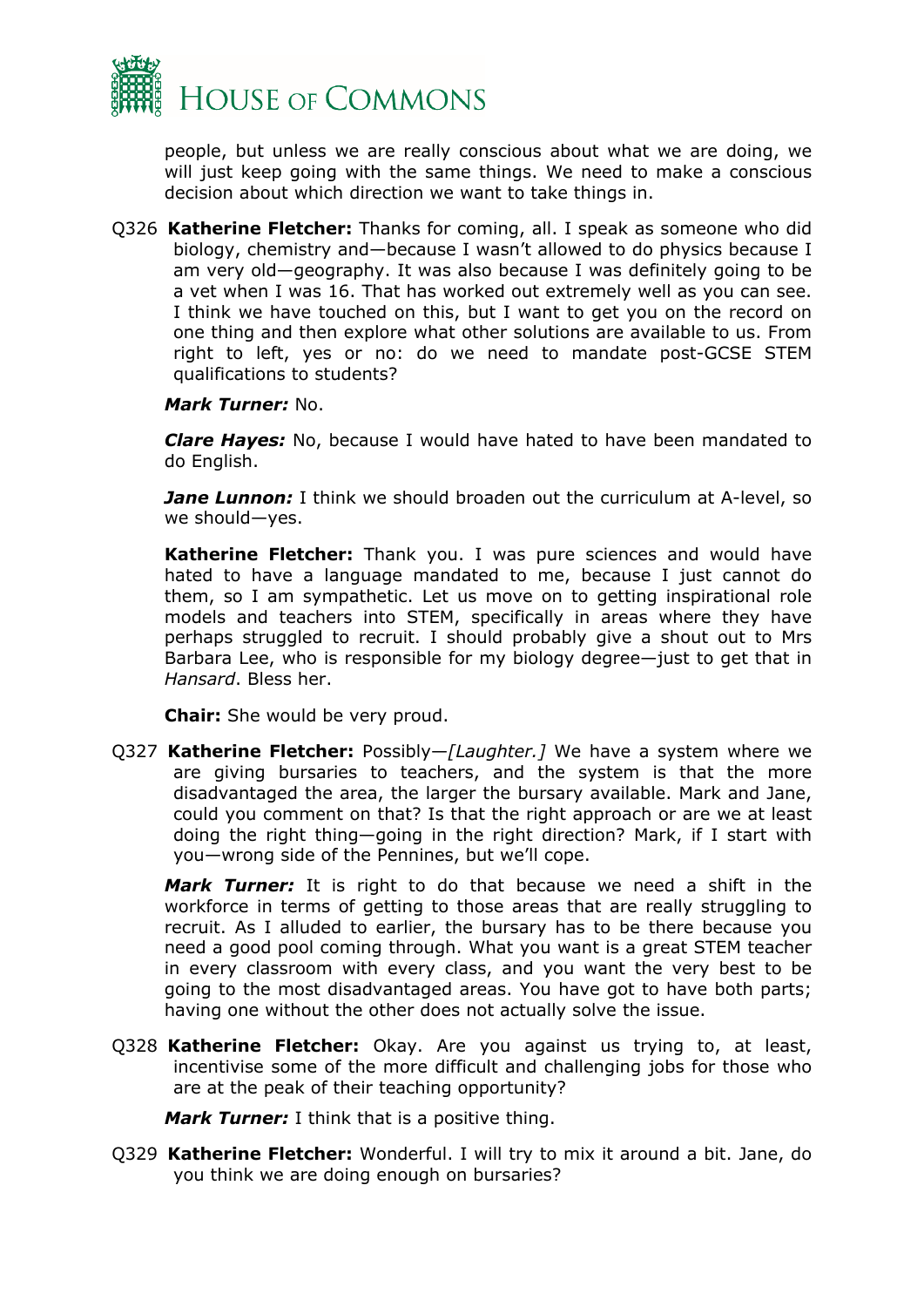

*Jane Lunnon:* As market forces suggest—to what I was saying earlier—if you are competing with very high salaries in other fields, it absolutely makes sense to try to incentivise people as best you can to get the best talent in front of kids. I think Teach First does amazing work. It would be amazing to launch a "teach last" programme, so that people who have been eminent in their careers, like many of you, come back into the classroom for the last four or five years of their working life. That could be completely amazing.

I also think that while we are trying to solve the recruitment crisis, which will take a while because you have to get more people through A-level and all of this stuff has to happen, there are really creative ways that we should be embracing post-covid. We now live in an environment where every single school is connected. Every school can now access things online that they could not before.

In preparation for this session, I had the most amazing conversation with an incredible woman called Becky Parker, who set up the IRIS project. She is a teacher in Kent, but she is also a visiting professor at Queen Mary University of London. I spent half an hour on the phone to her, but I could have spoken to her for an hour. She was so inspiring about making physics real and the kinds of things you can do. I was thinking about Joe Wicks in the lockdown and it struck me: what if there was a Joanna Wicks of physics, running interactive sessions online that anyone in the country any child at any level—could do? If you got a team of these really inspiring women and, indeed, other minority groups that are already out there doing great things, put them online and then let parents know as well as kids, you would be having an electrifying effect, I think, on the imaginations of young people.

The question is how we can solve the teaching crisis without just waiting for people to be recruited into teaching and so on. We need to think more creatively about what we are doing.

Q330 **Katherine Fletcher:** Sign me up for the one where you put a mento in Coke and demonstrate ballistic effects. I'll do that one. Oh, it's gone everyone's done it. It is very good.

I love that. Let's pick that thing up. What would you do to get more people interested and engaged? Those are diversity and inclusion words—how are we going to get more people excited? You have a very structured way of doing it, haven't you, Clare?

*Clare Hayes:* Yes. One of our experiences—this is about bringing experiences into the classroom—was with our sixth-year group. For a number of years, we ran a trip to CERN. It wasn't just a holiday or a jolly; we structured lots of events around that. We would invite visiting staff from Glasgow University to come in and give a wee bit of background about what young people would see before they went. When they were there, we would arrange to meet up with students from Glasgow University who were doing PhDs. Former pupils would come and join us. Actually seeing people doing the job that they would maybe want to do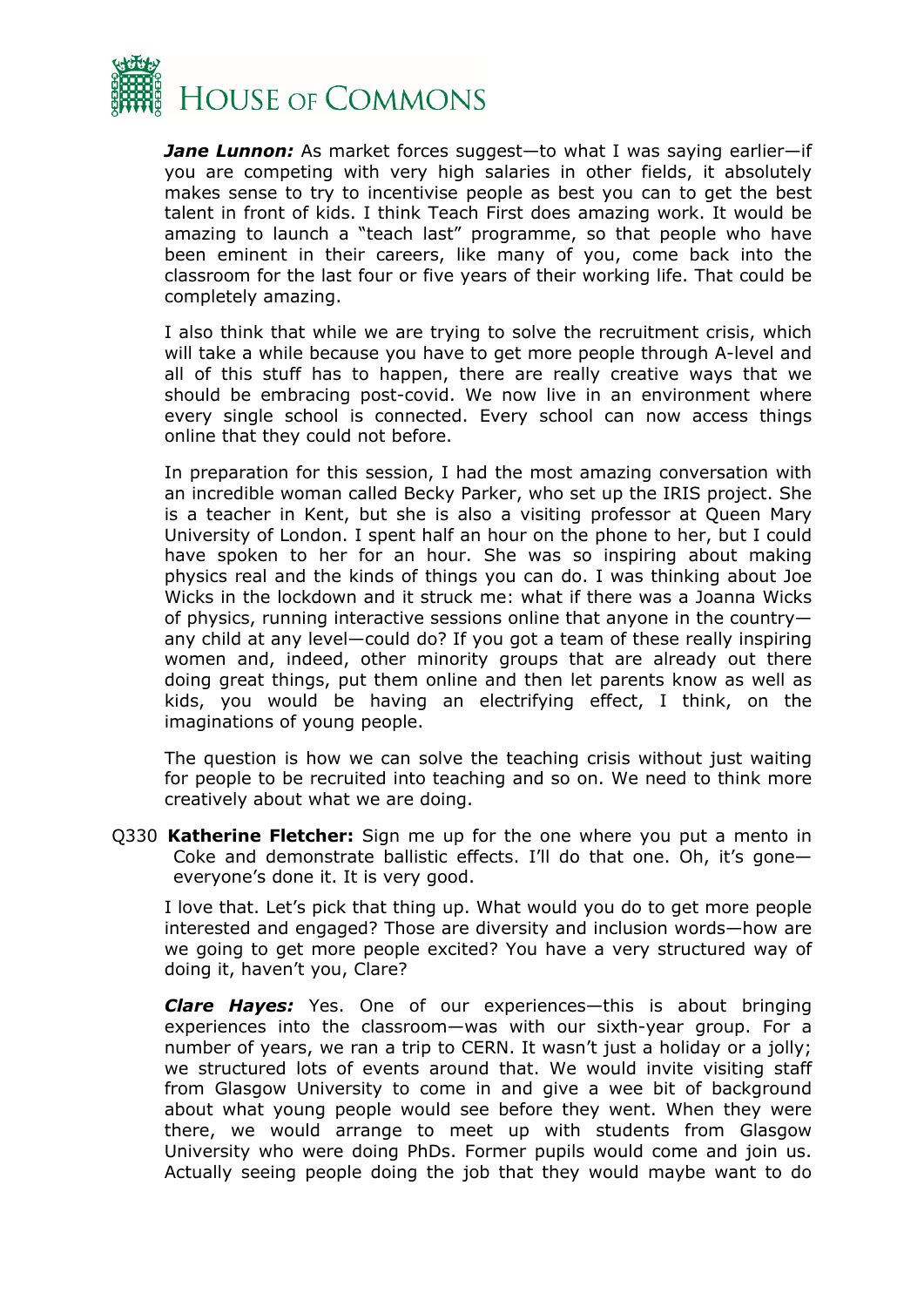

meant a shift in mindset for a significant number of young people. I think that's the kind of way we need to go, but we need to carry parents with us. Certainly part of our family learning strategy is about keeping parents involved in what is expected, so that when young people are making their choices, they are considering physics very seriously, and so that girls are doing that as well.

To go back to what you mentioned, Jane, you talked about things being online. During covid, we had what we called our West OS partnership. A significant number of schools in the west of Scotland, and universities, got together and did record lessons and put things online. E-Sgoil in the Outer Hebrides—you might be aware of it—also does remote teaching and remote training. So there is a model that allows young people who maybe cannot access a physics teacher in their school to access a physics teacher in another school. There are some elements of good practice that we can perhaps look at.

Q331 **Katherine Fletcher:** If I understand you correctly, you are talking about a slight structural shift in the way teaching is thought of, which is to say you could be taught brilliantly on a specific topic by a qualified teacher who is not within your faculty—is that the right word? Yes. Okay, we have great ideas for inspiration. We have, clearly, inspirational structured engagement with both individual students and parents, and that rolling round of "This is for me." What else would you do or recommend that we look at to increase it?

*Mark Turner:* It links with the bit about the experience in other places, but I think the bit about embedding into the curriculum, into the sequence of lessons, the actual link into careers and where this topic and being able to do it can actually take you—that is sometimes the bit that is the disconnect between the theoretical side and how it leads on. I think linking in STEM careers and creativity—that is something we have really been working on around computing and engineering as a career. Actually, there are real, direct links with creativity and things like that, because if you are thinking about programming, it's not just about the technical coding aspect; it's also about the look and the feel when you are interacting with it. Projects and other things that weave some of those bits together could, I think, really help develop the enthusiasm.

Q332 **Katherine Fletcher:** I just want to make sure I'm following you. Take my silly example about the mento in the Coke. Rather than somebody who is disconnected delivering that, you could have somebody who is working in—I don't know—fluid dynamics for one of the F1 teams explaining why messing around there leads to a profitable career here. Is that the point you are making?

*Mark Turner:* I think so. You are seeing the direct relevance of those things that you are learning—how they actually translate into a career in the future.

**Katherine Fletcher:** I will ask one more question, Chair, if I may.

**Chair:** Of course.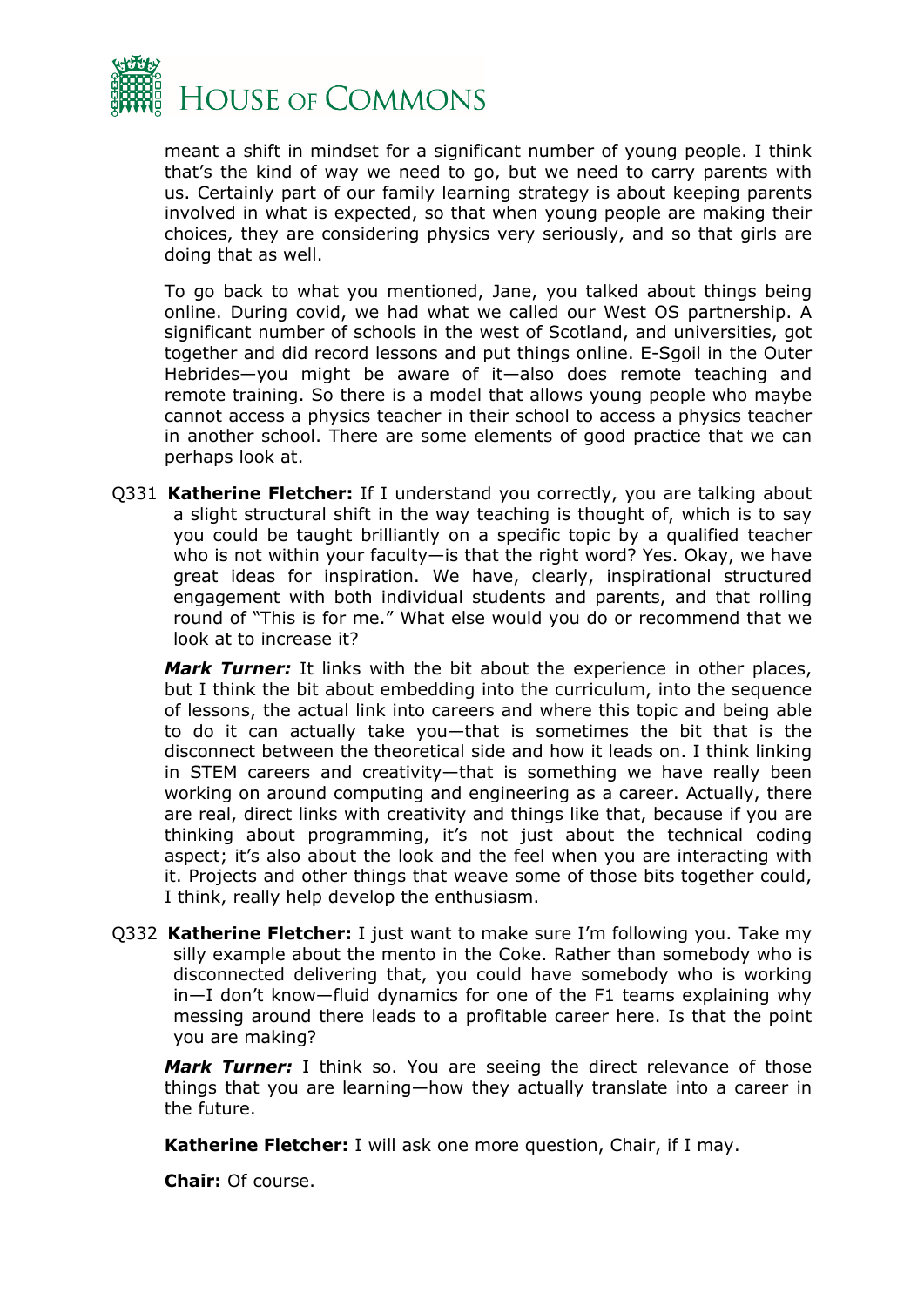

Q333 **Katherine Fletcher:** I just want to throw this open. I have really enjoyed this discussion, and thank you for your time, but is there anything else that we should be thinking about? Is there anything else—something that is out of the box radical?

*Jane Lunnon:* Two things, but one isn't really radical. For a long time, we have done lots of partnership work with fantastic schools in our area and shared scientists in residence and so on, but one of the things that we are just starting to explore is VR. The reason we are excited by that is because it brings science and creativity together. We are looking at how we can share that across our partnership schools. One of the things that occurred to us is whether we could have tech libraries; could schools borrow VR Oculus sets from libraries to have those incredible immersive experiences that bring learning to life in a completely different way? That is one thing; the other is much more radical.

I wonder, given the demands of the 21st century workplace, the focus on interdisciplinarity, the sort of skills that are valued by employers—agility, resilience, flexibility, problem solving, creativity—and given that there seems to be a big optics issue, particularly with physics, might this be the moment, post-covid and with fresh eyes, for us to think really radically about our curriculum? Instead of saying, "This is chemistry, this is biology, this is physics," which are only 19th century siloes that were constructed, why don't we just call them "science one", "science two" and "science three"? We would teach topics that bring everything in. There would be a bit of physics, a bit of biology and a bit of chemistry on whatever topic it is. That would really encourage a truly interdisciplinary approach to learning. It is not about dilution; it is still scholarly and rigorous. But it is perhaps a different approach to how we tackle the incredibly creative and exciting world of science.

Q334 **Katherine Fletcher:** That is really interesting. That is effectively what the ARPA/DARPA guys were saying, from the absolute pinnacle of science and academia—we should crash it all together to make it work across the lines. Clare, what have we missed?

*Clare Hayes:* We—the Scottish Government and the qualifications authority—refurbished the curriculum. We went from teaching 19th century physics to very current day stuff. That really sparked the imagination. Refreshing the curriculum so that we are teaching pupils particle physics and astrophysics and delving into that in the classroom is important because we have found those are the topics that young people enjoy most. Topics such as what is happening in space and what is going on in the big bang. They enjoy independent learning, project work and doing research; part of our advanced higher course is that young people do a piece of independent learning. That is 30% of their qualification, so they have done it before they walk into their exams. It gives them the opportunity to say, "That is my favourite bit of the course. That is the bit I am going to look at. I am going to work at the university and liaise with somebody who is going to be my supervisor." We have had excellent links like that made before. It is about that fresh curriculum, with the opportunity to do it yourself.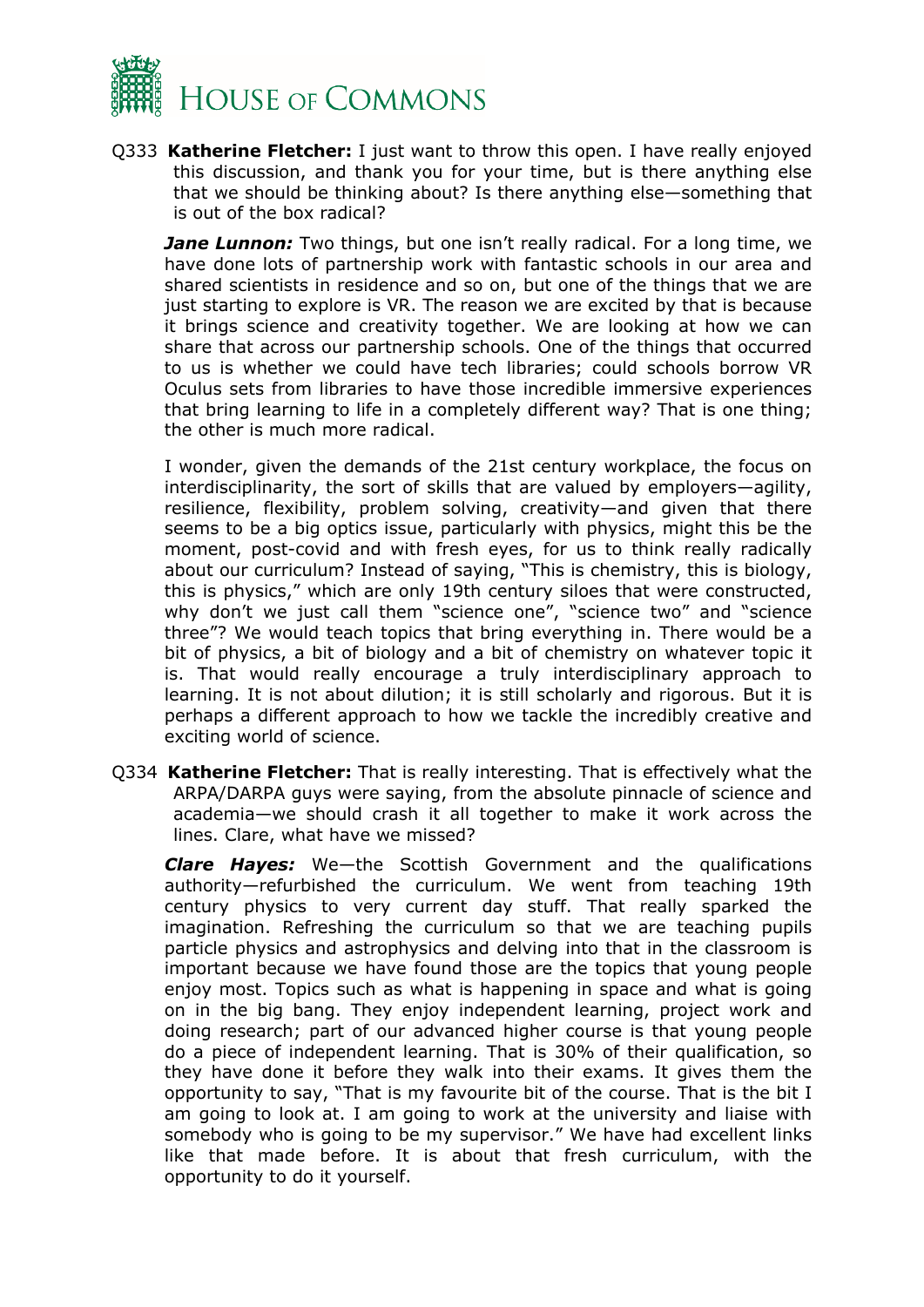

Q335 **Katherine Fletcher:** I know we have moved on lots since I was young and thin, but is it fair to say that the idea is, instead of saying "Here's Newton's laws", and your first question is, "Who is Newton?" it is now, "The ball is going to do that," and because you're interested in this, "By the way, these are all the fundamentals that you need to learn to pass."

#### *Clare Hayes:* Yes.

**Katherine Fletcher:** I wanted to make sure that I understood. Mark, do you have anything to add?

*Mark Turner:* I think there is more that could be done around primary and early years education, as has been talked about earlier. We need real thinking about how we get subject-specific support and expertise in development working right from the moment that students start compulsory education and then carrying on all the way through. As I have alluded to before, there is probably a variability in terms of subject expertise, time and resources when offering engagement with external providers from outside individual schools. There are some interesting things to explore around that. Maybe we could think about a move to multi-academy trusts, and whether that is a strand that multi-academy trusts offer in their accountability measures as a way of making that happen.

Q336 **Katherine Fletcher:** Do you mean almost a curriculum coherence between ages four and 18 within the body?

*Mark Turner:* Yes. I think there is a lot of stuff around the curriculum that has been talked about, and that sort of development is really important. Primary school teachers do an incredible job, and they teach such a range of subjects. To get that subject knowledge and that kind of additionality about where it applies and where it leads is quite hard. Lots of groups, include the Institute of Physics and STEM Learning, are doing work targeted at that, but that is not universally accessed by all schools, so are there some mechanisms that could make that happen a bit more?

Q337 **Katherine Fletcher:** So use the resources we have got well, as well as look at more innovative solutions? Jane, I think we are out of time. You have 10 seconds.

*Jane Lunnon:* I was just going to say, strip down the GCSE. It is so full of content that there isn't time to do that conceptualising and making it relevant. This year, because of covid, it has already been stripped down, so let us not revert.

Q338 **Chair:** Thank you very much, Katherine. This is the final one from me. You probably heard the discussion we had with the previous panel about whether the perception that maths and physics are harder A-levels than other subjects is just a misperception or whether the calibration of what is required has gone awry. Mark and Jane, as people who prepare young people for A-levels, what are your views on that?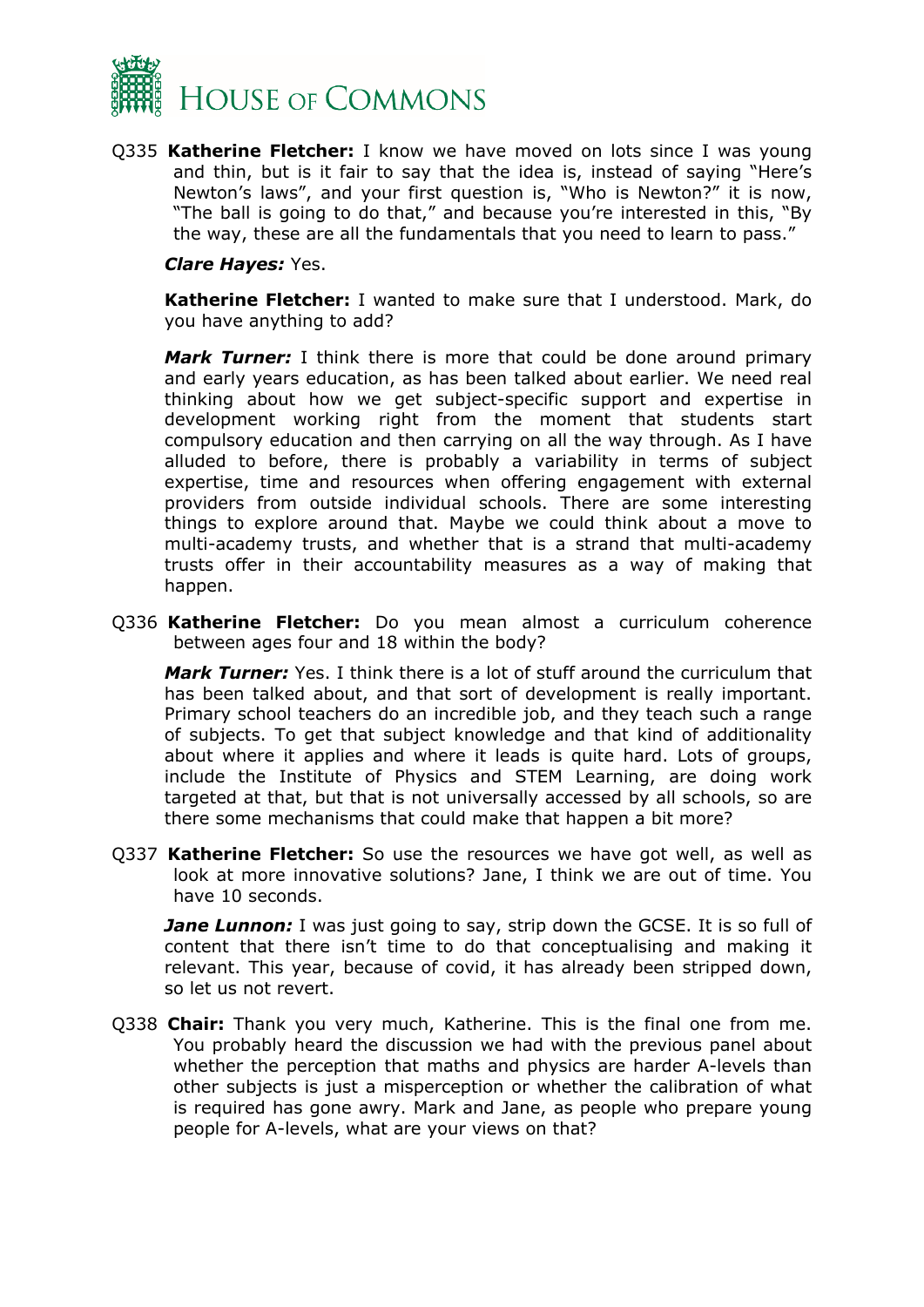

*Jane Lunnon:* No, I absolutely do not think that is the case. All subjects will be challenging for some and not for others. There is nothing intrinsically that makes them harder.

**Chair:** That is clear.

*Mark Turner:* I agree with that. One of the challenges is a socially reinforced thing, not just at school; it is societal. People perceive maths and physics as being harder.

**Chair:** It is a matter of perception, rather than reality. What about the Scottish context, Clare?

*Dr Claire Crawford:* I would just look at the numbers. What is the uptake in senior school? We have two classes doing advanced higher maths, two classes doing advanced higher physics, one doing chemistry and one doing biology. Do we have advanced higher French and Spanish? No, we can't offer that because there is no requirement. Our numbers are really strong, which tells me that young people are not finding maths and physics hard.

**Chair:** Very good.

*Jane Lunnon:* And on the girl question, our girls outperform the boys at GCSE and A-level physics.

**Chair:** I am very grateful to all three of you. You are three practising teachers and headteachers, and you have taken the time to come away from your schools. Clare, in particular, has travelled a very long way, and Mark has travelled a considerable distance, to help us with a very important inquiry. We are very grateful to you for that. Perhaps you would give our thanks to your colleagues and students for letting us deprive them of your efforts today.

### Examination of Witnesses

Witnesses: Rachel Youngman and Professor Ulrike Tillmann.

Q339 **Chair:** We now move straight on to our final panel of witnesses. Rachel Youngman is the deputy chief executive of the Institute of Physics, which was just referred to in the previous session, and Professor Ulrike Tillmann is the president of the London Mathematical Society. Thank you very much indeed for giving evidence to us today and for being in attendance for some of the earlier sessions, which will be relevant to our discussions.

Perhaps we can start with physics. Rachel Youngman, the spotlight has fallen on physics, beyond the other sciences. There seems to be a particular imbalance in the take-up of physics by gender. What is the problem that is leading physics to occupy this particular position?

*Rachel Youngman:* Thank you very much for inviting us today. We see this very much as a society problem. As you heard from the teachers and others, there are unfortunately perceptions, stereotypes and myths about who can do physics, what subject it is and what it leads to. One of the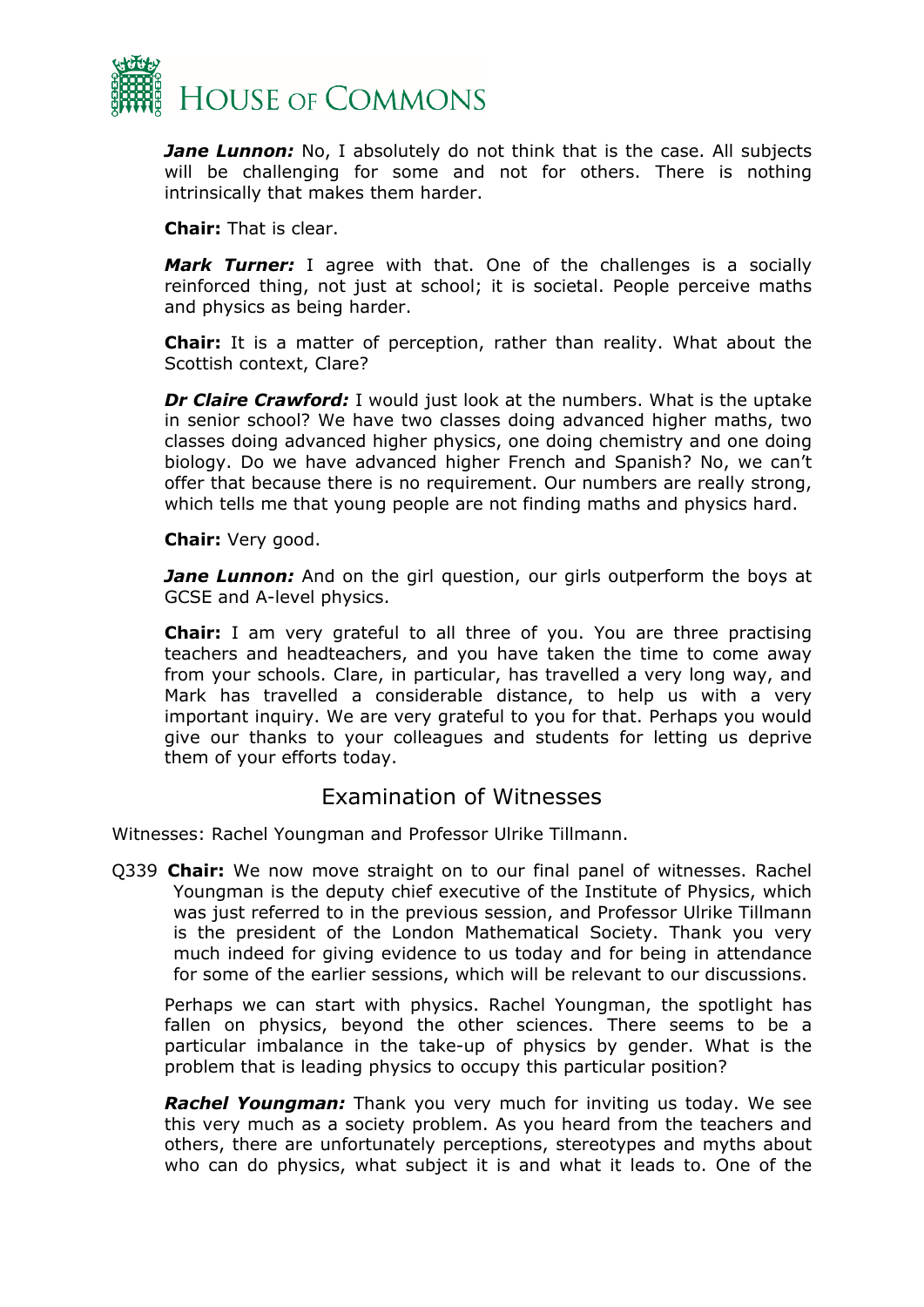

things I was struck by when I was listening earlier is that, in some respects, there is quite a narrow definition of what physics can lead to, in terms of future jobs and careers.

We did some research when we were in the process of forming the campaign Limit Less, which no doubt we will talk about today. Some of the research that we did was quite interesting. We surveyed 500 businesses in different sectors—not just in STEM, but across different sectors—and 78% of businesses valued seeing a physics qualification at 16. What they see in that are the skills that it gives around critical thinking, working in teams, numeracy—things that are useful in all sorts of different careers. One challenge we see is the perception that if you study physics at 16, your opportunities after that are quite narrow. The image that is presented, unfortunately, is of a solitary white man sitting in a lab. Actually, the work of physicists, or if you have done a qualification at 16, is much more diverse and varied.

I think it is a societal problem. Schools and the environment in schools are a part of that, but we also think that there is much more to do in order to influence those who are influencing young people, and that has to include not just the school environment, but the parents and families who have their own ideas about what physics is and is not, and also the mainstream media and social media, the Government, and local communities as well. It is much more a societal problem than one for physics to solve on its own.

#### Q340 **Chair:** What are the consequences of this lack of diversity in physics?

*Rachel Youngman:* The consequences of the lack of diversity are the same for many professions: if you don't get that diversity, do you get as good an output? On the concept of working in teams, you benefit more from diversity of thought, experience and backgrounds. That is the same, whether you are in physics or in different environments.

One other consequence, if you look at the physics businesses rather than academia for a minute, is that we have seen a demand for jobs, but a shortfall and supply problem. Interestingly, 53% of the jobs that are needed are not requiring a degree. Those are A-levels, highers, or apprenticeships at levels 4 to 6. Sometimes, again, it is about understanding and explaining better the different pathways. Of course, that has an implication: if you don't get the numbers and you are pulling out part of your population, you don't get the diversity that brings benefits.

Also, there is an economic impact. We hear that businesses—66% of the 300 physics innovators that we spoke to—are holding back on their R&D and innovation activity. We see this as a social justice issue that we need to fix, because it is right that young people have access and opportunities—physics leads to fantastic, rewarding jobs—but if you want to put it in terms of an economic consequence, there is an impact there as well.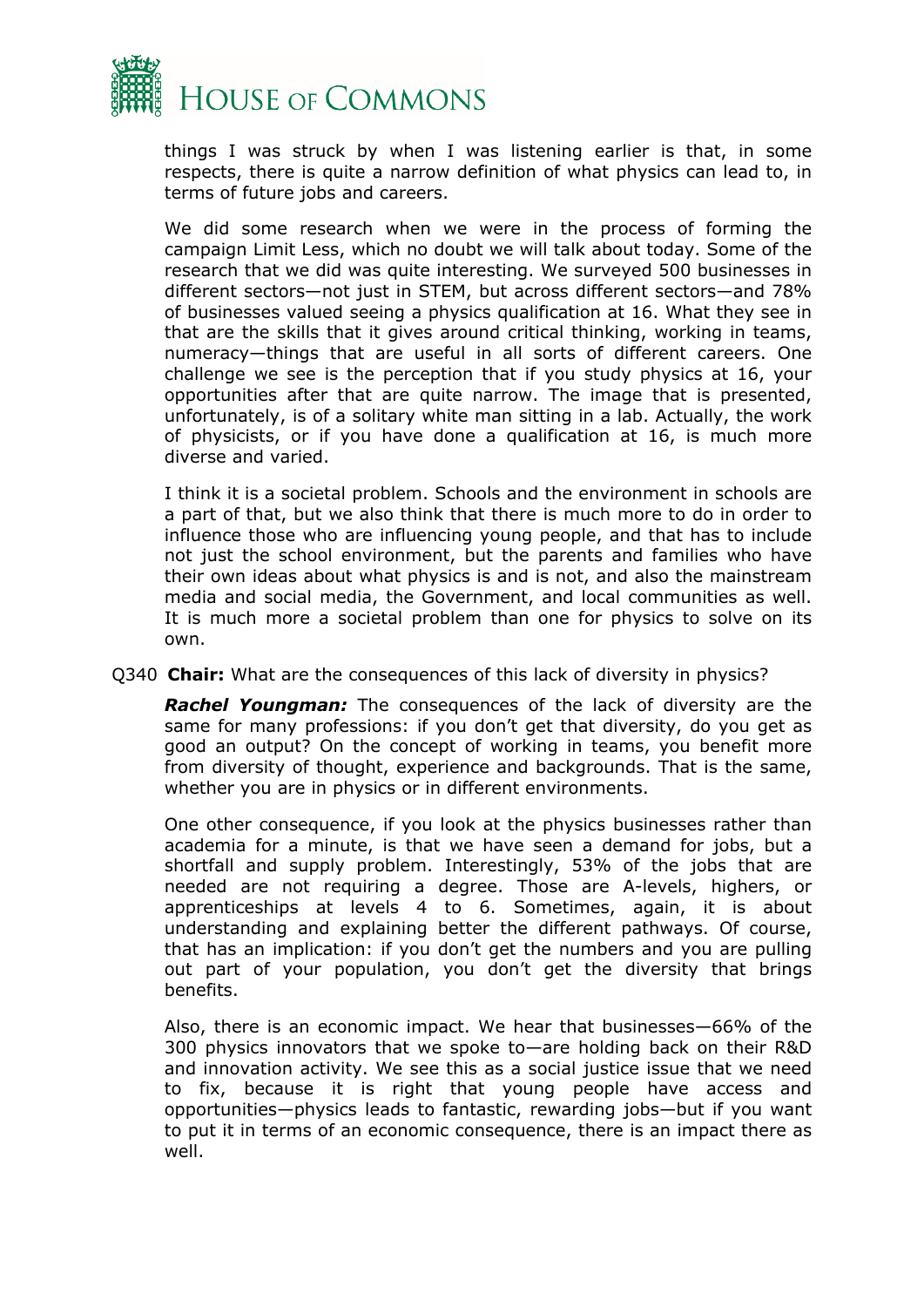

Q341 **Chair:** Thank you. Perhaps I can ask a provocative question. Given the importance of the subject matter, how long standing the problem has been, and the particular difficulties of physics, does the Institute of Physics bear some responsibility for not having persuaded policy makers and others to galvanise the response that has been required all these years?

*Rachel Youngman:* That is a good question. I think there is always a responsibility on the part of a learned society and professional body to do better, set a gold standard, and really influence change. Over the years the physics community has been incredible in doing two things. The first is gathering the evidence that there is a problem—the percentages speak for themselves, and I am sure you have had those from other people. The other thing is just the experiences that the physics community has been through, and they have shared those.

The problem, as you say, is that we could look at the experiences of 30 years ago and see the struggles that people had—Dame Jocelyn Bell Burnell speaks about it very eloquently—and still see not dissimilar experiences now. The question is: what are we not doing? What are we doing wrong?

I think there are a number of things that we need to tackle, and not just in the education system. There are things that we need to pick out, and I know you have heard from headteachers, but it is also about tackling those issues in society as well. That is where, traditionally, the Institute of Physics probably has not gone further out into society. To give you one example, we should be very firm with the media—in this case, the BBC when they show their programmes for children about physics and use throwaway expressions such as "all physics teachers smell of cabbage". If you are hearing that, it is just reinforcing a stereotype.

Q342 **Chair:** Is that a thing? Has that been referred to?

*Rachel Youngman:* That is a thing. It was last year, on their Bitesize programmes. When we spoke to the BBC—

Q343 **Graham Stringer:** Why ever did they say that?

*Rachel Youngman:* I'm afraid that people do not always think about the consequences. When I spoke to people about it, some people said, "Look, Rachel, have a sense of humour about this." But when a subject is already subjected to stereotypes, misconceptions and ideas that a certain type of person is a physicist, if you start saying things like that, it is just reinforcing them. To be fair to the BBC, we spoke to them and they said, "Yes, you're absolutely right. We shouldn't do that, and let's work together to make sure that is not in the system any more." But those stereotypes are playing out in broader society, where we need to tackle them. That is why our campaign is so important, because it is not just saying that this is a problem that can be solved by the physics community. It has to be wider.

Q344 **Chair:** There are learning societies and professional bodies covering other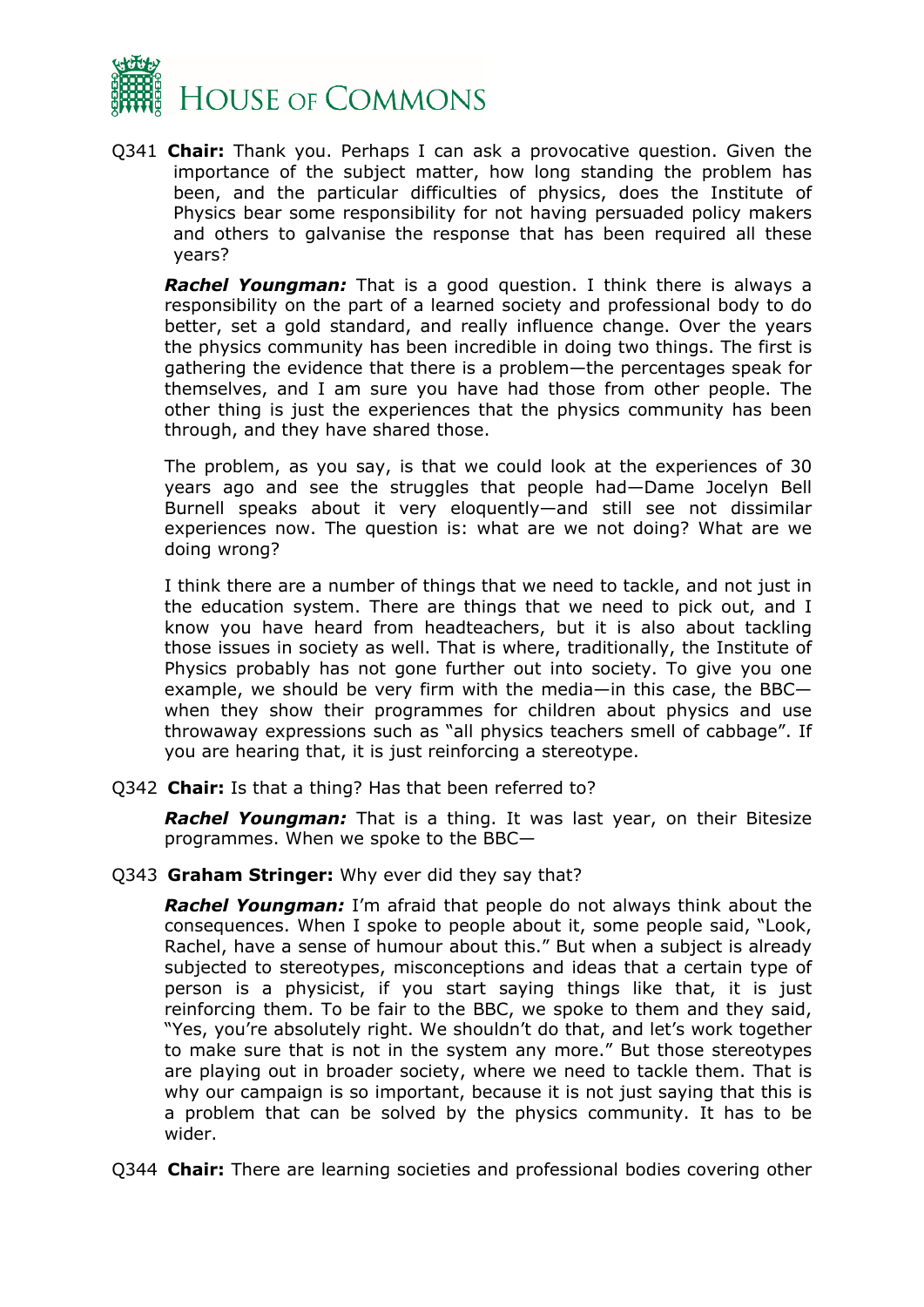

disciplines as well. Do you look at what they do and benchmark yourself against them, to see that you are having the same impact and sense of progress as, for example, the engineering profession?

*Rachel Youngman:* Yes. We work very closely with engineering, for obvious reasons, because of the connection between physics and engineering. They are tackling the same problems as us, which are about stereotypes and the misconceptions of what you do in engineering. People tend to have a very old-fashioned view. We work very closely with the Royal Academy of Engineering and EngineeringUK on the programmes that they are doing, and they also help to inform our campaign, so there is certainly synergy there.

With the other professional bodies and learning societies, we are often classified as STEM, but we all have our own challenges and nuances within that. We have been drawing recently from the benchmark that we think has been set by the Royal Society of Chemistry with their recent report on race. That was a powerful report, and it helps us to see where we should be increasing our own knowledge as well. There is a lot of sharing across STEM, but in terms of comparisons of programmes, a lot of the work we are doing is with the engineers.

Q345 **Chair:** Given the persistence of the problem and the fact that progress has been made in other areas, do you need to do things differently from how you have done things over the last few years?

*Rachel Youngman:* Yes, I think we do. I know the word "campaigning" has multiple uses in society, but the Limit Less campaign is an influencing campaign, so it is not directed at young people. We are very much directing our efforts at the influencers of young people—as I said, they include the media, social media and so forth. Through that, we are able to repeat some very simple and consistent messages about the fact that young people from under-represented groups can do physics—we can dismiss that myth—and about what it means to do physics, which goes back to the skills that it builds. We can take out some of the myths and barriers that people see. But it is about doing that through others. For the first time, the Institute of Physics is working with the National Literacy Trust. They have huge reach into families from disadvantaged backgrounds—far greater than we could ever have. Like any organisation, we have our bandwidth. There we are able to influence people with our messages, have those carried through the work that they are doing, and make sure that the careers resources and what we say about physics are consistent. That is going out now to thousands of families through them.

There are other examples. YouTube is another one where it is virtually impossible to find physics content unless you know exactly what you are looking for. We have spoken to YouTube about that. There is now good physics content on its New Learning Platform for young people. We are, I think, able to reach much further by the work we are doing.

Q346 **Carol Monaghan:** Rachel, a couple of weeks ago the Committee heard evidence from Katharine Birbalsingh. What did you think about her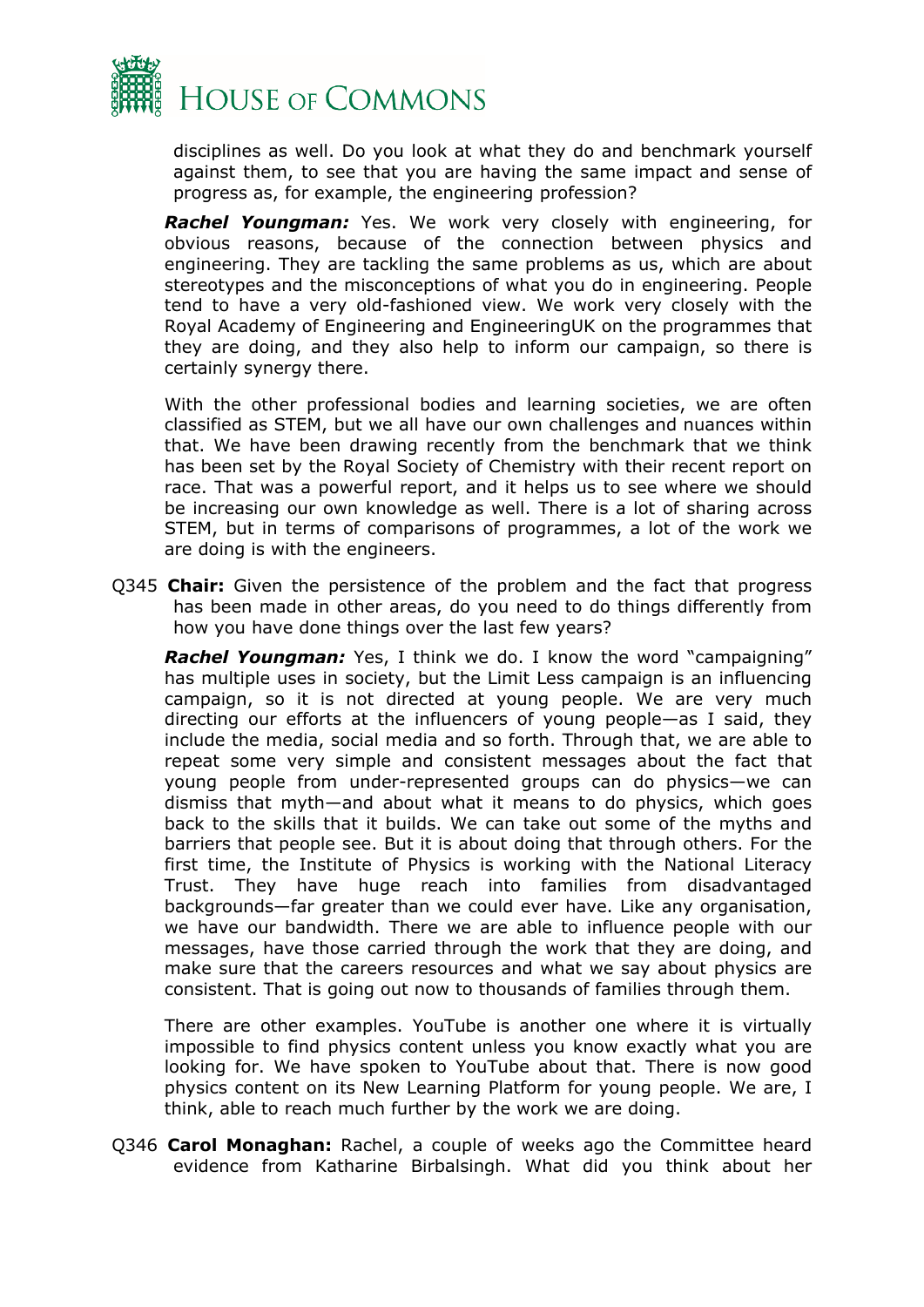

comments?

*Rachel Youngman:* Like many people, we were disappointed and frustrated, because it takes our messages back a step, and what we are trying to do is dismantle those stereotypes. The data does not speak for itself for the messages that she gave. Our percentage of young girls studying physics has been stubbornly low, at 23% or 24%, for a very long time. We want to get it up to 30%, because we see that as a tipping point. It was interesting that in the commissioner's school it is lower. We are concerned about the extent to which that might be because of some of the stereotypes and myths about physics, and girls doing physics.

We have had evidence and seen messages that have come back from the physics community, including from people who have just done their Alevels or Highers—so, recent examples—about the struggle they often had in the school environment; in their physics class, they are put into two teams by gender. The girls are referred to as team fake tan. That is playing into that stereotyping that somehow these gender things are different. I know that Dame Athene said earlier that that is where we need to tackle those problems. I suppose, in answer to your question, we were disappointed and frustrated. Obviously, we also have to recognise that it is an opportunity to talk again about the challenges and how we find the solutions for physics. We don't recognise in what was said the reality of what we see from the evidence we have gathered.

Q347 **Carol Monaghan:** Professor Tillmann, I am asking this a little bit mischievously, but is there any truth in the comments that Katharine Birbalsingh made that girls don't like hard maths?

*Professor Ulrike Tillman:* I just don't see evidence of that, frankly. Girls, like boys, like challenges. Hard maths is only hard if you don't yet understand it. Mathematics is something that, once you understand, is actually easy. It is illuminating and empowering, and I think girls like that just as much as any boy. I hope that most of our girls and boys like that.

Q348 **Carol Monaghan:** Do you see that a little bit? Do you have evidence to hand on the performance of girls and boys at A-level maths, for example?

*Professor Ulrike Tillmann:* Yes. The statistics that come through say that, actually, girls perform at least as well—probably a little bit better—at both GCSE and A-level in mathematics. From that point of view, I don't think there is any worry about girls not being as able at maths or not liking it. There is perhaps one thing that does also seem to be different, and this is potentially a cultural thing or to do with psychology and the different developments of the two sexes. Girls tend to prefer to do something with a purpose. If the career path is not laid out before them, or there is not a clear reason why, for example, maths would be interesting for them and how it fits in, they might not choose it as readily. I think that sometimes plays out. Often, it is a shame, because again and again we come across girls, especially, who say, "I wish I had chosen mathematics, because now I am stuck. I cannot do things", and so on. It is very much something that we need to address.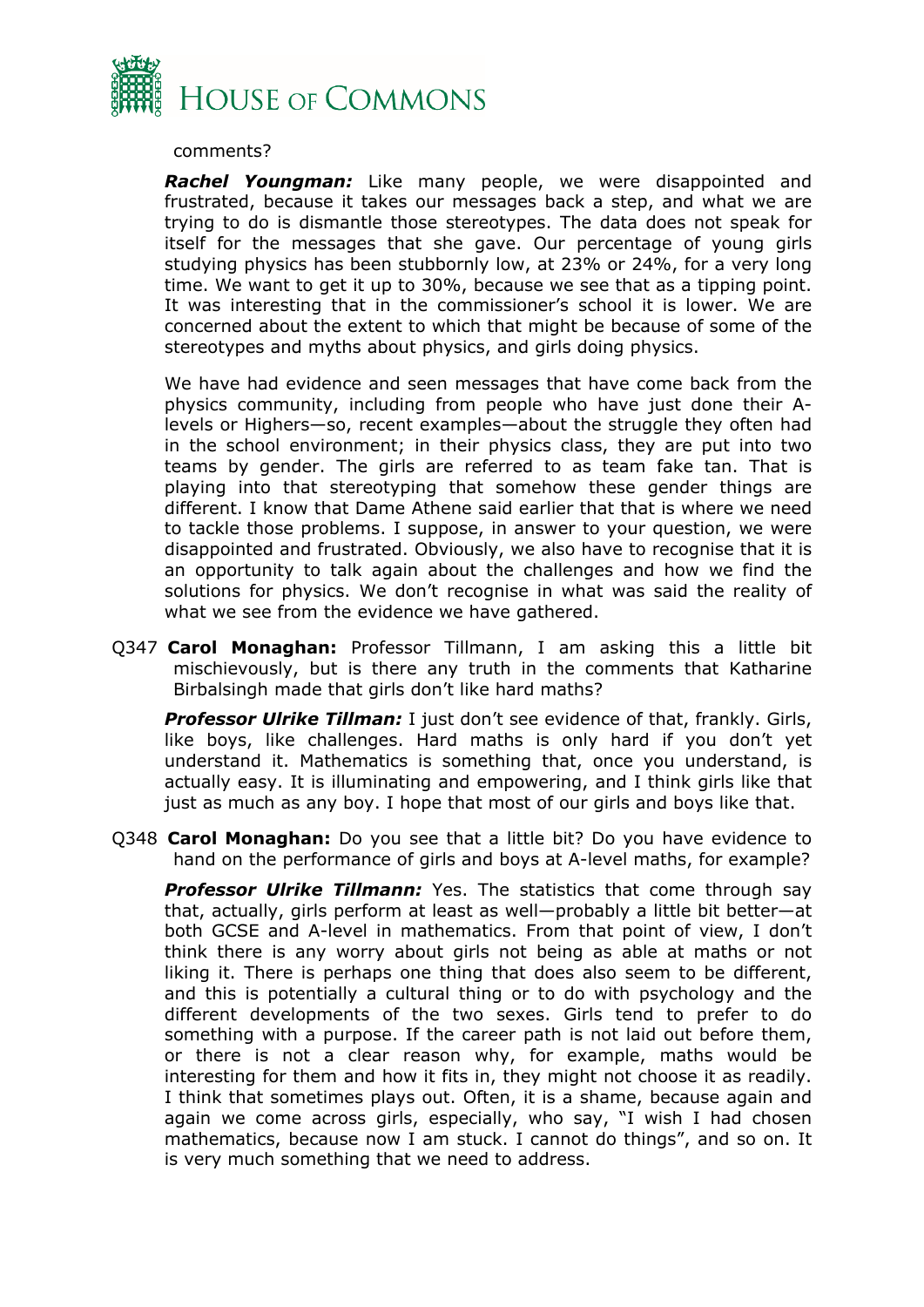

Q349 **Carol Monaghan:** Can I ask about the London Mathematical Society? If we look at, for example, maths professors across the UK, we know that women are hugely under-represented. What work has your society done, and why has it not been more successful?

*Professor Ulrike Tillmann:* The percentage is something like 12%. It is—

**Carol Monaghan:** Creeping up?

**Professor Ulrike Tillmann:** Creeping up very slowly, and it is very difficult to bite into that. There are many reasons for that, as well. The London Mathematical Society has been very active on women and diversity support. It has its own scheme, but it now feeds into the wider Athena Swan scheme that departments aspire to, and that has been very helpful in changing cultures within departments and universities. I think we will see more of an effect there. The London Mathematical Society has been at the forefront of that, and it has received prizes for that.

Q350 **Carol Monaghan:** Can you tell me a little bit about gender diversity in university courses? Do you have those figures?

*Professor Ulrike Tillmann:* At undergraduate level, the gender diversity is similar to A-levels. It is not quite uniform—on the more demanding courses, or maybe I should say at the high-ranking universities, there tend to be fewer girls as a percentage—but basically, at undergraduate level, it is about 40%. We see a significant drop once we go to graduate students, and again later on.

Q351 **Carol Monaghan:** We have heard evidence throughout this inquiry about that very issue, so thank you for that.

Rachel Youngman, can I turn to you again, please? Physics suffers from the same problems, if we look at the post-doc and professorship levels. What has the IoP done, and why has there not really been a significant shift?

*Rachel Youngman:* There are a couple of things I would say. Obviously, we have Juno, which you will be familiar with. That was put in place in 2008, so it has been running for quite some time. There have been changes to that: we added a new principle, principle 6, which is around bullying and harassment. It is obviously gender-focused, and it has had some successes. The number of female professors has increased over that time, and the inclusive environment within that has certainly contributed to that. There are some positives to take away.

We now understand that we have to go much further with Juno. This is a physics community-led inclusion scheme, but the physics community recognises that it needs to be expanded beyond gender, particularly looking at other protected characteristics and the problems of intersectionality, where we see much more pronounced challenges. Early work is under way to do that, led by a panel—a steering group—of physicists, and our hope is that that will make a change for people.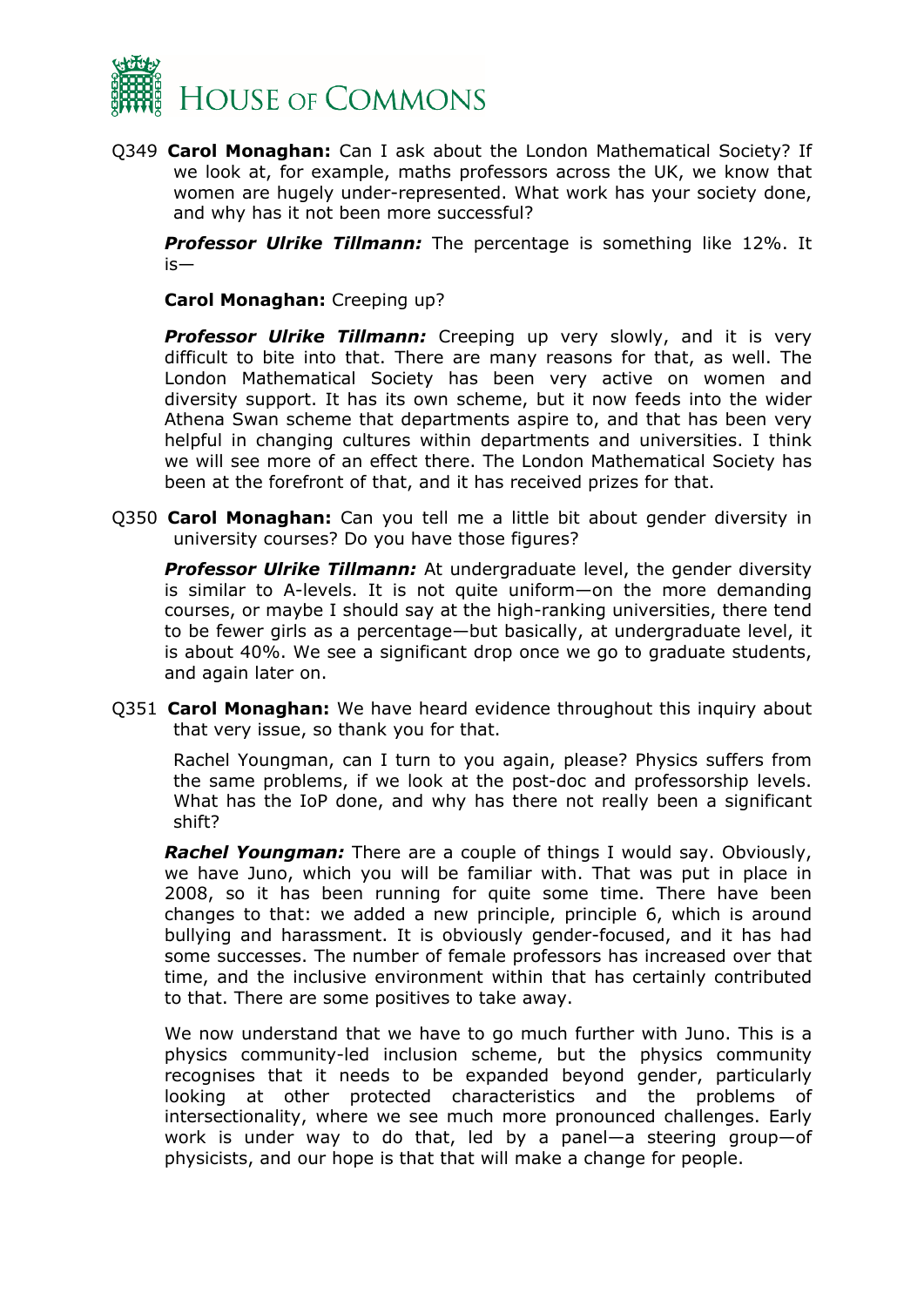

Obviously, we hear the comments about what is called the leaky pipeline. I have to say that we find that a really unsatisfactory expression, because it gives the impression that people are dropping out. Actually, it is the system that is pushing people out, so we try not to use that expression, but for the sake of this, we do hear that there are challenges. It was particularly notable that our LGBT+ survey, which we did with the Royal Astronomical Society and the Royal Society of Chemistry, showed a proportion of people who are leaving physics because of challenges with the environment. Our hope is that the expansion of Juno into a next generation, looking at other characteristics and intersectionality, will help.

I think we have to put one caveat around this. It is unlikely that any inclusion scheme or award is going to be the panacea for absolutely everything. There are a couple of things we would say here. One is that we need to get better at data, and seeing that data held and being able to understand it, to see what is going right and what is not. We would say that for the school environment as well as in higher education. The other thing is that, as the community goes through the process of looking at the next generation of Juno, there will be things that come up that probably don't sit within an inclusion award. That doesn't mean we shouldn't tackle them. It might be that there are areas that we should tackle more directly in terms of policy change and so forth, so we hope that will make a difference.

Q352 **Carol Monaghan:** You mentioned data. Can I ask a bit about that? This is about diversity and inclusion in STEM. STEM covers an awful lot. Do you think it would be useful to have more granular data that looks specifically at physics? You mentioned engineering as well. That is very different from the life sciences, if we are talking about gender diversity.

*Rachel Youngman:* It is, and I think probably if others from STEM maths is here—were talking about data, they would have the same challenges. Thinking about it from a physics perspective, the lack of data really makes it difficult for us to see and benchmark what works and what doesn't. There's something about both the way in which data is collected and the consistency of that across the UK, but also the timeliness of it. Sometimes there is a lag to get some of the data coming through. That would certainly be a massive improvement for STEM, but also very specifically for physics; I think you are right that having it at a more granular level is what is needed because of the nuances for physics.

Q353 **Carol Monaghan:** My final question to both of you: is there anything the Government should be doing in terms of specific interventions or ways in which funding takes place? Are there things that the Government could be doing that would support you?

*Professor Ulrike Tillmann:* Yes—the list is long. One thing is university mathematics. We are losing people at the sort of mid-career stage. That is where we need interesting fellowships and so on. The maths community was ready to do this with the extra £300 million and we are still waiting for £196 million of that. We need that sort of money in order to implement fellowships like that.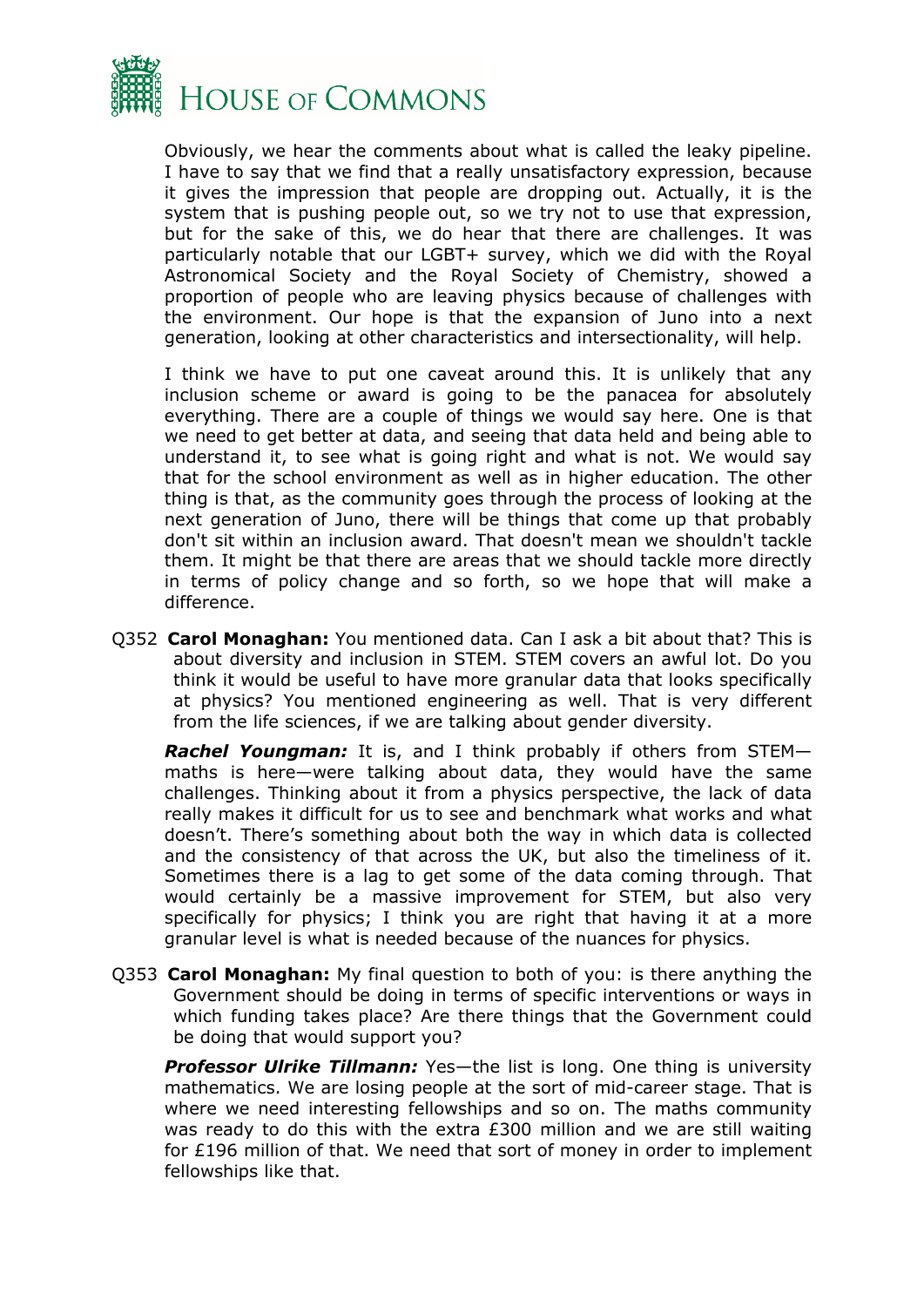

On the data side, I completely agree with Rachel. We lack the granular data. We are also lacking data on ethnicity and other factors of minority groups. That is very much something that would probably be much better collected at governmental level. I wish we could do more as the LMS as a society of mathematicians, but we are very much limited in terms of money. We are asking for an academy, but that needs funding and backing, in some sense, from the Government.

In terms of more specific things, in schools—I should confess I am also the chair of the Royal Society education committee, so some of these points come from there—we need to have better qualified teachers who understand the subject areas. We can possibly do something immediately with CPD. It is known that CPD also helps with retention. CPD should be subject-oriented, I think especially in maths, but I believe in physics and the other sciences as well. There is a really interesting question about how much CPD we do in order to tackle these preconceptions about girls and boys and other things. That is another area of CPD that might be very helpful.

Generally, we should signal the importance of STEM, and within that I have to plead for mathematics, which is one of the foundations of all the sciences. It is the language of science, and ultimately it is more than that. Your Committee, for example, does not have mathematics in its title. As was mentioned before, in Britain, only one in five pupils aged 16 to 18 studies mathematics. On the continent and in most industrialised countries, it is everybody; it is mandatory. We are losing a lot of people. If you don't have the maths background, you are not going to be confident about going into another STEM subject. Indeed, girls and boys do not understand that, even in biology, a lot of university courses now ask for mathematics. They don't take it because it is squeezed out in the three Alevels they are allowed to take, and suddenly they find themselves stuck. There are lots of things that we need to tackle.

Q354 **Carol Monaghan:** Thank you. Rachel, can you be brief? The Chair is giving me eyes.

*Rachel Youngman:* Absolutely, I will be.

There are a couple of things that I would say. First, on the whole-school equity plan, where the whole school—the governors, the teachers, the headteacher, the parents and the students—works together to create an inclusive environment, there is a lot in that. I will not go into all the detail today, but that is incredibly important. The Noel-Baker Academy is a school in Derby that has recently received a good Ofsted inspection, having before been inadequate. It has spent a lot of time embedding that, and it would be worth looking at what it has done, from how it reflects the curriculum, all the way through, including how it involves the parents and students in that. We think whole-school equity plans need to be mandated and monitored.

I echo what Professor Tillmann said about CPD for teachers. It is about retaining our teachers too. We have to recruit them and retain them.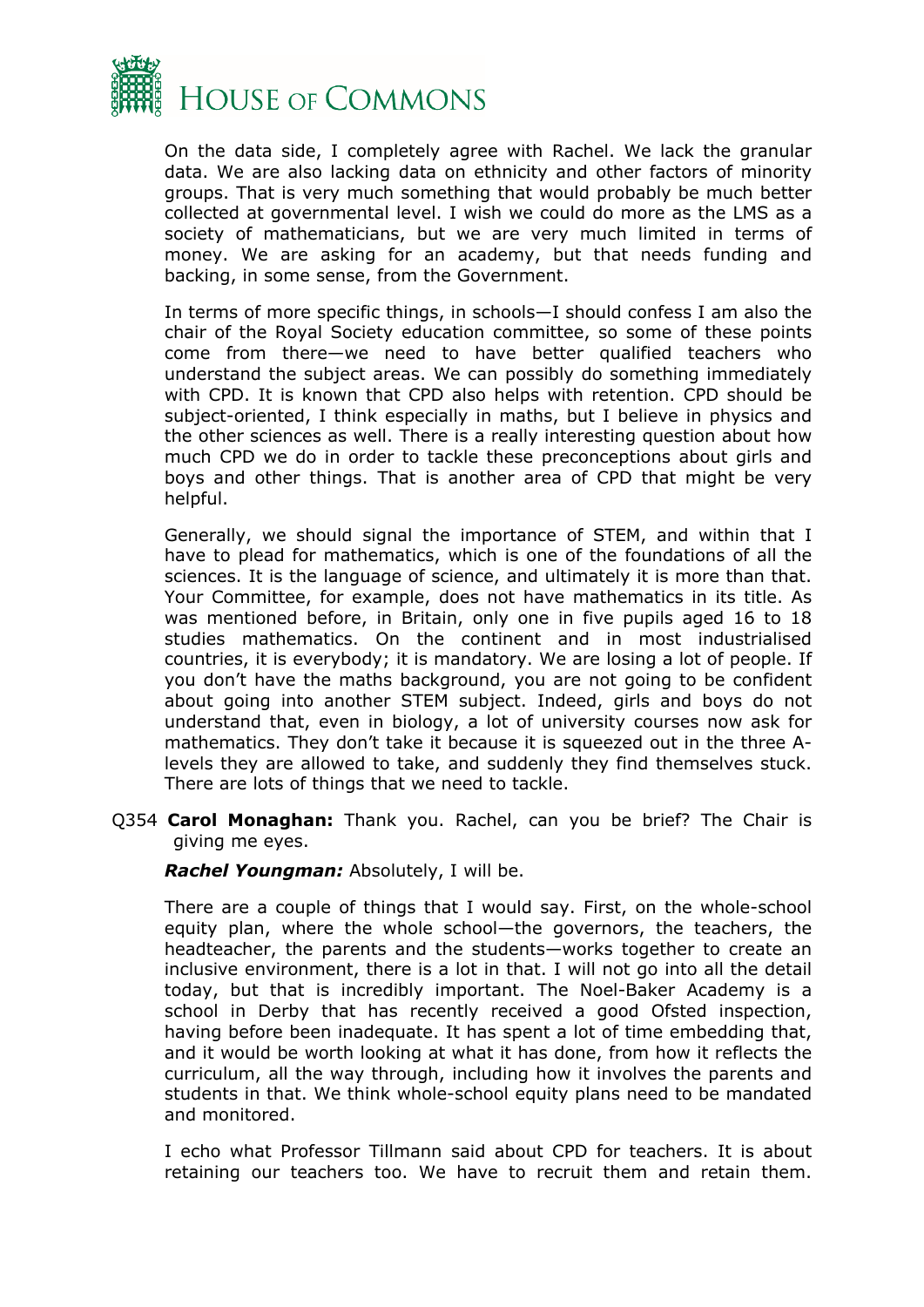

Subject-specific CPD is incredibly important, from the point of training all the way through their career, as happens in other professions. We have mentioned the data problem, so I will not go into that again. We think those two elements are incredibly important, and the Government can help us.

**Carol Monaghan:** Thank you, and thank you to Professor Tillmann for pointing out that girls do as well as boys, if not better, in maths. That is really helpful.

Q355 **Graham Stringer:** I will be very brief. Should it be compulsory to study one STEM subject post GCSE?

*Professor Ulrike Tillmann:* To combine them, do you mean?

Q356 **Graham Stringer:** No. Should you have to do maths, physics or chemistry once you have done your GCSEs—to A-level, effectively?

*Rachel Youngman:* I think it is about choice. We want to ensure that what the choice leads to is clear, and that girls in other under-represented groups can see the opportunities. I am not sure it is about mandating or forcing people to do a particular subject; it is about showing the reality of what that subject means. That is not the case in physics at the moment.

**Professor Ulrike Tillmann:** I would probably answer the same way as Jane Lunnon: we need broader A-levels to allow a choice, and then the answer is, yes, they should include that. I might even go further, as mathematics is one of the foundations not just of the sciences but of the social sciences. You cannot do social sciences these days without understanding data and statistics. The most basic things require a mathematical knowledge and attitude.

Q357 **Graham Stringer:** Do you have one priority to improve the situation and diversity? If you could get the Government to implement one thing, what would it be?

*Professor Ulrike Tillmann:* In general, in science?

Q358 **Graham Stringer:** Something that would increase the number of people from minority groups or girls, who are not a minority group, participating in STEM.

**Professor Ulrike Tillmann:** I would put a lot of money into the education system and teacher training—that would also help the teachers work with the parents. Companies also have a role to play, but I think I would put a lot more money into education.

*Rachel Youngman:* Fortunately, I agree with that, so I get to give a different one, and I would say the whole school working together on this problem and really ensuring that there is an inclusive environment. Diversity cannot thrive unless the environment is inclusive for all young people. That is incredibly important, along with what Professor Tillmann has said.

Q359 **Graham Stringer:** Would you follow that up with an enforceable code of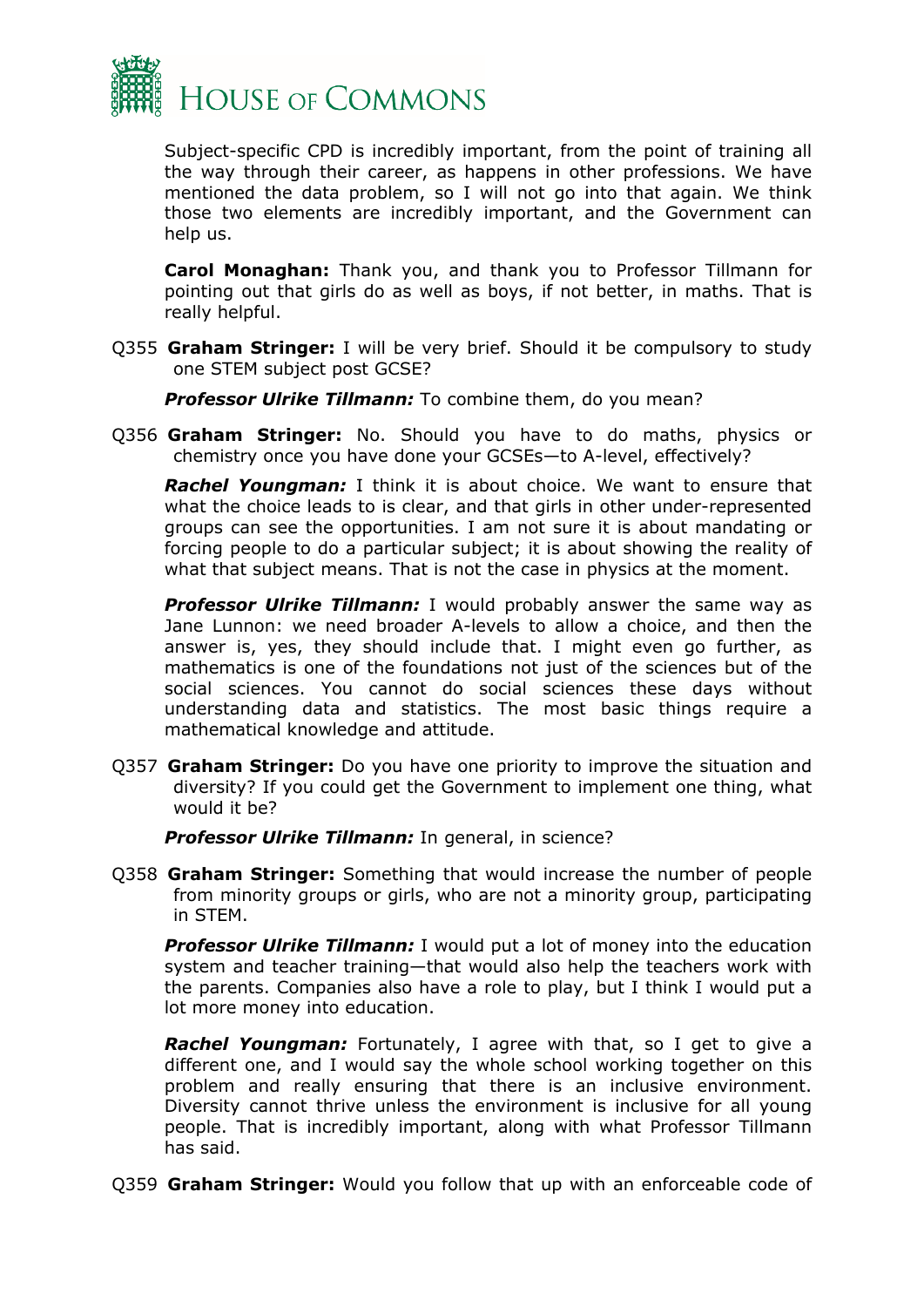

conduct within STEM workplaces, beyond the legislation on antidiscrimination?

*Rachel Youngman:* I think you have to see that mandated, and I think there has to be a way of monitoring it. A code is one way of doing that, but I think it has got to be mandated rather than left to individual schools. Otherwise, you end up with what we have at the moment, which is a very patchy landscape.

Q360 **Chair:** Finally, just to follow up Graham's question, Professor Tillmann, you describe maths as foundational, and you pointed out that in other countries, people continue to study it in some form after the age of 16. Given the problem that we have, why would you not want that to be a requirement in the UK?

*Professor Ulrike Tillmann:* There is one problem with requiring it certainly for tomorrow—which is that we do not have the qualified teachers. As I said before, especially in mathematics, that is frustrating; students can come up with outside-the-box answers, which can be correct, and the teacher might not recognise that if they are not really trained, comfortable and confident within mathematics. It is very important that we have good teachers, so that is the limitation at the moment. We are also supporting core maths, for example, as something that should be rolled out much more. That is another way of getting more mathematics for the 16 to 18-year-olds.

Somebody asked for radical solutions earlier. Here is one thought: we have a foundation year for art; why not have one for mathematics? That would mean, for example, that those students who maybe take a more technical route, or apprenticeships, could come back to university, do maybe an A-level or equivalent for maths, and then, from there, continue their further studies. It would also mean that those who were mistaken in not taking mathematics—perhaps because it didn't fit into their A-level choices—could go to the university. One advantage there is that, at university, we do not have a problem in recruitment; we can recruit maths teachers quite easily. Indeed, it would kill another one of our problems, which is that we do not have enough graduate students, and those graduate students could be supported, basically, by teaching at that level.

Q361 **Chair:** Thank you. Just briefly, for the record, will you just say what core maths is? It is a programme—

*Professor Ulrike Tillmann:* It is a relatively new qualification—it actually came from Gove, I think, when he was Education Secretary. It is a broad mathematics AS-level equivalent, which also prepares students for maybe the social sciences. It is taking a very broad view of mathematics, including data science, AI, and so on.

Q362 **Chair:** So it is a post-16 potential additional option.

*Professor Ulrike Tillmann:* Yes. It is a broader qualification.

**Chair:** It has been a fascinating discussion. We are nearly at the time for Prime Minister's questions, and I know our colleagues need to go to the